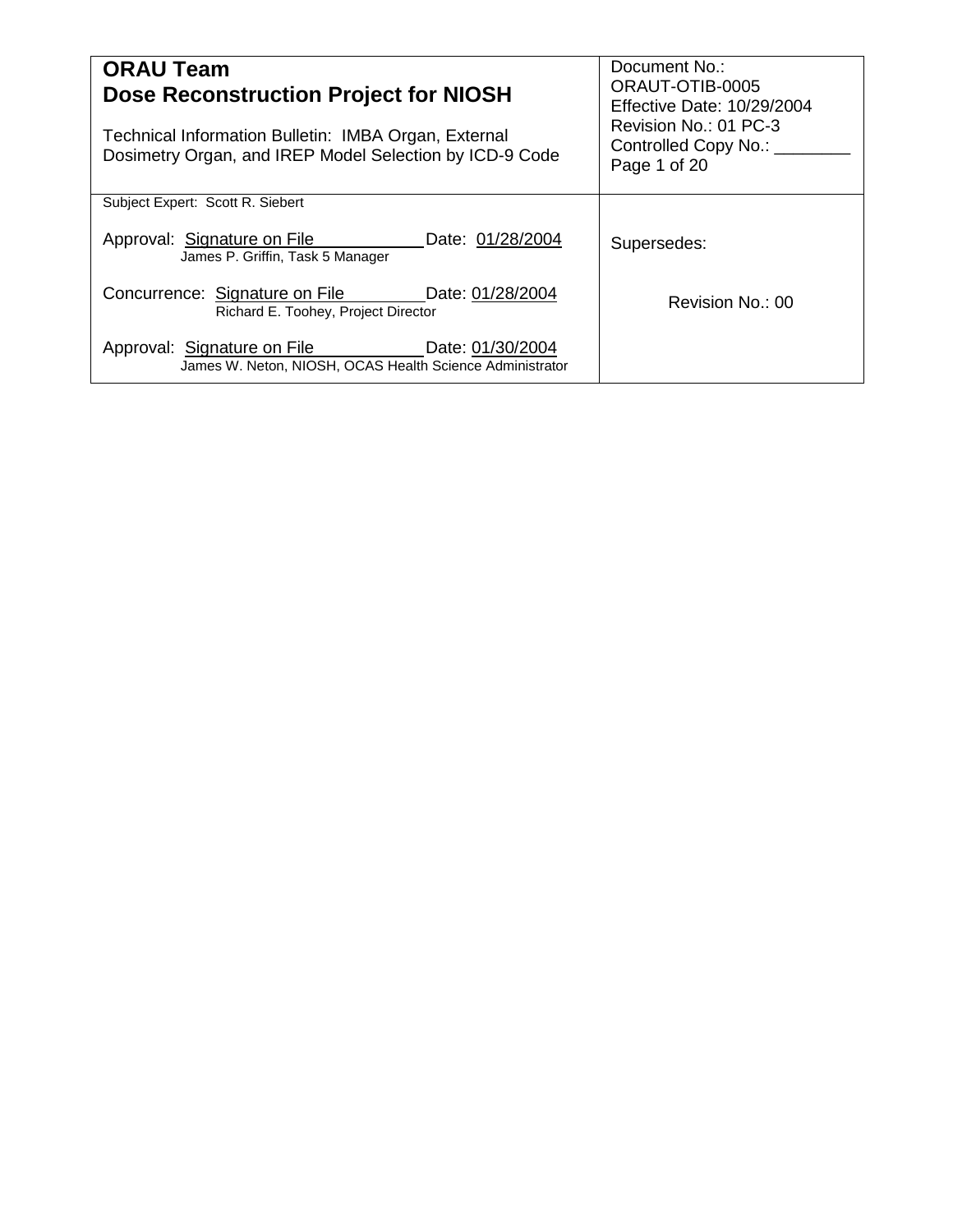| Effective Date: 01/23/2004   Revision No. 01 |  | Document No. ORAUT-OTIB-0005 | $\vert$ Page 2 of 20 |
|----------------------------------------------|--|------------------------------|----------------------|
|----------------------------------------------|--|------------------------------|----------------------|

# **RECORD OF ISSUE/REVISIONS**

| <b>ISSUE</b>         |                  |               |                                                                                                  |  |
|----------------------|------------------|---------------|--------------------------------------------------------------------------------------------------|--|
| <b>AUTHORIZATION</b> | <b>EFFECTIVE</b> |               |                                                                                                  |  |
| <b>DATE</b>          | <b>DATE</b>      | REV. NO.      | <b>DESCRIPTION</b>                                                                               |  |
| <b>Draft</b>         | 10/15/2003       | $00-A$        | ORAU technical information bulletin to clarify                                                   |  |
|                      |                  |               | IMBA organ and IREP model selection. Initiated                                                   |  |
|                      |                  |               | by Elizabeth Brackett.                                                                           |  |
| <b>Draft</b>         | 11/03/2003       | $00 - B$      | Incorporates comments from NIOSH and ORAU<br>team members.                                       |  |
| 11/03/2003           | 11/03/2003       | 00            | First approved issue. Initiated by Elizabeth<br>Brackett.                                        |  |
| <b>Draft</b>         | 01/15/2004       | $01-A$        | Incorporates applicable external dosimetry organ<br>selection. Initiated by Elizabeth Brackett.  |  |
| <b>Draft</b>         | 01/23/2004       | $01-B$        | Incorporates comments from NIOSH and ORAU<br>team members. Initiated by Elizabeth Brackett.      |  |
| 01/23/2004           | 01/23/2004       | 01            | Approved issue of Revision 01. Initiated by<br>Elizabeth Brackett.                               |  |
| 01/23/2004           | 03/05/2004       | $01 - PC - 1$ | Approved issue of page change 1. Initiated by<br>Elizabeth Brackett.                             |  |
| 01/23/2004           | 05/07/2004       | $01 - PC - 2$ | Approved issue of page change 2. Initiated by<br>Elizabeth Brackett.                             |  |
| 01/23/2004           | 10/29/2004       | $01 - PC - 3$ | IMBA model correction for ICD-9 code 189.2,                                                      |  |
|                      |                  |               | 189.3, and 189.4 (changed to highest non-met<br>organ/tissue on page 9), added footnote number 5 |  |
|                      |                  |               | to Table 1 for ICD-9 code 232 on page 18.                                                        |  |
|                      |                  |               | Changed DOL documentation to NIOSH Referral                                                      |  |
|                      |                  |               | Summary Document (NRSD) on page 20.                                                              |  |
|                      |                  |               | Initiated by Scott R. Siebert.                                                                   |  |
|                      |                  |               | Approval:                                                                                        |  |
|                      |                  |               | Signature on File<br>10/12/2004                                                                  |  |
|                      |                  |               | Edward F. Maher, Task 5, Manager                                                                 |  |
|                      |                  |               | Signature on File<br>10/11/2004                                                                  |  |
|                      |                  |               | Richard E. Toohey, Project Director                                                              |  |
|                      |                  |               | Signature on File<br>10/29/2004                                                                  |  |
|                      |                  |               | James W. Neton, Associate Director for Science                                                   |  |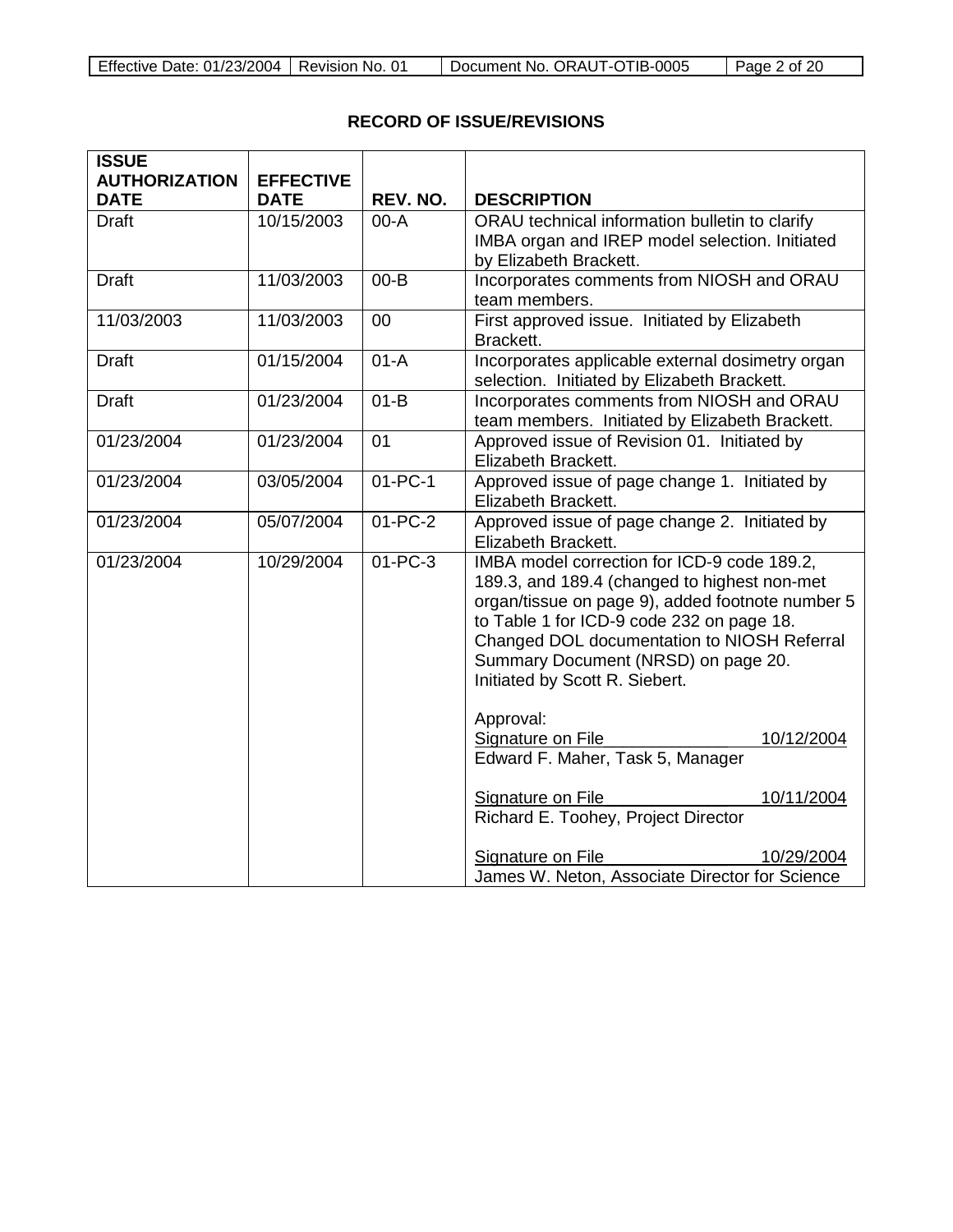| Effective Date: 01/23/2004 | Revision No. | Document No. ORAUT-OTIB-0005 | Page 3 of 20 |
|----------------------------|--------------|------------------------------|--------------|

# **1.0 Purpose**

This Technical Information Bulletin provides guidance on selecting appropriate ICRP modeled organs/tissues in the Integrated Modules for Bioassay Analysis (IMBA) software program to estimate the internal dose for specific ICD-9 codes, the appropriate organs/tissues to estimate external dose, and the appropriate model in the Interactive RadioEpidemiological Program (IREP).

# **2.0 Background**

Under EEOICPA, the organs/tissues for which doses must be estimated are those delineated by the specified ICD-9 code received from the Department of Labor (DOL). While many ICD-9 codes are clear in their intended organ/tissue, additional guidance is necessary to identify the appropriate IMBA model, organ/tissue for external dose estimate, and IREP model to use for the organ/tissue. This TIB designates the appropriate organ/tissue selection within IMBA to use for the various ICD-9 coded cancers, the appropriate organ/tissue to estimate external dose, and the appropriate IREP model to use as well.

# **3.0 Guidance**

The following table correlates ICD-9 codes to the appropriate organ/tissue selection in IMBA, the appropriate organ/tissue selection for external dose estimate, and the appropriate IREP model. Organs/tissues labeled "Highest non-met org/tiss" indicate that dose to the highest non-metabolic organ is to be used to represent the dose to the ICD-9 Code designated organ/tissue. A discussion of this term is included in section 4.0 of this bulletin. The remaining regions are described by the term used in IMBA.

| $ICD-9$ |                                  | <b>IMBA</b> applicable      |                                |                      |
|---------|----------------------------------|-----------------------------|--------------------------------|----------------------|
| Code    | <b>Cancer code explanation</b>   | organ                       | <b>External organ</b>          | <b>IREP</b> model    |
| 140     | <b>MALIGANT NEOPLASM LIP</b>     |                             |                                |                      |
| 140.0   | <b>MALIG NEO UPPER VERMILION</b> | Highest non-met<br>org/tiss | Skin                           | Oral Cav and pharynx |
| 140.1   | <b>MALIG NEO LOWER VERMILION</b> | Highest non-met<br>org/tiss | Skin                           | Oral Cav and pharynx |
| 140.3   | MALIG NEO UPPER LIP, INNER       | Highest non-met<br>org/tiss | Skin                           | Oral Cav and pharynx |
| 140.4   | MALIG NEO LOWER LIP, INNER       | Highest non-met<br>org/tiss | Skin                           | Oral Cav and pharynx |
| 140.5   | MALIG NEO LIP, INNER NOS         | Highest non-met<br>org/tiss | <b>Skin</b>                    | Oral Cav and pharynx |
| 140.6   | MALIG NEO LIP, COMMISSURE        | Highest non-met<br>org/tiss | Skin                           | Oral Cav and pharynx |
| 140.8   | MALIG NEO LIP NEC                | Highest non-met<br>org/tiss | Skin                           | Oral Cav and pharynx |
| 140.9   | MALIG NEO LIP/VERMIL NOS         | Highest non-met<br>org/tiss | Skin                           | Oral Cav and pharynx |
| 141     | <b>MALIG NEO TONGUE</b>          |                             |                                |                      |
| 141.0   | <b>MALIG NEO TONGUE BASE</b>     | Highest non-met<br>org/tiss | Thyroid/Remainder <sup>1</sup> | Oral Cav and pharynx |
| 141.1   | MALIG NEO DORSAL TONGUE          | Highest non-met<br>org/tiss | Thyroid/Remainder <sup>1</sup> | Oral Cav and pharynx |
| 141.2   | <b>MALIG NEO TIP/LAT TONGUE</b>  | Highest non-met<br>org/tiss | Thyroid/Remainder <sup>1</sup> | Oral Cav and pharynx |
| 141.3   | <b>MALIG NEO VENTRAL TONGUE</b>  | Highest non-met<br>org/tiss | Thyroid/Remainder <sup>1</sup> | Oral Cav and pharynx |
| 141.4   | MALIG NEO ANT 2/3 TONGUE         | Highest non-met<br>org/tiss | Thyroid/Remainder <sup>1</sup> | Oral Cav and pharynx |
| 141.5   | MALIG NEO TONGUE JUNCTION        | Highest non-met<br>org/tiss | Thyroid/Remainder <sup>1</sup> | Oral Cav and pharynx |
| 141.6   | <b>MALIG NEO LINGUAL TONSIL</b>  | <b>LNET</b>                 | Thyroid/Remainder <sup>1</sup> | Oral Cav and pharynx |

Table 1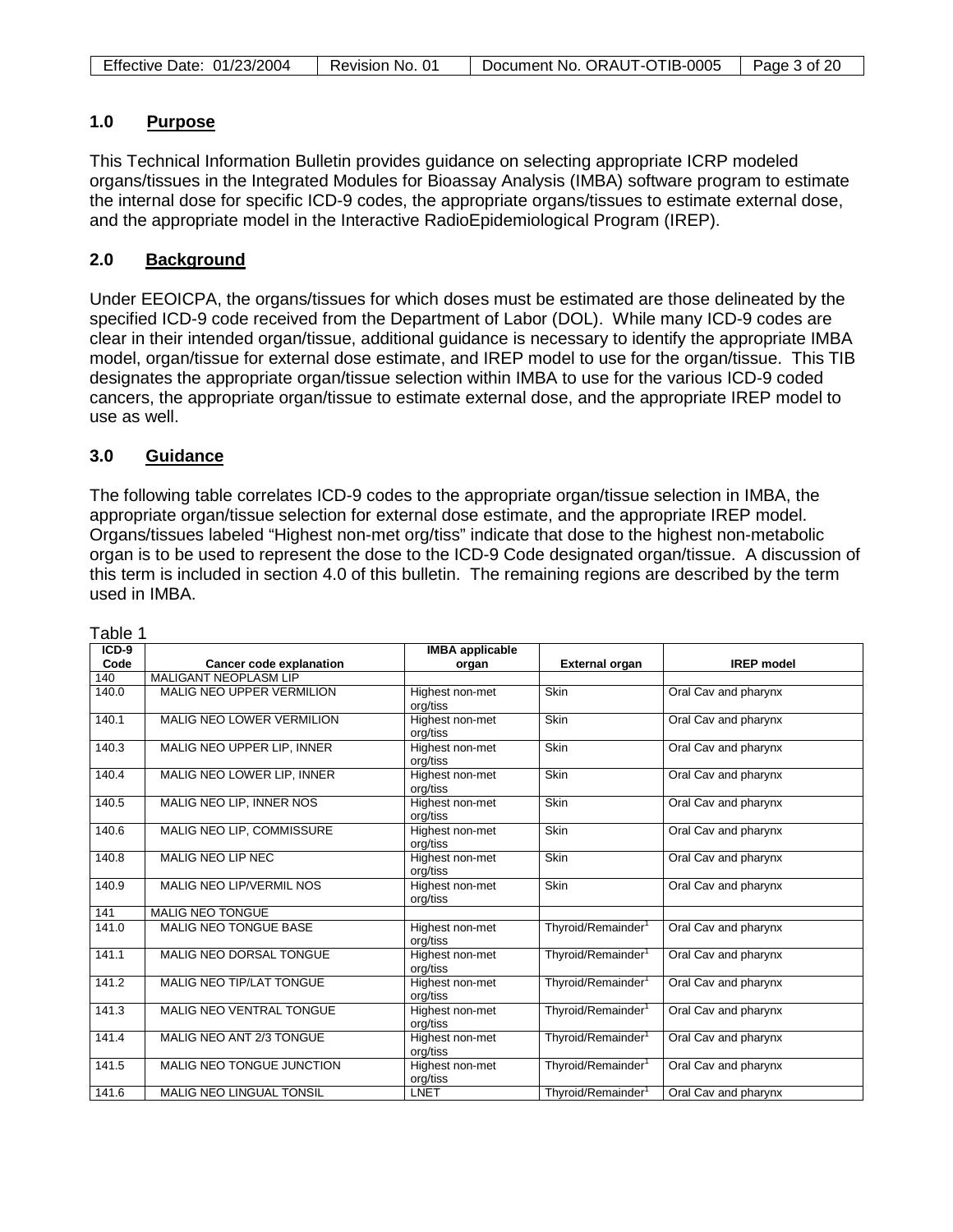| $ICD-9$        |                                                        | <b>IMBA</b> applicable      |                                |                                              |
|----------------|--------------------------------------------------------|-----------------------------|--------------------------------|----------------------------------------------|
| Code           | <b>Cancer code explanation</b>                         | organ                       | <b>External organ</b>          | <b>IREP</b> model                            |
| 141.8          | <b>MALIG NEO TONGUE NEC</b>                            | Highest non-met             | Thyroid/Remainder <sup>1</sup> | Oral Cav and pharynx                         |
|                |                                                        | org/tiss                    |                                |                                              |
| 141.9          | MALIG NEO TONGUE NOS                                   | Highest non-met             | Thyroid/Remainder <sup>1</sup> | Oral Cav and pharynx                         |
|                |                                                        | org/tiss                    |                                |                                              |
| 142<br>142.0   | MALIG NEO MAJOR SALIVARY<br><b>MALIG NEO PAROTID</b>   |                             | Thyroid/Remainder <sup>1</sup> | Oral Cav and pharynx                         |
|                |                                                        | Highest non-met<br>org/tiss |                                |                                              |
| 142.1          | MALIG NEO SUBMANDIBULAR                                | Highest non-met             | Thyroid/Remainder <sup>1</sup> | Oral Cav and pharynx                         |
|                |                                                        | org/tiss                    |                                |                                              |
| 142.2          | <b>MALIG NEO SUBLINGUAL</b>                            | Highest non-met             | Thyroid/Remainder <sup>1</sup> | Oral Cav and pharynx                         |
|                |                                                        | org/tiss                    |                                |                                              |
| 142.8          | MALIG NEO MAJ SALIVARY NEC                             | Highest non-met             | Thyroid/Remainder <sup>1</sup> | Oral Cav and pharynx                         |
|                |                                                        | org/tiss                    |                                |                                              |
| 142.9          | MALIG NEO SALIVARY NOS                                 | Highest non-met             | Thyroid/Remainder <sup>1</sup> | Oral Cav and pharynx                         |
| 143            | MALIGNANT NEOPLASM GUM                                 | org/tiss                    |                                |                                              |
| 143.0          | <b>MALIG NEO UPPER GUM</b>                             | Highest non-met             | Thyroid/Remainder <sup>1</sup> | Oral Cav and pharynx                         |
|                |                                                        | org/tiss                    |                                |                                              |
| 143.1          | MALIG NEO LOWER GUM                                    | Highest non-met             | Thyroid/Remainder <sup>1</sup> | Oral Cav and pharynx                         |
|                |                                                        | org/tiss                    |                                |                                              |
| 143.8          | <b>MALIG NEO GUM NEC</b>                               | Highest non-met             | Thyroid/Remainder <sup>1</sup> | Oral Cav and pharynx                         |
|                |                                                        | org/tiss                    |                                |                                              |
| 143.9          | MALIG NEO GUM NOS                                      | Highest non-met<br>org/tiss | Thyroid/Remainder <sup>1</sup> | Oral Cav and pharynx                         |
| 144            | MALIG NEO MOUTH FLOOR                                  |                             |                                |                                              |
| 144.0          | MALIG NEO ANT FLOOR MOUTH                              | Highest non-met             | Thyroid/Remainder <sup>1</sup> | Oral Cav and pharynx                         |
|                |                                                        | org/tiss                    |                                |                                              |
| 144.1          | MALIG NEO LAT FLOOR MOUTH                              | Highest non-met             | Thyroid/Remainder <sup>1</sup> | Oral Cav and pharynx                         |
|                |                                                        | org/tiss                    |                                |                                              |
| 144.8          | MALIG NEO MOUTH FLOOR NEC                              | Highest non-met             | Thyroid/Remainder <sup>1</sup> | Oral Cav and pharynx                         |
|                |                                                        | org/tiss                    |                                |                                              |
| 144.9          | MALIG NEO MOUTH FLOOR NOS                              | Highest non-met             | Thyroid/Remainder <sup>1</sup> | Oral Cav and pharynx                         |
| 145            | MALIG NEO MOUTH NEC/NOS                                | org/tiss                    |                                |                                              |
| 145.0          | MALIG NEO CHEEK MUCOSA                                 | Highest non-met             | Thyroid/Remainder <sup>1</sup> | Oral Cav and pharynx                         |
|                |                                                        | org/tiss                    |                                |                                              |
| 145.1          | MALIG NEO MOUTH VESTIBULE                              | Highest non-met             | Thyroid/Remainder <sup>1</sup> | Oral Cav and pharynx                         |
|                |                                                        | org/tiss                    |                                |                                              |
| 145.2          | MALIG NEO HARD PALATE                                  | Highest non-met             | Thyroid/Remainder <sup>1</sup> | Oral Cav and pharynx                         |
|                |                                                        | org/tiss                    |                                |                                              |
| 145.3          | <b>MALIG NEO SOFT PALATE</b>                           | Highest non-met<br>org/tiss | Thyroid/Remainder <sup>1</sup> | Oral Cav and pharynx                         |
| 145.4          | MALIG NEO UVULA                                        | Highest non-met             | Thyroid/Remainder <sup>1</sup> | Oral Cav and pharynx                         |
|                |                                                        | org/tiss                    |                                |                                              |
| 145.5          | MALIG NEO PALATE NOS                                   | Highest non-met             | Thyroid/Remainder <sup>1</sup> | Oral Cav and pharynx                         |
|                |                                                        | org/tiss                    |                                |                                              |
| 145.6          | <b>MALIG NEO RETROMOLAR</b>                            | Highest non-met             | Thyroid/Remainder <sup>1</sup> | Oral Cav and pharynx                         |
|                |                                                        | org/tiss                    |                                |                                              |
| 145.8          | MALIG NEO MOUTH NEC                                    | Highest non-met<br>org/tiss | Thyroid/Remainder <sup>.</sup> | Oral Cav and pharynx                         |
| 145.9          | MALIG NEO MOUTH NOS                                    | Highest non-met             | Thyroid/Remainder <sup>1</sup> | Oral Cav and pharynx                         |
|                |                                                        | org/tiss                    |                                |                                              |
| 146            | MALIG NEO OROPHARYNX                                   |                             |                                |                                              |
| 146.0          | <b>MALIG NEO TONSIL</b>                                | <b>LNET</b>                 | Esophagus                      | Oral Cav and pharynx                         |
| 146.1          | MALIG NEO TONSILLAR FOSSA                              | <b>LNET</b>                 | Esophagus                      | Oral Cav and pharynx                         |
| 146.2          | MALIG NEO TONSIL PILLARS                               | <b>LNET</b>                 | Esophagus                      | Oral Cav and pharynx                         |
| 146.3          | <b>MALIG NEO VALLECULA</b>                             | ET2                         | Esophagus                      | Oral Cav and pharynx                         |
| 146.4          | MALIG NEO ANT EPIGLOTTIS<br>MALIG NEO EPIGLOTTIS JUNCT | ET2<br>ET2                  | Esophagus                      | Oral Cav and pharynx                         |
| 146.5<br>146.6 | MALIG NEO LAT OROPHARYNX                               | ET <sub>2</sub>             | Esophagus<br>Esophagus         | Oral Cav and pharynx<br>Oral Cav and pharynx |
| 146.7          | MALIG NEO POST OROPHARYNX                              | ET2                         | Esophagus                      | Oral Cav and pharynx                         |
| 146.8          | MALIG NEO OROPHARYNX NEC                               | ET <sub>2</sub>             | Esophagus                      | Oral Cav and pharynx                         |
| 146.9          | MALIG NEO OROPHARYNX NOS                               | ET <sub>2</sub>             | Esophagus                      | Oral Cav and pharynx                         |
| 147            | MALIG NEO NASOPHARYNX                                  |                             |                                |                                              |
| 147.0          | MALIG NEO SUPER NASOPHARYN                             | ET <sub>2</sub>             | Esophagus                      | Oral Cav and pharynx                         |
| 147.1          | MALIG NEO POST NASOPHARYNX                             | ET <sub>2</sub>             | Esophagus                      | Oral Cav and pharynx                         |
| 147.2          | MALIG NEO LAT NASOPHARYNX                              | ET <sub>2</sub>             | Esophagus                      | Oral Cav and pharynx                         |
| 147.3          | MALIG NEO ANT NASOPHARYNX                              | ET <sub>2</sub>             | Esophagus                      | Oral Cav and pharynx                         |
| 147.8          | MALIG NEO NASOPHARYNX NEC                              | ET <sub>2</sub>             | Esophagus                      | Oral Cav and pharynx                         |
| 147.9          | MALIG NEO NASOPHARYNX NOS                              | ET <sub>2</sub>             | Esophagus                      | Oral Cav and pharynx                         |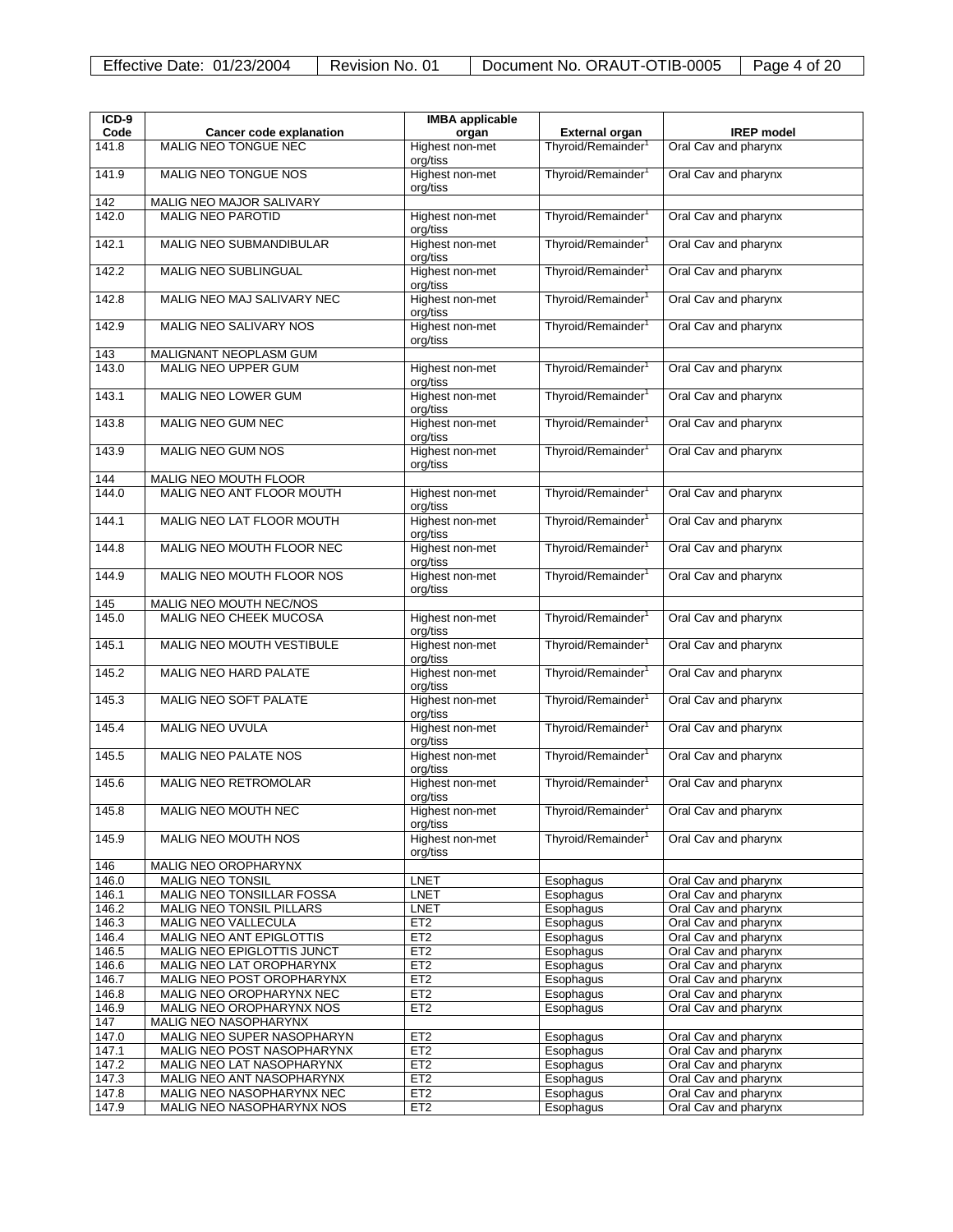| Effective Date: 01/23/2004 | Revision No. 01 | Document No. ORAUT-OTIB-0005 | $\vert$ Page 5 of 20 |
|----------------------------|-----------------|------------------------------|----------------------|
|----------------------------|-----------------|------------------------------|----------------------|

| ICD-9          |                                                         | <b>IMBA</b> applicable     |                                  |                        |
|----------------|---------------------------------------------------------|----------------------------|----------------------------------|------------------------|
| Code           | <b>Cancer code explanation</b>                          | organ                      | <b>External organ</b>            | <b>IREP</b> model      |
| 148            | MALIG NEO HYPOPHARYNX                                   |                            |                                  |                        |
| 148.0          | <b>MALIG NEO POSTCRICOID</b>                            | ET <sub>2</sub>            | Esophagus                        | Oral Cav and pharynx   |
| 148.1          | MALIG NEO PYRIFORM SINUS                                | ET2                        | Esophagus                        | Oral Cav and pharynx   |
| 148.2          | MALIG NEO ARYEPIGLOTT FOLD                              | ET2                        | Esophagus                        | Oral Cav and pharynx   |
| 148.3          | MALIG NEO POST HYPOPHARYNX                              | ET2                        | Esophagus                        | Oral Cav and pharynx   |
| 148.8          | MALIG NEO HYPOPHARYNX NEC                               | ET <sub>2</sub>            | Esophagus                        | Oral Cav and pharynx   |
| 148.9          | MALIG NEO HYPOPHARYNX NOS                               | ET2                        | Esophagus                        | Oral Cav and pharynx   |
| 149            | OTHER MALIG OROPHARYNX                                  |                            |                                  |                        |
| 149.0          | MALIG NEO PHARYNX NOS                                   | ET <sub>2</sub>            | Esophagus                        | Oral Cav and pharynx   |
| 149.1          | MALIG NEO WALDEYER'S RING                               | <b>LNET</b>                | Esophagus                        | Oral Cav and pharynx   |
| 149.8          | MALIG NEO ORAL/PHARYNX NEC                              | ET <sub>2</sub>            | Esophagus                        | Oral Cav and pharynx   |
| 149.9          | MALIG NEO OROPHRYN ILL-DEF                              | ET2                        | Esophagus                        | Oral Cav and pharynx   |
| 150            | MALIG NEO ESOPHAGUS                                     |                            |                                  |                        |
| 150.0          | MALIG NEO CERVICAL ESOPHAG                              | Esophagus                  | Esophagus                        | Esophagus              |
| 150.1          | MALIG NEO THORACIC ESOPHAG                              | Esophagus                  | Esophagus                        | Esophagus              |
| 150.2<br>150.3 | MALIG NEO ABDOMIN ESOPHAG<br>MALIG NEO UPPER 3RD ESOPH  | Esophagus<br>Esophagus     | Esophagus<br>Esophagus           | Esophagus<br>Esophagus |
| 150.4          | MALIG NEO MIDDLE 3RD ESOPH                              | Esophagus                  | Esophagus                        | Esophagus              |
| 150.5          | MALIG NEO LOWER 3RD ESOPH                               | Esophagus                  | Esophagus                        | Esophagus              |
| 150.8          | MALIG NEO ESOPHAGUS NEC                                 | Esophagus                  | Esophagus                        | Esophagus              |
| 150.9          | MALIG NEO ESOPHAGUS NOS                                 | Esophagus                  | Esophagus                        | Esophagus              |
| 151            | MALIGNANT NEO STOMACH                                   |                            |                                  |                        |
| 151.0          | MALIG NEO STOMACH CARDIA                                | Stomach                    | Stomach                          | Stomach                |
| 151.1          | <b>MALIG NEO PYLORUS</b>                                | Stomach                    | Stomach                          | Stomach                |
| 151.2          | MALIG NEO PYLORIC ANTRUM                                | Stomach                    | Stomach                          | Stomach                |
| 151.3          | MALIG NEO STOMACH FUNDUS                                | Stomach                    | Stomach                          | Stomach                |
| 151.4          | MALIG NEO STOMACH BODY                                  | Stomach                    | Stomach                          | Stomach                |
| 151.5          | MALIG NEO STOM LESSER CURV                              | Stomach                    | Stomach                          | Stomach                |
| 151.6          | MALIG NEO STOM GREAT CURV                               | Stomach                    | Stomach                          | Stomach                |
| 151.8          | <b>MALIG NEO STOMACH NEC</b>                            | Stomach                    | Stomach                          | Stomach                |
| 151.9          | MALIG NEO STOMACH NOS                                   | Stomach                    | Stomach                          | Stomach                |
| 152            | MALIG NEO SMALL BOWEL                                   |                            |                                  |                        |
| 152.0          | MALIG NEO DUODENUM                                      | SI                         | Stomach                          | All digestive          |
| 152.1          | MALIG NEO JEJUNUM                                       | $\overline{\mathbf{s}}$    | Stomach                          | All digestive          |
| 152.2          | <b>MALIG NEO ILEUM</b>                                  | SI                         | Stomach                          | All digestive          |
| 152.3          | <b>MALIG NEO MECKEL'S DIVERT</b>                        | $\overline{\mathbf{s}}$    | Stomach                          | All digestive          |
| 152.8          | MALIG NEO SMALL BOWEL NEC                               | $\overline{\mathbf{s}}$    | Stomach                          | All digestive          |
| 152.9          | MALIG NEO SMALL BOWEL NOS                               | $\overline{\mathsf{S}}$    | Stomach                          | All digestive          |
| 153            | MALIGNANT NEOPLASM COLON                                |                            |                                  |                        |
| 153.0<br>153.1 | MALIG NEO HEPATIC FLEXURE<br>MALIG NEO TRANSVERSE COLON | ULI<br>ULI                 | Colon<br>Colon                   | Colon<br>Colon         |
| 153.2          | MALIG NEO DESCEND COLON                                 | LЦ                         | Colon                            | Colon                  |
| 153.3          | MALIG NEO SIGMOID COLON                                 | Ш                          | Colon                            | Colon                  |
| 153.4          | MALIG NEO CECUM                                         | ULI                        | Colon                            | Colon                  |
| 153.5          | <b>MALIG NEO APPENDIX</b>                               | ULI                        | Colon                            | Colon                  |
| 153.6          | MALIG NEO ASCEND COLON                                  | ULI                        | Colon                            | Colon                  |
| 153.7          | MALIG NEO SPLENIC FLEXURE                               | LЦ                         | Colon                            | Colon                  |
| 153.8          | MALIG NEO COLON NEC                                     | Colon                      | Colon                            | Colon                  |
| 153.9          | MALIG NEO COLON NOS                                     | Colon                      | Colon                            | Colon                  |
| 154            | MALIG NEO RECTUM/ANUS                                   |                            |                                  |                        |
| 154.0          | MALIG NEO RECTOSIGMOID JCT                              | LЦ                         | Colon                            | Rectum                 |
| 154.1          | MALIG NEO RECTUM                                        | LЦ                         | Colon                            | Rectum                 |
| 154.2          | MALIG NEO ANAL CANAL                                    | LЦ                         | Colon                            | Rectum                 |
| 154.3          | MALIG NEO ANUS NOS                                      | LЦ                         | Colon                            | Rectum                 |
| 154.8          | MALIG NEO RECTUM/ANUS NEC                               | LЦ                         | Colon                            | Rectum                 |
| 155            | MALIGNANT NEOPLASM LIVER                                |                            |                                  |                        |
| 155.0          | MALIG NEO LIVER, PRIMARY                                | Liver                      | Liver                            | Liver                  |
| 155.1          | <b>MALIG NEO INTRAHEPAT DUCTS</b>                       | Gallbladder                | <b>Bladder</b>                   | Gallbladder            |
| 155.2          | MALIG NEO LIVER NOS                                     | Liver                      | Liver                            | Liver                  |
| 156            | MALIG NEO GB/EXTRAHEPATIC                               |                            |                                  |                        |
| 156.0          | <b>MALIG NEO GALLBLADDER</b>                            | Gallbladder                | <b>Bladder</b>                   | Gallbladder            |
| 156.1          | MALIG NEO EXTRAHEPAT DUCTS                              | Gallbladder                | <b>Bladder</b>                   | Gallbladder            |
| 156.2          | MALIG NEO AMPULLA VATER                                 | Gallbladder                | <b>Bladder</b>                   | Gallbladder            |
| 156.8          | MALIG NEO BILIARY NEC                                   | Gallbladder<br>Gallbladder | <b>Bladder</b><br><b>Bladder</b> | Gallbladder            |
| 156.9<br>157   | MALIG NEO BILIARY NOS<br>MALIGNANT NEO PANCREAS         |                            |                                  | Gallbladder            |
| 157.0          | MALIG NEO PANCREAS HEAD                                 | Pancreas                   | Stomach                          | Pancreas               |
| 157.1          | <b>MALIG NEO PANCREAS BODY</b>                          | Pancreas                   | Stomach                          | Pancreas               |
| 157.2          | MALIG NEO PANCREAS TAIL                                 | Pancreas                   | Stomach                          | Pancreas               |
|                |                                                         |                            |                                  |                        |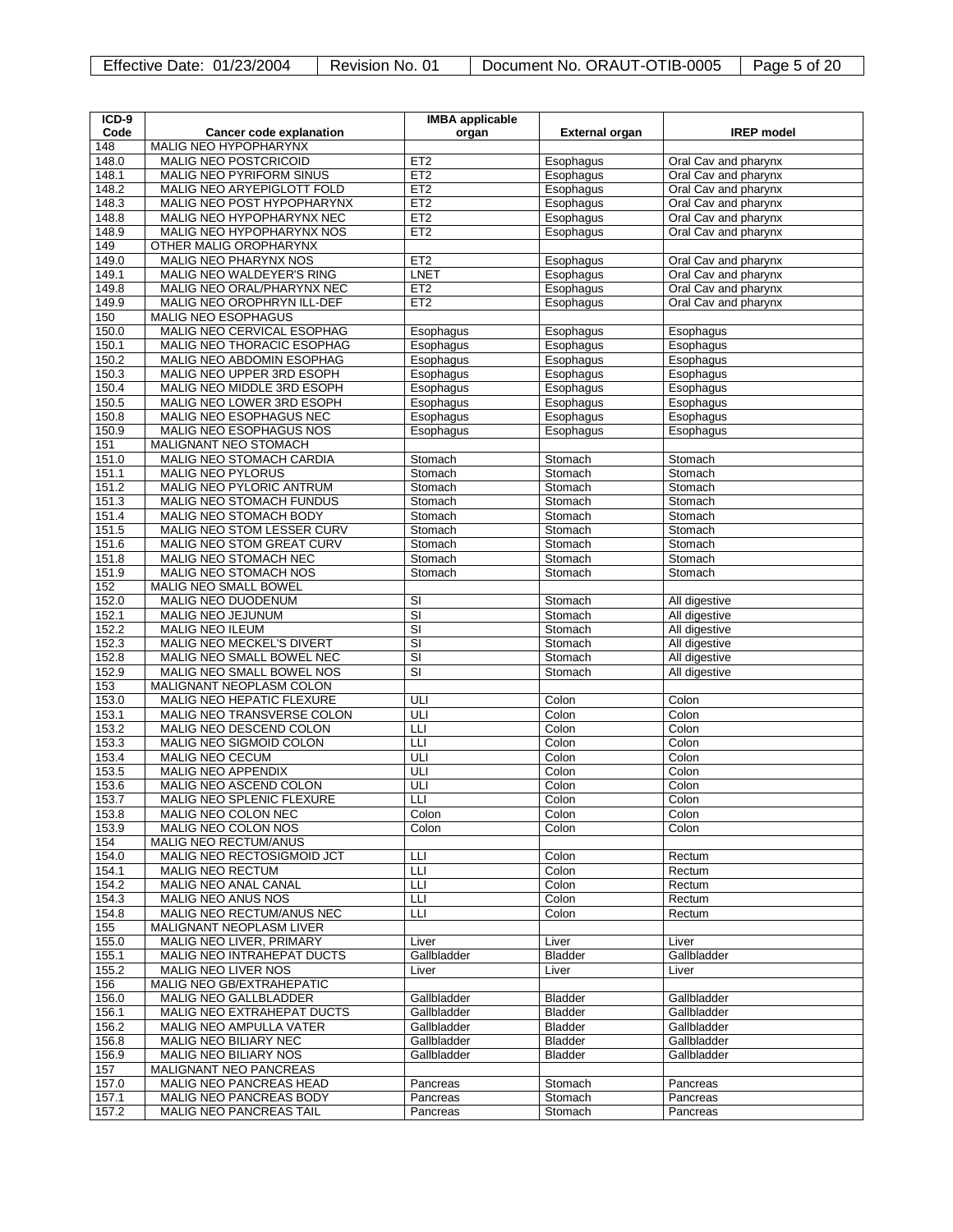| Effective Date: 01/23/2004 | Revision No. 01 | Document No. ORAUT-OTIB-0005 | Page 6 of 20 |
|----------------------------|-----------------|------------------------------|--------------|
|----------------------------|-----------------|------------------------------|--------------|

| $ICD-9$      |                                                           | <b>IMBA</b> applicable      |                                |                   |
|--------------|-----------------------------------------------------------|-----------------------------|--------------------------------|-------------------|
| Code         | <b>Cancer code explanation</b>                            | organ                       | <b>External organ</b>          | <b>IREP</b> model |
| 157.3        | <b>MALIG NEO PANCREATIC DUCT</b>                          | Pancreas                    | Stomach                        | Pancreas          |
| 157.4        | MALIG NEO ISLET LANGERHANS                                | Pancreas                    | Stomach                        | Pancreas          |
| 157.8        | MALIG NEO PANCREAS NEC                                    | Pancreas                    | Stomach                        | Pancreas          |
| 157.9        | MALIG NEO PANCREAS NOS                                    | Pancreas                    | Stomach                        | Pancreas          |
| 158          | MALIG NEO PERITONEUM                                      |                             |                                |                   |
| 158.0        | <b>MALIG NEO RETROPERITONEUM</b>                          | Highest non-met<br>org/tiss | Stomach                        | All digestive     |
| 158.8        | MALIG NEO PERITONEUM NEC                                  | Highest non-met<br>org/tiss | Stomach                        | All digestive     |
| 158.9        | MALIG NEO PERITONEUM NOS                                  | Highest non-met<br>org/tiss | Stomach                        | All digestive     |
| 159          | OTHER MALIG NEO GI/PERITON                                |                             |                                |                   |
| 159.0        | <b>MALIG NEO INTESTINE NOS</b>                            | Colon                       | Stomach                        | All digestive     |
| 159.1        | MALIG NEO SPLEEN NEC                                      | Spleen                      | Stomach                        | All digestive     |
| 159.8        | MALIG NEO GI/INTRA-ABD NEC                                | Highest non-met<br>org/tiss | Stomach                        | All digestive     |
| 159.9        | MALIG NEO GI TRACT ILL-DEF                                | Highest non-met<br>org/tiss | Stomach                        | All digestive     |
| 160          | MALIG NEO NASAL CAV/SINUS                                 |                             |                                |                   |
| 160.0        | MALIG NEO NASAL CAVITIES                                  | ET <sub>1</sub>             | Thyroid/Remainder              | Other respiratory |
| 160.1        | MALIG NEO MIDDLE EAR                                      | Highest non-met<br>org/tiss | Thyroid/Remainder <sup>1</sup> | Other respiratory |
| 160.2        | <b>MALIG NEO MAXILLARY SINUS</b>                          | Highest non-met<br>org/tiss | Thyroid/Remainder <sup>1</sup> | Other respiratory |
| 160.3        | MALIG NEO ETHMOIDAL SINUS                                 | Highest non-met<br>org/tiss | Thyroid/Remainder <sup>1</sup> | Other respiratory |
| 160.4        | <b>MALIG NEO FRONTAL SINUS</b>                            | Highest non-met<br>org/tiss | Thyroid/Remainder <sup>1</sup> | Other respiratory |
| 160.5        | MALIG NEO SPHENOID SINUS                                  | Highest non-met<br>org/tiss | Thyroid/Remainder <sup>1</sup> | Other respiratory |
| 160.8        | MALIG NEO ACCESS SINUS NEC                                | Highest non-met<br>org/tiss | Thyroid/Remainder <sup>1</sup> | Other respiratory |
| 160.9        | MALIG NEO ACCESS SINUS NOS                                | Highest non-met<br>org/tiss | Thyroid/Remainder <sup>1</sup> | Other respiratory |
| 161          | MALIGNANT NEO LARYNX                                      |                             |                                |                   |
| 161.0        | <b>MALIG NEO GLOTTIS</b>                                  | ET <sub>2</sub>             | Esophagus                      | Other respiratory |
| 161.1        | <b>MALIG NEO SUPRAGLOTTIS</b>                             | ET <sub>2</sub>             | Esophagus                      | Other respiratory |
| 161.2        | <b>MALIG NEO SUBGLOTTIS</b>                               | ET <sub>2</sub>             | Esophagus                      | Other respiratory |
| 161.3        | MALIG NEO CARTILAGE LARYNX                                | ET2                         | Esophagus                      | Other respiratory |
| 161.8        | MALIG NEO LARYNX NEC                                      | ET <sub>2</sub>             | Esophagus                      | Other respiratory |
| 161.9        | MALIG NEO LARYNX NOS                                      | ET <sub>2</sub>             | Esophagus                      | Other respiratory |
| 162<br>162.0 | <b>MALIG NEO TRACHEA/LUNG</b><br><b>MALIG NEO TRACHEA</b> |                             |                                |                   |
| 162.2        | MALIG NEO MAIN BRONCHUS                                   | Lung<br>Lung                | Lung<br>Lung                   | Lung<br>Lung      |
| 162.3        | MALIG NEO UPPER LOBE LUNG                                 | Lung                        | Lung                           | Lung              |
| 162.4        | MALIG NEO MIDDLE LOBE LUNG                                | Lung                        | Lung                           | Lung              |
| 162.5        | MALIG NEO LOWER LOBE LUNG                                 | Lung                        | Lung                           | Lung              |
| 162.8        | MALIG NEO BRONCH/LUNG NEC                                 | Lung                        | Lung                           | Lung              |
| 162.9        | MALIG NEO BRONCH/LUNG NOS                                 | Lung                        | Lung                           | Lung              |
| 163          | MALIGNANT NEOPL PLEURA                                    |                             |                                |                   |
| 163.0        | MALIG NEO PARIETAL PLEURA                                 | Highest non-met<br>org/tiss | Lung                           | Other respiratory |
| 163.1        | MALIG NEO VISCERAL PLEURA                                 | Highest non-met<br>org/tiss | Lung                           | Other respiratory |
| 163.8        | MALIG NEO PLEURA NEC                                      | Highest non-met<br>org/tiss | Lung                           | Other respiratory |
| 163.9        | <b>MALIG NEO PLEURA NOS</b>                               | Highest non-met<br>org/tiss | Lung                           | Other respiratory |
| 164          | MALIG NEO THYMUS/MEDIASTIN                                |                             |                                |                   |
| 164.0        | <b>MALIG NEO THYMUS</b>                                   | Thymus                      | Thymus                         | Other respiratory |
| 164.1        | <b>MALIG NEO HEART</b>                                    | <b>Heart Wall</b>           | Thymus                         | Other respiratory |
| 164.2        | MALIG NEO ANT MEDIASTINUM                                 | Highest non-met<br>org/tiss | Thymus                         | Other respiratory |
| 164.3        | MALIG NEO POST MEDIASTINUM                                | Highest non-met<br>org/tiss | Thymus                         | Other respiratory |
| 164.8        | MALIG NEO MEDIASTINUM NEC                                 | Highest non-met<br>org/tiss | Thymus                         | Other respiratory |
| 164.9        | MALIG NEO MEDIASTINUM NOS                                 | Highest non-met<br>org/tiss | Thymus                         | Other respiratory |
| 165          | OTH/ILL-DEF MAL NEO RESP                                  |                             |                                |                   |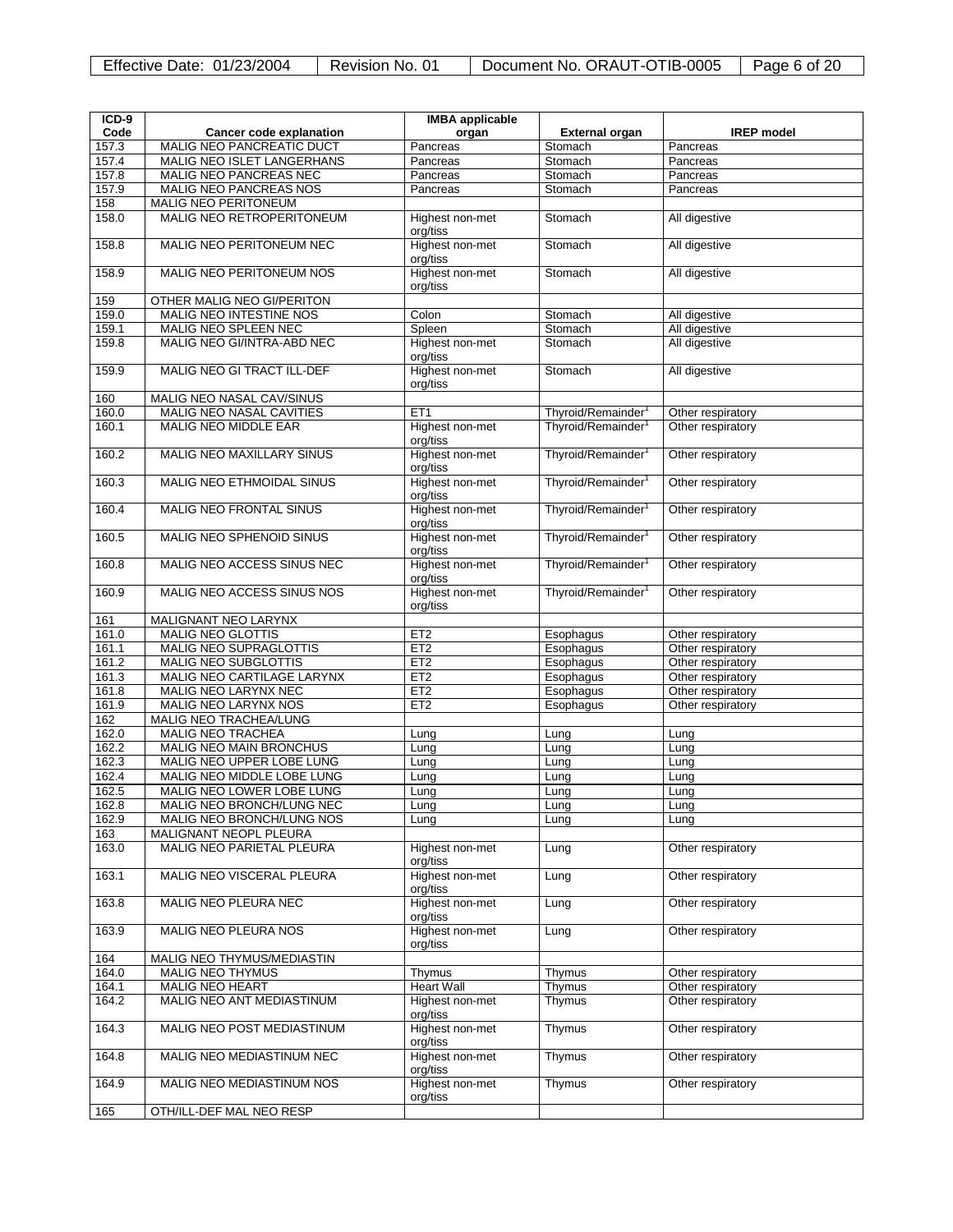| Effective Date: 01/23/2004 | Revision No. 01 | Document No. ORAUT-OTIB-0005   Page 7 of 20 |  |
|----------------------------|-----------------|---------------------------------------------|--|
|----------------------------|-----------------|---------------------------------------------|--|

| 165.0 | MALIG NEO UPPER RESP NOS         | Lung            | Lung                           | Other respiratory               |
|-------|----------------------------------|-----------------|--------------------------------|---------------------------------|
| 165.8 | MALIG NEO THORAX/RESP NEC        | Lung            | Lung                           | Other respiratory               |
| 165.9 | MALIG NEO RESP SYSTEM NOS        | Lung            | Lung                           | Other respiratory               |
| 170   | MALIG NEO BONE/ARTIC CART        |                 |                                |                                 |
| 170.0 | MALIG NEO SKULL/FACE BONE        | Bone surface    | <b>Bone Surface</b>            | <b>Bone</b>                     |
| 170.1 | <b>MALIG NEO MANDIBLE</b>        | Bone surface    | <b>Bone Surface</b>            | Bone                            |
| 170.2 | <b>MALIG NEO VERTEBRAE</b>       | Bone surface    | <b>Bone Surface</b>            | <b>Bone</b>                     |
|       |                                  |                 |                                |                                 |
| 170.3 | MALIG NEO RIBS/STERN/CLAV        | Medical review  | <b>Bone Surface</b>            | Bone                            |
| 170.4 | MALIG NEO LONG BONES ARM         | Bone surface    | <b>Bone Surface</b>            | Bone                            |
| 170.5 | MALIG NEO BONES WRIST/HAND       | Bone surface    | <b>Bone Surface</b>            | <b>Bone</b>                     |
| 170.6 | MALIG NEO PELVIC GIRDLE          | Medical review  | <b>Bone Surface</b>            | Bone                            |
| 170.7 | MALIG NEO LONG BONES LEG         | Medical review  | <b>Bone Surface</b>            | Bone                            |
| 170.8 | MALIG NEO BONES ANKLE/FOOT       | Bone surface    | <b>Bone Surface</b>            | Bone                            |
| 170.9 | MALIG NEO BONE NOS               | Medical review  | <b>Bone Surface</b>            | Bone                            |
| 171   | MALIG NEO SOFT TISSUE            |                 |                                |                                 |
| 171.0 | MALIG NEO SOFT TISSUE HEAD       | Highest non-met | Thyroid/Remainder <sup>1</sup> | <b>Connective Tissue</b>        |
|       |                                  | org/tiss        |                                |                                 |
| 171.2 | MALIG NEO SOFT TISSUE ARM        | Highest non-met | Remainder <sup>2</sup>         | <b>Connective Tissue</b>        |
|       |                                  |                 |                                |                                 |
|       |                                  | org/tiss        |                                |                                 |
| 171.3 | MALIG NEO SOFT TISSUE LEG        | Highest non-met | Remainder <sup>2</sup>         | <b>Connective Tissue</b>        |
|       |                                  | org/tiss        |                                |                                 |
| 171.4 | <b>MALIG NEO SOFT TIS THORAX</b> | Highest non-met | Remainder <sup>2</sup>         | <b>Connective Tissue</b>        |
|       |                                  | org/tiss        |                                |                                 |
| 171.5 | MALIG NEO SOFT TIS ABDOMEN       | Highest non-met | Remainder <sup>2</sup>         | <b>Connective Tissue</b>        |
|       |                                  | org/tiss        |                                |                                 |
| 171.6 | MALIG NEO SOFT TIS PELVIS        | Highest non-met | Remainder <sup>2</sup>         | <b>Connective Tissue</b>        |
|       |                                  | org/tiss        |                                |                                 |
| 171.7 | <b>MALIG NEO TRUNK NOS</b>       | Highest non-met | Remainder <sup>2</sup>         | <b>Connective Tissue</b>        |
|       |                                  | org/tiss        |                                |                                 |
| 171.8 | MALIG NEO SOFT TISSUE NEC        | Highest non-met | Remainder <sup>2</sup>         | <b>Connective Tissue</b>        |
|       |                                  |                 |                                |                                 |
|       |                                  | org/tiss        |                                |                                 |
| 171.9 | MALIG NEO SOFT TISSUE NOS        | Highest non-met | Remainder <sup>2</sup>         | <b>Connective Tissue</b>        |
|       |                                  | org/tiss        |                                |                                 |
| 172   | MALIGNANT MELANOMA SKIN          |                 |                                |                                 |
| 172.0 | <b>MALIG MELANOMA LIP</b>        | Skin            | Skin                           | Malignant melanoma              |
| 172.1 | MALIG MELANOMA EYELID            | <b>Skin</b>     | <b>Skin</b>                    | Malignant melanoma              |
| 172.2 | <b>MALIG MELANOMA EAR</b>        | <b>Skin</b>     | <b>Skin</b>                    | Malignant melanoma              |
| 172.3 | MALIG MELANOMA FACE NEC/NOS      | <b>Skin</b>     | <b>Skin</b>                    | Malignant melanoma              |
| 172.4 | MALIG MELANOMA SCALP/NECK        | <b>Skin</b>     | Skin                           | Malignant melanoma              |
| 172.5 | MALIG MELANOMA TRUNK             | <b>Skin</b>     | Skin                           | Malignant melanoma              |
| 172.6 | MALIG MELANOMA ARM               | Skin            | Skin                           | Malignant melanoma              |
|       |                                  | <b>Skin</b>     |                                |                                 |
| 172.7 | MALIG MELANOMA LEG               |                 | Skin                           | Malignant melanoma              |
| 172.8 | MALIG MELANOMA SKIN NEC          | Skin            | Skin                           | Malignant melanoma              |
| 172.9 | MALIG MELANOMA SKIN NOS          | Skin            | Skin                           | Malignant melanoma              |
| 173   | OTHER MALIG NEOPL SKIN           |                 |                                |                                 |
| 173.0 | MALIG NEO SKIN LIP               | Skin            | <b>Skin</b>                    | Non-melanoma skin-Basal cell OR |
|       |                                  |                 |                                | Non-melanoma skin-Squamous cell |
| 173.1 | MALIG NEO SKIN EYELID            | Skin            | Skin                           | Non-melanoma skin-Basal cell OR |
|       |                                  |                 |                                | Non-melanoma skin-Squamous cell |
| 173.2 | <b>MALIG NEO SKIN EAR</b>        | Skin            | Skin                           | Non-melanoma skin-Basal cell OR |
|       |                                  |                 |                                | Non-melanoma skin-Squamous cell |
| 173.3 | MALIG NEO SKIN FACE NEC          | Skin            | Skin                           | Non-melanoma skin-Basal cell OR |
|       |                                  |                 |                                |                                 |
|       |                                  |                 |                                | Non-melanoma skin-Squamous cell |
| 173.4 | MALIG NEO SCALP/SKIN NECK        | Skin            | Skin                           | Non-melanoma skin-Basal cell OR |
|       |                                  |                 |                                | Non-melanoma skin-Squamous cell |
| 173.5 | <b>MALIG NEO SKIN TRUNK</b>      | Skin            | Skin                           | Non-melanoma skin-Basal cell OR |
|       |                                  |                 |                                | Non-melanoma skin-Squamous cell |
| 173.6 | MALIG NEO SKIN ARM               | Skin            | <b>Skin</b>                    | Non-melanoma skin-Basal cell OR |
|       |                                  |                 |                                | Non-melanoma skin-Squamous cell |
| 173.7 | <b>MALIG NEO SKIN LEG</b>        | Skin            | <b>Skin</b>                    | Non-melanoma skin-Basal cell OR |
|       |                                  |                 |                                | Non-melanoma skin-Squamous cell |
| 173.8 | MALIG NEO SKIN NEC               | Skin            | <b>Skin</b>                    | Non-melanoma skin-Basal cell OR |
|       |                                  |                 |                                | Non-melanoma skin-Squamous cell |
| 173.9 | <b>MALIG NEO SKIN NOS</b>        | Skin            | Skin                           | Non-melanoma skin-Basal cell OR |
|       |                                  |                 |                                | Non-melanoma skin-Squamous cell |
| 174   | MALIG NEO FEMALE BREAST          |                 |                                |                                 |
|       |                                  |                 |                                |                                 |
| 174.0 | MALIG NEO NIPPLE                 | <b>Breast</b>   | <b>Breast</b>                  | <b>Breast</b>                   |
| 174.1 | MALIG NEO BREAST-CENTRAL         | <b>Breast</b>   | <b>Breast</b>                  | <b>Breast</b>                   |
| 174.2 | MALIG NEO BREAST UP-INNER        | <b>Breast</b>   | <b>Breast</b>                  | <b>Breast</b>                   |
| 174.3 | MALIG NEO BREAST LOW-INNER       | <b>Breast</b>   | <b>Breast</b>                  | <b>Breast</b>                   |
| 174.4 | MALIG NEO BREAST UP-OUTER        | <b>Breast</b>   | <b>Breast</b>                  | <b>Breast</b>                   |
|       |                                  |                 |                                |                                 |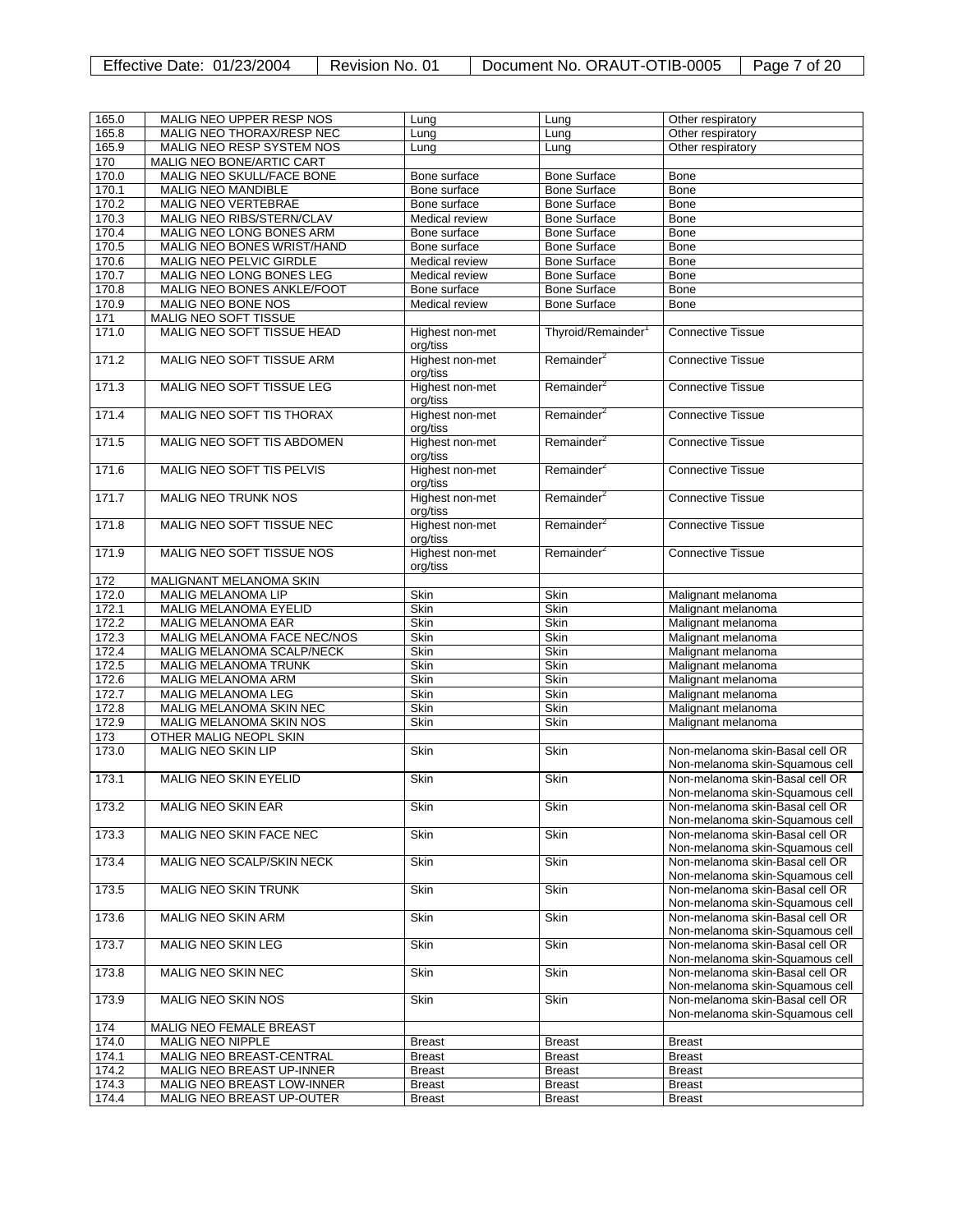|  | Effective Date: 01/23/2004 |  | Revision No. 01 |
|--|----------------------------|--|-----------------|
|--|----------------------------|--|-----------------|

Document No. ORAUT-OTIB-0005 | Page 8 of 20

| 174.5           | MALIG NEO BREAST LOW-OUTER       | <b>Breast</b>   | <b>Breast</b>                  | <b>Breast</b>                   |
|-----------------|----------------------------------|-----------------|--------------------------------|---------------------------------|
| 174.6           | MALIG NEO BREAST-AXILLARY        | <b>Breast</b>   | <b>Breast</b>                  | <b>Breast</b>                   |
| 174.8           | MALIG NEO BREAST NEC             | <b>Breast</b>   | <b>Breast</b>                  | <b>Breast</b>                   |
| 174.9           | MALIG NEO BREAST NOS             | <b>Breast</b>   | <b>Breast</b>                  | <b>Breast</b>                   |
| $\frac{175}{2}$ | MALIG NEO MALE BREAST            |                 |                                |                                 |
| 175.0           | MALIG NEO MALE NIPPLE            | <b>Breast</b>   | <b>Breast</b>                  | <b>Breast</b>                   |
| 175.9           | MALIG NEO MALE BREAST NEC        | <b>Breast</b>   | <b>Breast</b>                  | <b>Breast</b>                   |
| 176             | <b>KAPOSI'S SARCOMA</b>          |                 |                                |                                 |
|                 |                                  |                 |                                |                                 |
| 176.0           | SKIN-KAPOSI'S SARCOMA            | <b>Skin</b>     | <b>Skin</b>                    | Connective tissue AND           |
|                 |                                  |                 |                                | Non-melanoma skin-Squamous cell |
| 176.1           | SOFT TISSUE-KAPOSI'S SARCOMA     | Highest non-met | Remainder <sup>2</sup>         | Connective tissue AND           |
|                 |                                  | org/tiss        |                                | Non-melanoma skin-Squamous cell |
| 176.2           | PALATE-KAPOSI'S SARCOMA          | Highest non-met | Thyroid/Remainder <sup>1</sup> | Connective tissue AND           |
|                 |                                  | org/tiss        |                                | Non-melanoma skin-Squamous cell |
| 176.3           | <b>GI SITES-KAPOSI'S SARCOMA</b> | Colon           | Stomach/Colon                  | Connective tissue AND           |
|                 |                                  |                 | (location dependant)           | Non-melanoma skin-Squamous cell |
| 176.4           | LUNG-KAPOSI'S SARCOMA            | Lung            | Lung                           | Connective tissue AND           |
|                 |                                  |                 |                                | Non-melanoma skin-Squamous cell |
| 176.5           | LYMPH NODES-KAPOSI'S SARCOMA     | Highest non-met | Remainder <sup>2</sup>         | Connective tissue AND           |
|                 |                                  | org/tiss        |                                | Non-melanoma skin-Squamous cell |
| 176.8           | SPF STS-KAPOSI'S SARCOMA         | Highest non-met | Remainder <sup>2</sup>         | Connective tissue AND           |
|                 |                                  | org/tiss        |                                | Non-melanoma skin-Squamous cell |
| 176.9           | <b>KAPOSI'S SARCOMA NOS</b>      | Highest non-met | Remainder <sup>2</sup>         | Connective tissue AND           |
|                 |                                  | org/tiss        |                                | Non-melanoma skin-Squamous cell |
| 179             | MALIG NEO UTERUS NOS             | <b>Uterus</b>   | <b>Uterus</b>                  | Female genitalia less ovary     |
| 180             | <b>MALIG NEO CERVIX UTERI</b>    |                 |                                |                                 |
| 180.0           | <b>MALIG NEO ENDOCERVIX</b>      |                 |                                |                                 |
|                 |                                  | <b>Uterus</b>   | <b>Uterus</b>                  | Female genitalia less ovary     |
| 180.1           | <b>MALIG NEO EXOCERVIX</b>       | Uterus          | <b>Uterus</b>                  | Female genitalia less ovary     |
| 180.8           | MALIG NEO CERVIX NEC             | <b>Uterus</b>   | <b>Uterus</b>                  | Female genitalia less ovary     |
| 180.9           | MALIG NEO CERVIX UTERI NOS       | Uterus          | Uterus                         | Female genitalia less ovary     |
| 181             | <b>MALIG NEO PLACENTA</b>        | <b>Uterus</b>   | <b>Uterus</b>                  | Female genitalia less ovary     |
| 182             | <b>MALIG NEO UTERUS BODY</b>     |                 |                                |                                 |
| 182.0           | MALIG NEO CORPUS UTERI           | Uterus          | Uterus                         | Female genitalia less ovary     |
| 182.1           | <b>MALIG NEO UTERINE ISTHMUS</b> | <b>Uterus</b>   | Uterus                         | Female genitalia less ovary     |
| 182.8           | MALIG NEO BODY UTERUS NEC        | <b>Uterus</b>   | <b>Uterus</b>                  | Female genitalia less ovary     |
| 183             | MALIG NEO UTERINE ADNEXA         |                 |                                |                                 |
| 183.0           | <b>MALIG NEO OVARY</b>           | Ovaries         | Ovaries                        | Ovary                           |
| 183.2           | MALIG NEO FALLOPIAN TUBE         | Ovaries         | Ovaries                        | Ovary                           |
| 183.3           | MALIG NEO BROAD LIGAMENT         | Ovaries         | Ovaries                        | Ovary                           |
|                 |                                  |                 |                                |                                 |
| 183.4           | MALIG NEO PARAMETRIUM            | <b>Uterus</b>   | Ovaries                        | Ovary                           |
| 183.5           | MALIG NEO ROUND LIGAMENT         | <b>Uterus</b>   | Ovaries                        | Ovary                           |
| 183.8           | MALIG NEO ADNEXA NEC             | Ovaries         | Ovaries                        | Ovary                           |
| 183.9           | MALIG NEO ADNEXA NOS             | Ovaries         | Ovaries                        | Ovary                           |
| 184             | MALIG NEO FEM GEN NEC/NOS        |                 |                                |                                 |
| 184.0           | MALIG NEO VAGINA                 | Muscle          | Uterus                         | Female genitalia less ovary     |
| 184.1           | MALIG NEO LABIA MAJORA           | Skin            | Uterus                         | Female genitalia less ovary     |
| 184.2           | MALIG NEO LABIA MINORA           | Skin            | <b>Uterus</b>                  | Female genitalia less ovary     |
| 184.3           | <b>MALIG NEO CLITORIS</b>        | <b>Skin</b>     | <b>Uterus</b>                  | Female genitalia less ovary     |
| 184.4           | <b>MALIG NEO VULVA NOS</b>       | Skin            | Uterus                         | Female genitalia less ovary     |
| 184.8           | MALIG NEO FEMALE GENIT NEC       |                 |                                | Female genitalia less ovary     |
|                 |                                  | Uterus          | Uterus                         |                                 |
| 184.9           | MALIG NEO FEMALE GENIT NOS       | Uterus          | Uterus                         | Female genitalia less ovary     |
| 185             | <b>MALIG NEO PROSTATE</b>        | Highest non-met | <b>Bladder</b>                 | All male genitalia              |
|                 |                                  | org/tiss        |                                |                                 |
| 186             | <b>MALIG NEO TESTIS</b>          |                 |                                |                                 |
| 186.0           | MALIG NEO UNDESCEND TESTIS       | Testes          | Testes                         | All male genitalia              |
| 186.9           | MALIG NEO TESTIS NEC             | Testes          | Testes                         | All male genitalia              |
| 187             | MALIG NEO MALE GENITAL NEC       |                 |                                |                                 |
| 187.1           | <b>MALIG NEO PREPUCE</b>         | Skin            | Testes                         | All male genitalia              |
| 187.2           | MALIG NEO GLANS PENIS            | Skin            | <b>Testes</b>                  | All male genitalia              |
| 187.3           | MALIG NEO PENIS BODY             | Testes          | <b>Testes</b>                  | All male genitalia              |
| 187.4           | MALIG NEO PENIS NOS              | Testes          | <b>Testes</b>                  | All male genitalia              |
|                 |                                  |                 |                                |                                 |
| 187.5           | <b>MALIG NEO EPIDIDYMIS</b>      | Testes          | <b>Testes</b>                  | All male genitalia              |
| 187.6           | MALIG NEO SPERMATIC CORD         | Testes          | <b>Testes</b>                  | All male genitalia              |
| 187.7           | <b>MALIG NEO SCROTUM</b>         | Testes          | <b>Testes</b>                  | All male genitalia              |
| 187.8           | MALIG NEO MALE GENITAL NEC       | Testes          | Testes                         | All male genitalia              |
| 187.9           | MALIG NEO MALE GENITAL NOS       | Testes          | Testes                         | All male genitalia              |
| 188             | MALIG NEO BLADDER                |                 |                                |                                 |
| 188.0           | MALIG NEO BLADDER-TRIGONE        | Bladder         | <b>Bladder</b>                 | <b>Bladder</b>                  |
|                 |                                  |                 |                                |                                 |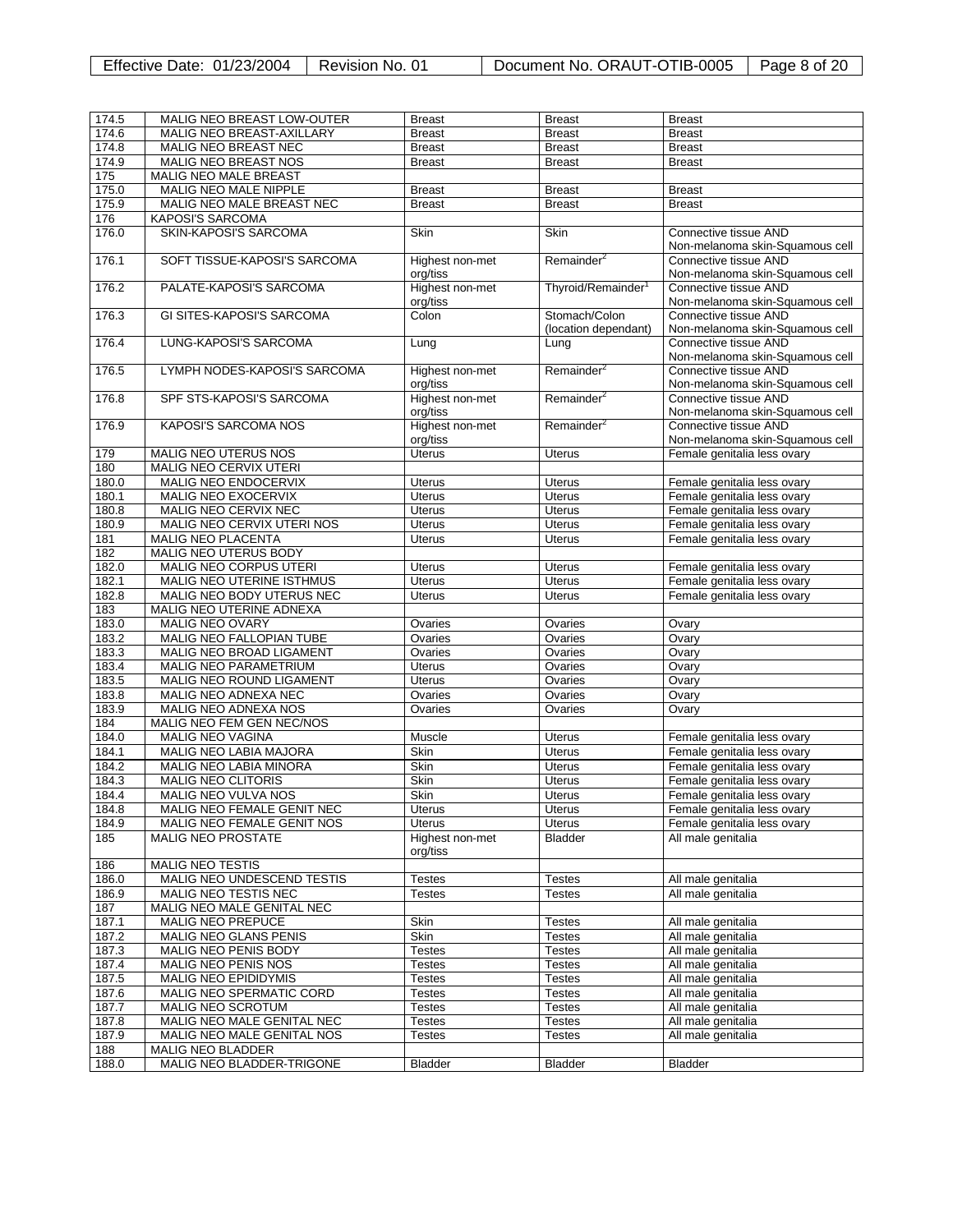|  |  | Effective Date: 10/29/2004   Revision No. 01 PC-3   Document No. ORAUT-OTIB-0005 | Page 9 of 20 |
|--|--|----------------------------------------------------------------------------------|--------------|
|--|--|----------------------------------------------------------------------------------|--------------|

| ICD-9 |                                   | <b>IMBA</b> applicable      |                                |                             |
|-------|-----------------------------------|-----------------------------|--------------------------------|-----------------------------|
| Code  | <b>Cancer code explanation</b>    | organ                       | <b>External organ</b>          | <b>IREP</b> model           |
| 188.1 | MALIG NEO BLADDER-DOME            | Bladder                     | <b>Bladder</b>                 | <b>Bladder</b>              |
| 188.2 | MALIG NEO BLADDER-LATERAL         | <b>Bladder</b>              | Bladder                        | <b>Bladder</b>              |
| 188.3 | MALIG NEO BLADDER-ANTERIOR        | Bladder                     | Bladder                        | <b>Bladder</b>              |
| 188.4 | MALIG NEO BLADDER-POST            | Bladder                     | <b>Bladder</b>                 | <b>Bladder</b>              |
| 188.5 | MALIG NEO BLADDER NECK            | Bladder                     | Bladder                        | <b>Bladder</b>              |
| 188.6 | <b>MALIG NEO URETERIC ORIFICE</b> | <b>Bladder</b>              | <b>Bladder</b>                 | <b>Bladder</b>              |
| 188.7 | MALIG NEO URACHUS                 | <b>Bladder</b>              | <b>Bladder</b>                 | <b>Bladder</b>              |
| 188.8 | MALIG NEO BLADDER NEC             | <b>Bladder</b>              | <b>Bladder</b>                 | <b>Bladder</b>              |
| 188.9 | MALIG NEO BLADDER NOS             | <b>Bladder</b>              | Bladder                        | <b>Bladder</b>              |
| 189   | MALIG NEO URINARY NEC/NOS         |                             |                                |                             |
| 189.0 | <b>MALIG NEO KIDNEY</b>           | Kidney                      | Liver                          | Urinary organs less bladder |
| 189.1 | MALIG NEO RENAL PELVIS            | Kidney                      | Liver                          | Urinary organs less bladder |
| 189.2 | <b>MALIG NEO URETER</b>           | Highest non-met             | Liver                          | Urinary organs less bladder |
|       |                                   | org/tiss                    |                                |                             |
| 189.3 | <b>MALIG NEO URETHRA</b>          | Highest non-met             | Liver                          | Urinary organs less bladder |
|       |                                   | org/tiss                    |                                |                             |
| 189.4 | <b>MALIG NEO PARAURETHRAL</b>     | Highest non-met             | Liver                          | Urinary organs less bladder |
|       |                                   | org/tiss                    |                                |                             |
| 189.8 | MALIG NEO URINARY NEC             | <b>Bladder</b>              | Liver                          | Urinary organs less bladder |
| 189.9 | MALIG NEO URINARY NOS             | Medical review              | Liver                          | Urinary organs less bladder |
| 190   | MALIGANT NEOPLASM EYE             |                             |                                |                             |
| 190.0 | MALIG NEO EYEBALL                 | <b>Brain</b>                | Eye Lens                       | Eye                         |
| 190.1 | <b>MALIG NEO ORBIT</b>            | <b>Brain</b>                | Eye Lens                       | Eye                         |
| 190.2 | <b>MALIG NEO LACRIMAL GLAND</b>   | Skin                        | Eye Lens                       | Eye                         |
| 190.3 | <b>MALIG NEO CONJUNCTIVA</b>      | <b>Skin</b>                 | Eve Lens                       | Eye                         |
| 190.4 | MALIG NEO CORNEA                  | <b>Skin</b>                 | Eye Lens                       | Eye                         |
| 190.5 | <b>MALIG NEO RETINA</b>           | <b>Brain</b>                | Eye Lens                       | Eye                         |
| 190.6 | <b>MALIG NEO CHOROID</b>          | <b>Brain</b>                | Eye Lens                       | Eye                         |
| 190.7 | MALIG NEO LACRIMAL DUCT           | Skin                        | Eye Lens                       | Eye                         |
| 190.8 | MALIG NEO EYE NEC                 | Skin                        | Eye Lens                       | Eye                         |
| 190.9 | MALIG NEO EYE NOS                 | <b>Skin</b>                 | Eye Lens                       | Eye                         |
| 191   | MALIG NEOASM BRAIN                |                             |                                |                             |
| 191.0 | MALIG NEO CEREBRUM                | Brain                       | Thyroid/Remainder <sup>1</sup> | Nervous system              |
| 191.1 | MALIG NEO FRONTAL LOBE            | Brain                       | Thyroid/Remainder <sup>1</sup> | Nervous system              |
| 191.2 | MALIG NEO TEMPORAL LOBE           | <b>Brain</b>                | Thyroid/Remainder <sup>1</sup> | Nervous system              |
| 191.3 | <b>MALIG NEO PARIETAL LOBE</b>    | <b>Brain</b>                | Thyroid/Remainder              | Nervous system              |
| 191.4 | MALIG NEO OCCIPITAL LOBE          | <b>Brain</b>                | Thyroid/Remainder <sup>1</sup> | Nervous system              |
| 191.5 | MALIG NEO CEREB VENTRICLE         | <b>Brain</b>                | Thyroid/Remainder <sup>1</sup> | Nervous system              |
| 191.6 | MALIG NEO CEREBELLUM NOS          | <b>Brain</b>                | Thyroid/Remainder              | Nervous system              |
| 191.7 | MALIG NEO BRAIN STEM              | <b>Brain</b>                | Thyroid/Remainder <sup>1</sup> | Nervous system              |
| 191.8 | MALIG NEO BRAIN NEC               | <b>Brain</b>                | Thyroid/Remainder <sup>1</sup> | Nervous system              |
| 191.9 | <b>MALIG NEO BRAIN NOS</b>        | <b>Brain</b>                | Thyroid/Remainder              | Nervous system              |
| 192   | MALIG NEO NERVE NEC/NOS           |                             |                                |                             |
| 192.0 | MALIG NEO CRANIAL NERVES          | <b>Brain</b>                | Thyroid/Remainder <sup>1</sup> | Nervous system              |
| 192.1 | MALIG NEO CEREBRAL MENING         | <b>Brain</b>                | Thyroid/Remainder              | Nervous system              |
| 192.2 | MALIG NEO SPINAL CORD             | Brain                       | Thyroid/Remainder              | Nervous system              |
| 192.3 | MALIG NEO SPINAL MENINGES         | <b>Brain</b>                | Thyroid/Remainder <sup>1</sup> | Nervous system              |
| 192.8 | MALIG NEO NERVOUS SYST NEC        | Brain                       | Thyroid/Remainder              | Nervous system              |
| 192.9 | MALIG NEO NERVOUS SYST NOS        | <b>Brain</b>                | Thyroid/Remainder <sup>1</sup> | Nervous system              |
| 193   | MALIG NEO THYROID                 | Thyroid                     | Thyroid                        | Thyroid                     |
| 194   | MALIG NEO OTHER ENDOCRINE         |                             |                                |                             |
| 194.0 | MALIG NEO ADRENAL                 | Adrenals                    | Thyroid/Remainder <sup>1</sup> | Other endocrine glands      |
| 194.1 | <b>MALIG NEO PARATHYROID</b>      | Thyroid                     | Thyroid/Remainder <sup>1</sup> | Other endocrine glands      |
| 194.3 | <b>MALIG NEO PITUITARY</b>        | Brain                       | Thyroid/Remainder <sup>1</sup> | Other endocrine glands      |
| 194.4 | MALIG NEO PINEAL GLAND            | <b>Brain</b>                | Thyroid/Remainder <sup>1</sup> | Other endocrine glands      |
| 194.5 | MALIG NEO CAROTID BODY            | <b>Brain</b>                | Thyroid/Remainder <sup>1</sup> | Other endocrine glands      |
| 194.6 | MALIG NEO PARAGANGLIA NEC         | Brain                       | Thyroid/Remainder <sup>1</sup> | Other endocrine glands      |
| 194.8 | MALIG NEO ENDOCRINE NEC           | Medical review              | Remainder <sup>2</sup>         | Other endocrine glands      |
| 194.9 | MALIG NEO ENDOCRINE NOS           | Medical review              | Remainder <sup>2</sup>         | Other endocrine glands      |
| 195   | MALIG NEO OTH/ILL-DEF SITE        |                             |                                |                             |
| 195.0 | MALIG NEO HEAD/FACE/NECK          | Highest non-met             | Thyroid/Remainder <sup>1</sup> | Other and ill-defined sites |
| 195.1 | <b>MALIG NEO THORAX</b>           | org/tiss<br>Highest non-met | Remainder <sup>2</sup>         | Other and ill-defined sites |
|       |                                   | org/tiss                    |                                |                             |
| 195.2 | MALIG NEO ABDOMEN                 | Highest non-met             | Remainder <sup>2</sup>         | Other and ill-defined sites |
| 195.3 | <b>MALIG NEO PELVIS</b>           | org/tiss<br>Highest non-met | Remainder <sup>2</sup>         | Other and ill-defined sites |
|       |                                   | org/tiss                    |                                |                             |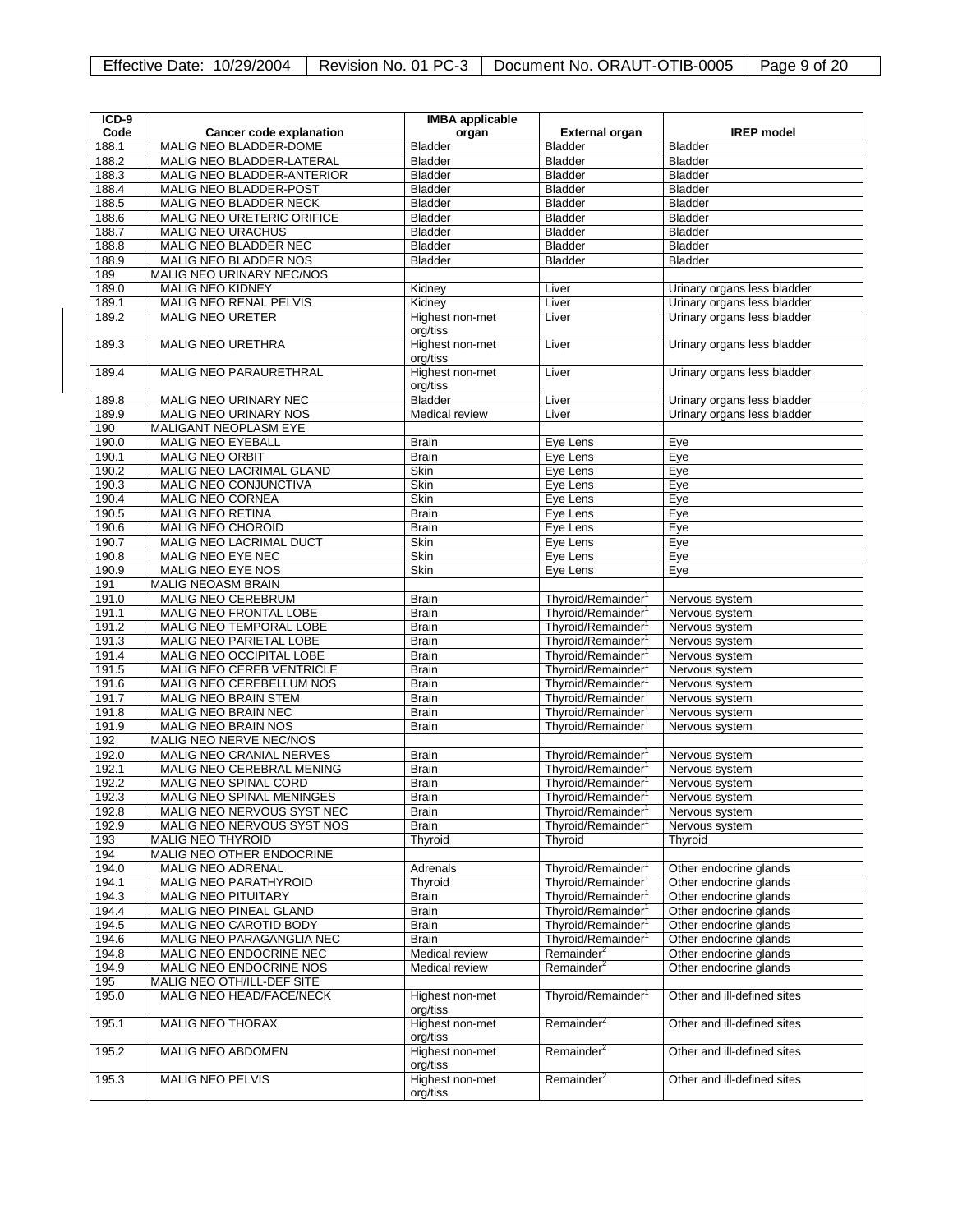| Effective<br>01/23/2004<br>Date: | -01<br>Revision<br>No. | TIB-0005<br>ORAUT<br>Jocument No.<br>1-O I | 20<br>Page<br>10 of |
|----------------------------------|------------------------|--------------------------------------------|---------------------|
|                                  |                        |                                            |                     |

| 195.4 | MALIG NEO ARM        | Highest non-met<br>org/tiss | Remainder <sup>-</sup> | Other and ill-defined sites |
|-------|----------------------|-----------------------------|------------------------|-----------------------------|
| 195.5 | <b>MALIG NEO LEG</b> | Highest non-met<br>org/tiss | Remainder <sup>2</sup> | Other and ill-defined sites |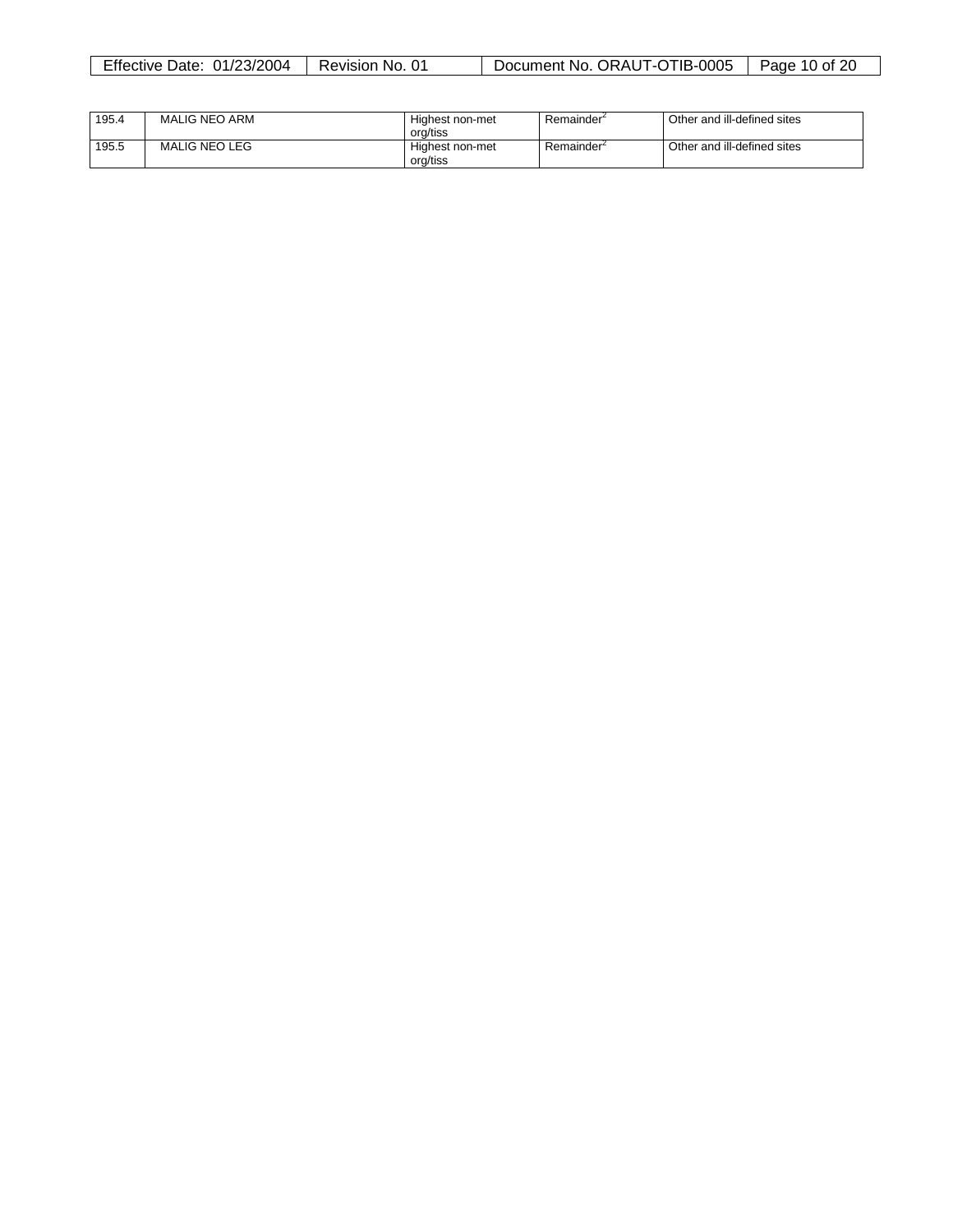| ICD-9            |                                                                | <b>IMBA</b> applicable             |                                                  |                                                                |
|------------------|----------------------------------------------------------------|------------------------------------|--------------------------------------------------|----------------------------------------------------------------|
| Code             | <b>Cancer code explanation</b>                                 | organ                              | <b>External organ</b>                            | <b>IREP</b> model                                              |
| 195.8            | <b>MALIG NEO SITE NEC</b>                                      | Highest non-met                    | Remainder <sup>2</sup>                           | Other and ill-defined sites                                    |
|                  |                                                                | org/tiss                           |                                                  |                                                                |
| 196<br>196.0     | MALIG NEO LYMPH NODES<br>MALIG NEO LYMPH-HEAD/NECK             | NA <sup>3</sup>                    | NA <sup>3</sup>                                  | NA <sup>3</sup>                                                |
| 196.1            | MALIG NEO LYMPH-INTRATHOR                                      | NA <sup>3</sup>                    | NA <sup>3</sup>                                  | NA <sup>3</sup>                                                |
| 196.2            | MALIG NEO LYMPH-INTRA-ABD                                      | NA <sup>3</sup>                    | NA <sup>3</sup>                                  | NA <sup>3</sup>                                                |
| 196.3            | MALIG NEO LYMPH-AXILLA/ARM                                     | NA <sup>3</sup>                    | NA <sup>3</sup>                                  | NA <sup>3</sup>                                                |
| 196.5            | MALIG NEO LYMPH-INGUIN/LEG                                     | NA <sup>3</sup>                    | NA <sup>3</sup>                                  | NA <sup>3</sup>                                                |
| 196.6            | MALIG NEO LYMPH-INTRAPELV                                      | NA <sup>3</sup>                    | NA <sup>3</sup>                                  | NA <sup>3</sup>                                                |
| 196.8            | <b>MALIG NEO LYMPH-MULT</b>                                    | NA <sup>3</sup>                    | NA <sup>3</sup>                                  | NA <sup>3</sup>                                                |
| 196.9            | <b>MALIG NEO LYMPH NOS</b>                                     | NA <sup>3</sup>                    | NA <sup>3</sup>                                  | NA <sup>3</sup>                                                |
| 197              | <b>SEC MALIG NEO GI/RESP</b>                                   |                                    |                                                  |                                                                |
| 197.0            | <b>SEC MALIG NEO LUNG</b>                                      | NA <sup>3</sup>                    | NA <sup>3</sup>                                  | NA <sup>3</sup>                                                |
| 197.1<br>197.2   | SEC MALIG NEO MEDIASTINUM<br>SEC MALIG NEO PLEURA              | $NA^3$<br>NA <sup>3</sup>          | NA <sup>3</sup><br>NA <sup>3</sup>               | NA <sup>3</sup><br>NA <sup>3</sup>                             |
| 197.3            | SEC MALIG NEO RESP NEC                                         | NA <sup>3</sup>                    | NA <sup>3</sup>                                  | NA <sup>3</sup>                                                |
| 197.4            | SEC MALIG NEO SM BOWEL                                         | NA <sup>3</sup>                    | NA <sup>3</sup>                                  | NA <sup>3</sup>                                                |
| 197.5            | SEC MALIG NEO LG BOWEL                                         | NA <sup>3</sup>                    | NA <sup>3</sup>                                  | NA <sup>3</sup>                                                |
| 197.6            | SEC MALIG NEO PERITONEUM                                       | NA <sup>3</sup>                    | NA <sup>3</sup>                                  | NA <sup>3</sup>                                                |
| 197.7            | <b>SEC MALIG NEO LIVER</b>                                     | NA <sup>3</sup>                    | NA <sup>3</sup>                                  | NA <sup>3</sup>                                                |
| 197.8            | SEC MALIG NEO GI NEC                                           | NA <sup>3</sup>                    | NA <sup>3</sup>                                  | NA <sup>3</sup>                                                |
| 198              | SEC MALIG NEO OTHER SITES                                      |                                    |                                                  |                                                                |
| 198.0            | <b>SEC MALIG NEO KIDNEY</b>                                    | NA <sup>3</sup>                    | NA <sup>3</sup>                                  | NA <sup>3</sup>                                                |
| 198.1            | SEC MALIG NEO URIN NEC                                         | NA <sup>3</sup>                    | NA <sup>3</sup>                                  | NA <sup>3</sup>                                                |
| 198.2            | <b>SEC MALIG NEO SKIN</b><br>SEC MALIG NEO BRAIN/SPINE         | NA <sup>3</sup><br>NA <sup>3</sup> | NA <sub>3</sub><br>NA <sup>3</sup>               | $NA^3$<br>NA <sup>3</sup>                                      |
| 198.3<br>198.4   | SEC MALIG NEO NERVE NEC                                        | NA <sup>3</sup>                    | NA <sup>3</sup>                                  | NA <sup>3</sup>                                                |
| 198.5            | SEC MALIG NEO BONE                                             | NA <sup>3</sup>                    | NA <sup>3</sup>                                  | NA <sup>3</sup>                                                |
| 198.6            | <b>SEC MALIG NEO OVARY</b>                                     | NA <sup>3</sup>                    | NA <sup>3</sup>                                  | NA <sup>3</sup>                                                |
| 198.7            | <b>SEC MALIG NEO ADRENAL</b>                                   | NA <sup>3</sup>                    | NA <sup>3</sup>                                  | NA <sup>3</sup>                                                |
| 198.8            | OTHER SECONDARY MALIG NEO                                      |                                    |                                                  |                                                                |
| 198.81           | SEC MALIG NEO BREAST                                           | NA <sup>3</sup>                    | NA <sup>3</sup>                                  | NA <sup>3</sup>                                                |
| 198.82           | <b>SEC MALIG NEO GENITAL</b>                                   | NA <sup>3</sup>                    | NA <sup>3</sup>                                  | NA <sup>3</sup>                                                |
| 198.89           | <b>SEC MALIG NEO NEC</b>                                       | NA <sup>3</sup>                    | NA <sup>3</sup>                                  | NA <sup>3</sup>                                                |
| 199              | <b>MALIG NEOPLASM NOS</b>                                      |                                    |                                                  |                                                                |
| 199.0            | <b>MALIG NEO DISSEMINATED</b>                                  | Highest non-met<br>org/tiss        | Remainder <sup>2</sup>                           | Other and ill-defined sites                                    |
| 199.1            | <b>MALIG NEO NOS</b>                                           | Highest non-met                    | Remainder <sup>2</sup>                           | Other and ill-defined sites                                    |
|                  |                                                                | org/tiss                           |                                                  |                                                                |
| 200              | LYMPHOSARC/RETICULOSARC                                        |                                    |                                                  |                                                                |
| 200.0            | <b>RETICULOSARCOMA</b>                                         | Medical review                     | Remainder <sup>2</sup>                           | Lymphoma and multiple myeloma                                  |
| 200.00           | RETCLSRC UNSPEC EXT ORG                                        | Medical review                     | Remainder <sup>2</sup>                           | Lymphoma and multiple myeloma                                  |
| 200.01           | RETICULOSARCOMA HEAD                                           | Medical review                     | Remainder <sup>2</sup>                           | Lymphoma and multiple myeloma                                  |
| 200.02           | RETICULOSARCOMA THORAX                                         | Medical review                     | Remainder <sup>2</sup>                           | Lymphoma and multiple myeloma                                  |
| 200.03           | RETICULOSARCOMA ABDOM                                          | Medical review                     | Remainder <sup>2</sup>                           | Lymphoma and multiple myeloma                                  |
| 200.04<br>200.05 | RETICULOSARCOMA AXILLA<br>RETICULOSARCOMA INGUIN               | Medical review<br>Medical review   | Remainder <sup>2</sup><br>Remainder <sup>2</sup> | Lymphoma and multiple myeloma<br>Lymphoma and multiple myeloma |
| 200.06           | RETICULOSARCOMA PELVIC                                         | Medical review                     | Remainder <sup>2</sup>                           | Lymphoma and multiple myeloma                                  |
| 200.07           | RETICULOSARCOMA SPLEEN                                         | Medical review                     | Remainder <sup>2</sup>                           | Lymphoma and multiple myeloma                                  |
| 200.08           | RETICULOSARCOMA MULT                                           | Medical review                     | Remainder <sup>2</sup>                           | Lymphoma and multiple myeloma                                  |
| 200.1            | LYMPHOSARCOMA                                                  | Medical review                     | Remainder <sup>2</sup>                           | Lymphoma and multiple myeloma                                  |
| 200.10           | LYMPHSRC UNSPEC EXT ORG                                        | Medical review                     | Remainder <sup>2</sup>                           | Lymphoma and multiple myeloma                                  |
| 200.11           | LYMPHOSARCOMA HEAD                                             | Medical review                     | Remainder <sup>2</sup>                           | Lymphoma and multiple myeloma                                  |
| 200.12           | LYMPHOSARCOMA THORAX                                           | Medical review                     | Remainder <sup>2</sup>                           | Lymphoma and multiple myeloma                                  |
| 200.13           | LYMPHOSARCOMA ABDOM                                            | Medical review                     | Remainder <sup>2</sup>                           | Lymphoma and multiple myeloma                                  |
| 200.14<br>200.15 | LYMPHOSARCOMA AXILLA<br>LYMPHOSARCOMA INGUIN                   | Medical review<br>Medical review   | Remainder <sup>2</sup><br>Remainder <sup>2</sup> | Lymphoma and multiple myeloma<br>Lymphoma and multiple myeloma |
| 200.16           | LYMPHOSARCOMA PELVIC                                           | Medical review                     | Remainder <sup>2</sup>                           | Lymphoma and multiple myeloma                                  |
| 200.17           | LYMPHOSARCOMA SPLEEN                                           | Medical review                     | Remainder <sup>2</sup>                           | Lymphoma and multiple myeloma                                  |
| 200.18           | LYMPHOSARCOMA MULT                                             | Medical review                     | Remainder <sup>2</sup>                           | Lymphoma and multiple myeloma                                  |
| 200.2            | <b>BURKITT'S TUMOR/LYMPHOMA</b>                                | Medical review                     | Remainder <sup>2</sup>                           | Lymphoma and multiple myeloma                                  |
| 200.20           | BURKITT'S TUMOR UNSPEC EXT ORG                                 | Medical review                     | Remainder <sup>2</sup>                           | Lymphoma and multiple myeloma                                  |
| 200.21           | <b>BURKITT'S TUMOR HEAD</b>                                    | Medical review                     | Remainder <sup>2</sup>                           | Lymphoma and multiple myeloma                                  |
| 200.22           | <b>BURKITT'S TUMOR THORAX</b>                                  | Medical review                     | Remainder <sup>2</sup>                           | Lymphoma and multiple myeloma                                  |
| 200.23           | <b>BURKITT'S TUMOR ABDOM</b>                                   | Medical review                     | Remainder <sup>2</sup>                           | Lymphoma and multiple myeloma                                  |
| 200.24           | <b>BURKITT'S TUMOR AXILLA</b>                                  | Medical review                     | Remainder <sup>2</sup>                           | Lymphoma and multiple myeloma                                  |
| 200.25<br>200.26 | <b>BURKITT'S TUMOR INGUIN</b><br><b>BURKITT'S TUMOR PELVIC</b> | Medical review<br>Medical review   | Remainder <sup>2</sup><br>Remainder <sup>2</sup> | Lymphoma and multiple myeloma<br>Lymphoma and multiple myeloma |
| 200.27           | <b>BURKITT'S TUMOR SPLEEN</b>                                  | Medical review                     | Remainder <sup>2</sup>                           | Lymphoma and multiple myeloma                                  |
|                  |                                                                |                                    |                                                  |                                                                |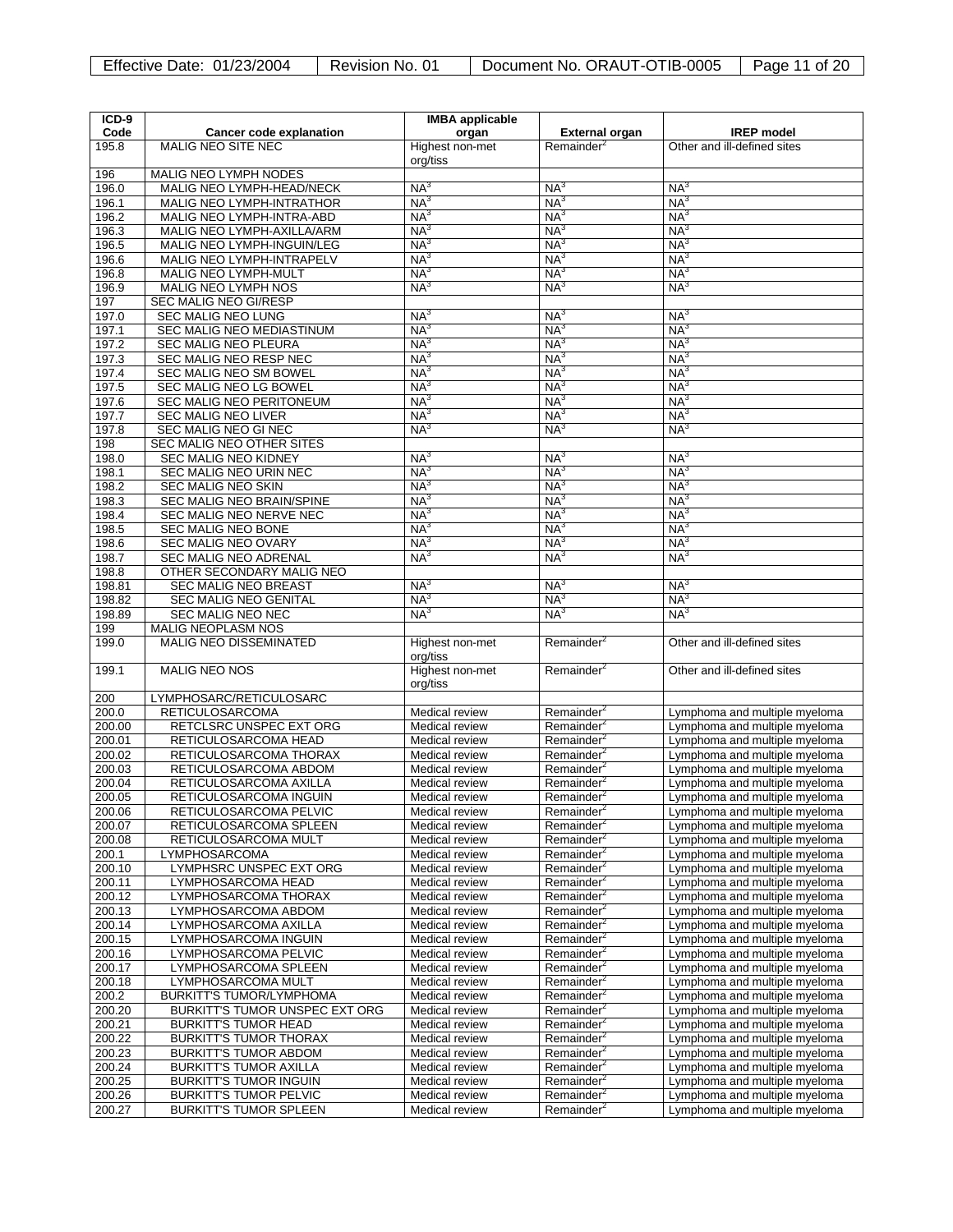| Effective Date: 01/23/2004 | Revision No. 01 | Document No. ORAUT-OTIB-0005 | Page 12 of 20 |
|----------------------------|-----------------|------------------------------|---------------|
|----------------------------|-----------------|------------------------------|---------------|

| ICD-9            |                                                        | <b>IMBA</b> applicable           |                                                  |                                                                |
|------------------|--------------------------------------------------------|----------------------------------|--------------------------------------------------|----------------------------------------------------------------|
| Code             | Cancer code explanation                                | organ                            | <b>External organ</b>                            | <b>IREP</b> model                                              |
| 200.28           | <b>BURKITT'S TUMOR MULT</b>                            | Medical review                   | Remainder <sup>2</sup>                           | Lymphoma and multiple myeloma                                  |
| 200.8            | MIXED LYMPHOSARCOMA                                    | Medical review                   | Remainder <sup>2</sup>                           | Lymphoma and multiple myeloma                                  |
| 200.80           | OTHER VARN UNSPEC EXT ORG                              | Medical review                   | Remainder <sup>4</sup>                           | Lymphoma and multiple myeloma                                  |
| 200.81           | MIXED LYMPHOSARC HEAD                                  | Medical review                   | Remainder <sup>2</sup>                           | Lymphoma and multiple myeloma                                  |
| 200.82           | MIXED LYMPHOSARC THORAX                                | Medical review                   | Remainder <sup>2</sup>                           | Lymphoma and multiple myeloma                                  |
| 200.83           | MIXED LYMPHOSARC ABDOM                                 | Medical review                   | Remainder <sup>2</sup>                           | Lymphoma and multiple myeloma                                  |
| 200.84           | MIXED LYMPHOSARC AXILLA                                | Medical review                   | Remainder <sup>2</sup>                           | Lymphoma and multiple myeloma                                  |
| 200.85           | MIXED LYMPHOSARC INGUIN                                | Medical review                   | Remainder <sup>2</sup>                           | Lymphoma and multiple myeloma                                  |
| 200.86           | MIXED LYMPHOSARC PELVIC                                | Medical review                   | Remainder <sup>2</sup>                           | Lymphoma and multiple myeloma                                  |
| 200.87           | <b>MIXED LYMPHOSARC SPLEEN</b>                         | Medical review                   | Remainder <sup>2</sup>                           | Lymphoma and multiple myeloma                                  |
| 200.88           | <b>MIXED LYMPHOSARC MULT</b>                           | Medical review                   | Remainder <sup>2</sup>                           | Lymphoma and multiple myeloma                                  |
| 201              | <b>HODGKIN'S DISEASE</b><br>HODGKIN'S PARAGRANULOMA    |                                  |                                                  |                                                                |
| 201.0<br>201.00  | HODGKINS PARAGRANULOMA UNSPEC                          | Medical review<br>Medical review | Remainder <sup>2</sup><br>Remainder <sup>2</sup> | Lymphoma and multiple myeloma<br>Lymphoma and multiple myeloma |
|                  | <b>EXT ORG</b>                                         |                                  |                                                  |                                                                |
| 201.01           | <b>HODGKINS PARAGRAN HEAD</b>                          | Medical review                   | Remainder <sup>2</sup>                           | Lymphoma and multiple myeloma                                  |
| 201.02           | <b>HODGKINS PARAGRAN THORAX</b>                        | Medical review                   | Remainder <sup>4</sup>                           | Lymphoma and multiple myeloma                                  |
| 201.03           | <b>HODGKINS PARAGRAN ABDOM</b>                         | Medical review                   | Remainder <sup>2</sup>                           | Lymphoma and multiple myeloma                                  |
| 201.04           | HODGKINS PARAGRAN AXILLA                               | Medical review                   | Remainder <sup>4</sup>                           | Lymphoma and multiple myeloma                                  |
| 201.05           | <b>HODGKINS PARAGRAN INGUIN</b>                        | Medical review                   | Remainder <sup>2</sup>                           | Lymphoma and multiple myeloma                                  |
| 201.06           | HODGKINS PARAGRAN PELVIC                               | Medical review                   | Remainder <sup>2</sup>                           | Lymphoma and multiple myeloma                                  |
| 201.07           | <b>HODGKINS PARAGRAN SPLEEN</b>                        | Medical review                   | Remainder <sup>2</sup>                           | Lymphoma and multiple myeloma                                  |
| 201.08           | <b>HODGKINS PARAGRAN MULT</b>                          | Medical review                   | Remainder <sup>2</sup>                           | Lymphoma and multiple myeloma                                  |
| 201.1            | <b>HODGKIN'S GRANULOMA</b>                             | Medical review                   | Remainder <sup>2</sup>                           | Lymphoma and multiple myeloma                                  |
| 201.10           | HODGKINS GRANULOM UNSPEC EXT                           | Medical review                   | Remainder <sup>2</sup>                           | Lymphoma and multiple myeloma                                  |
|                  | <b>ORG</b>                                             |                                  |                                                  |                                                                |
| 201.11           | HODGKINS GRANULOM HEAD                                 | Medical review                   | Remainder <sup>2</sup>                           | Lymphoma and multiple myeloma                                  |
| 201.12           | HODGKINS GRANULOM THORAX                               | Medical review                   | Remainder <sup>2</sup>                           | Lymphoma and multiple myeloma                                  |
| 201.13           | HODGKINS GRANULOM ABDOM                                | Medical review                   | Remainder <sup>2</sup>                           | Lymphoma and multiple myeloma                                  |
| 201.14           | HODGKINS GRANULOM AXILLA                               | Medical review                   | Remainder <sup>2</sup>                           | Lymphoma and multiple myeloma                                  |
| 201.15           | <b>HODGKINS GRANULOM INGUIN</b>                        | Medical review                   | Remainder <sup>2</sup>                           | Lymphoma and multiple myeloma                                  |
| 201.16           | <b>HODGKINS GRANULOM PELVIC</b>                        | Medical review                   | Remainder <sup>2</sup>                           | Lymphoma and multiple myeloma                                  |
| 201.17<br>201.18 | HODGKINS GRANULOM SPLEEN<br>HODGKINS GRANULOM MULT     | Medical review<br>Medical review | Remainder <sup>2</sup><br>Remainder <sup>2</sup> | Lymphoma and multiple myeloma<br>Lymphoma and multiple myeloma |
| 201.2            | <b>HODGKIN'S SARCOMA</b>                               | Medical review                   | Remainder <sup>2</sup>                           | Lymphoma and multiple myeloma                                  |
| 201.20           | HODGKINS SRC UNSPEC EXT ORG                            | Medical review                   | Remainder <sup>2</sup>                           | Lymphoma and multiple myeloma                                  |
| 201.21           | HODGKINS SARCOMA HEAD                                  | Medical review                   | Remainder <sup>2</sup>                           | Lymphoma and multiple myeloma                                  |
| 201.22           | HODGKINS SARCOMA THORAX                                | Medical review                   | Remainder <sup>2</sup>                           | Lymphoma and multiple myeloma                                  |
| 201.23           | HODGKINS SARCOMA ABDOM                                 | Medical review                   | Remainder <sup>2</sup>                           | Lymphoma and multiple myeloma                                  |
| 201.24           | <b>HODGKINS SARCOMA AXILLA</b>                         | Medical review                   | Remainder <sup>2</sup>                           | Lymphoma and multiple myeloma                                  |
| 201.25           | <b>HODGKINS SARCOMA INGUIN</b>                         | Medical review                   | Remainder <sup>2</sup>                           | Lymphoma and multiple myeloma                                  |
| 201.26           | <b>HODGKINS SARCOMA PELVIC</b>                         | Medical review                   | Remainder <sup>2</sup>                           | Lymphoma and multiple myeloma                                  |
| 201.27           | <b>HODGKINS SARCOMA SPLEEN</b>                         | Medical review                   | Remainder <sup>2</sup>                           | Lymphoma and multiple myeloma                                  |
| 201.28           | <b>HODGKINS SARCOMA MULT</b>                           | Medical review                   | Remainder <sup>2</sup>                           | Lymphoma and multiple myeloma                                  |
| 201.4            | <b>HODGKINS LYMPH-HISTIOCYT</b>                        | Medical review                   | Remainder <sup>4</sup>                           | Lymphoma and multiple myeloma                                  |
| 201.40           | LYM-HST UNSPEC EXT ORGN                                | Medical review                   | Remainder <sup>2</sup>                           | Lymphoma and multiple myeloma                                  |
| 201.41           | <b>HODGKINS LYMPH-HISTIO HEAD</b>                      | Medical review                   | Remainder <sup>2</sup>                           | Lymphoma and multiple myeloma                                  |
| 201.42           | HODGKINS LYMPH-HISTIO THORAX                           | Medical review                   | Remainder <sup>*</sup>                           | Lymphoma and multiple myeloma                                  |
| 201.43           | HODGKINS LYMPH-HISTIO ABDOM                            | Medical review                   | Remainder <sup>2</sup>                           | Lymphoma and multiple myeloma                                  |
| 201.44           | HODGKINS LYMPH-HISTIO AXILLA                           | Medical review                   | Remainder <sup>2</sup>                           | Lymphoma and multiple myeloma                                  |
| 201.45           | HODGKINS LYMPH-HISTIO INGUIN                           | Medical review                   | Remainder <sup>2</sup>                           | Lymphoma and multiple myeloma                                  |
| 201.46           | HODGKINS LYMPH-HISTIO PELVIC                           | Medical review                   | Remainder <sup>2</sup>                           | Lymphoma and multiple myeloma                                  |
| 201.47<br>201.48 | <b>HODGKINS LYMPH-HISTIO SPLEEN</b>                    | Medical review<br>Medical review | Remainder <sup>2</sup><br>Remainder <sup>2</sup> | Lymphoma and multiple myeloma                                  |
| 201.5            | HODGKINS LYMPH-HISTIO MULT<br>HODGKINS NODULAR SCLEROS | Medical review                   | Remainder <sup>2</sup>                           | Lymphoma and multiple myeloma<br>Lymphoma and multiple myeloma |
| 201.50           | NODULAR SCLEROS UNSPEC EXT ORG                         | Medical review                   | Remainder <sup>2</sup>                           | Lymphoma and multiple myeloma                                  |
| 201.51           | HODGKINS NODUL SCLERO HEAD                             | Medical review                   | Remainder <sup>2</sup>                           | Lymphoma and multiple myeloma                                  |
| 201.52           | HODGKINS NODUL SCLERO THORAX                           | Medical review                   | Remainder <sup>2</sup>                           | Lymphoma and multiple myeloma                                  |
| 201.53           | HODGKINS NODUL SCLERO ABDOM                            | Medical review                   | Remainder <sup>4</sup>                           | Lymphoma and multiple myeloma                                  |
| 201.54           | HODGKINS NODUL SCLERO AXILLA                           | Medical review                   | Remainder <sup>2</sup>                           | Lymphoma and multiple myeloma                                  |
| 201.55           | HODGKINS NODUL SCLERO INGUIN                           | Medical review                   | Remainder <sup>2</sup>                           | Lymphoma and multiple myeloma                                  |
| 201.56           | HODGKINS NODUL SCLERO PELVIC                           | Medical review                   | Remainder <sup>2</sup>                           | Lymphoma and multiple myeloma                                  |
| 201.57           | HODGKINS NODUL SCLERO SPLEEN                           | Medical review                   | Remainder <sup>2</sup>                           | Lymphoma and multiple myeloma                                  |
| 201.58           | HODGKINS NODUL SCLERO MULT                             | Medical review                   | Remainder <sup>2</sup>                           | Lymphoma and multiple myeloma                                  |
| 201.6            | HODGKINS MIX CELLULARITY                               | Medical review                   | Remainder <sup>2</sup>                           | Lymphoma and multiple myeloma                                  |
| 201.60           | MXD CELR UNSPEC EXT ORG                                | Medical review                   | Remainder <sup>2</sup>                           | Lymphoma and multiple myeloma                                  |
| 201.61           | <b>HODGKINS MIX CELL HEAD</b>                          | Medical review                   | Remainder <sup>2</sup>                           | Lymphoma and multiple myeloma                                  |
| 201.62           | <b>HODGKINS MIX CELL THORAX</b>                        | Medical review                   | Remainder <sup>2</sup>                           | Lymphoma and multiple myeloma                                  |
| 201.63           | <b>HODGKINS MIX CELL ABDOM</b>                         | Medical review                   | Remainder <sup>2</sup>                           | Lymphoma and multiple myeloma                                  |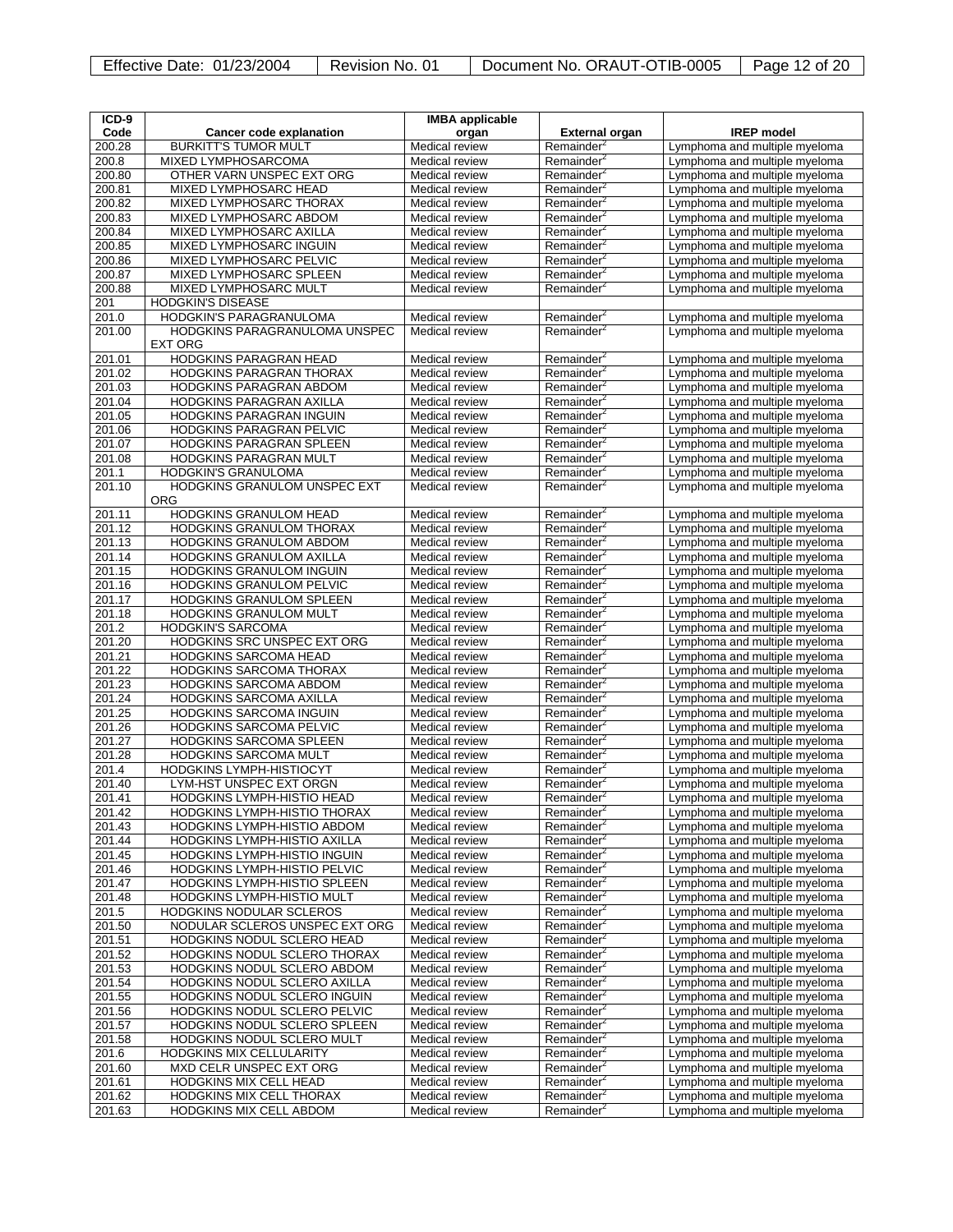| ICD-9            |                                                                    | <b>IMBA</b> applicable |                        |                                                                |
|------------------|--------------------------------------------------------------------|------------------------|------------------------|----------------------------------------------------------------|
| Code             | Cancer code explanation                                            | organ                  | <b>External organ</b>  | <b>IREP</b> model                                              |
| 201.64           | HODGKINS MIX CELL AXILLA                                           | Medical review         | Remainder <sup>2</sup> | Lymphoma and multiple myeloma                                  |
| 201.65           | <b>HODGKINS MIX CELL INGUIN</b>                                    | Medical review         | Remainder <sup>2</sup> | Lymphoma and multiple myeloma                                  |
| 201.66           | HODGKINS MIX CELL PELVIC                                           | Medical review         | Remainder <sup>4</sup> | Lymphoma and multiple myeloma                                  |
| 201.67           | HODGKINS MIX CELL SPLEEN                                           | Medical review         | Remainder <sup>2</sup> | Lymphoma and multiple myeloma                                  |
| 201.68           | HODGKINS MIX CELL MULT                                             | Medical review         | Remainder <sup>2</sup> | Lymphoma and multiple myeloma                                  |
| 201.7            | <b>HODG LYMPHOCYTIC DEPLET</b>                                     | Medical review         | Remainder <sup>2</sup> | Lymphoma and multiple myeloma                                  |
| 201.70           | LYM DPLT UNSPEC EXT ORG                                            | Medical review         | Remainder <sup>2</sup> | Lymphoma and multiple myeloma                                  |
| 201.71           | HODGKINS LYMPH DEPLET HEAD                                         | Medical review         | Remainder <sup>2</sup> | Lymphoma and multiple myeloma                                  |
| 201.72           | HODGKINS LYMPH DEPLET THORAX                                       | Medical review         | Remainder <sup>2</sup> | Lymphoma and multiple myeloma                                  |
| 201.73           | HODGKINS LYMPH DEPLET ABDOM                                        | Medical review         | Remainder <sup>2</sup> | Lymphoma and multiple myeloma                                  |
| 201.74           | HODGKINS LYMPH DEPLET AXILLA                                       | Medical review         | Remainder <sup>2</sup> | Lymphoma and multiple myeloma                                  |
| 201.75           | HODGKINS LYMPH DEPLET INGUIN                                       | Medical review         | Remainder <sup>2</sup> | Lymphoma and multiple myeloma                                  |
| 201.76           | HODGKINS LYMPH DEPLET PELVIC                                       | Medical review         | Remainder <sup>2</sup> | Lymphoma and multiple myeloma                                  |
| 201.77           | HODGKINS LYMPH DEPLET SPLEEN                                       | Medical review         | Remainder <sup>2</sup> | Lymphoma and multiple myeloma                                  |
| 201.78           | HODGKINS LYMPH DEPLET MULT                                         | Medical review         | Remainder <sup>2</sup> | Lymphoma and multiple myeloma                                  |
| 201.9            | <b>HODGKINS DISEASE NOS</b>                                        | Medical review         | Remainder <sup>2</sup> | Lymphoma and multiple myeloma                                  |
| 201.90           | HDGK DISEASE UNSPEC EXT ORG                                        | Medical review         | Remainder <sup>2</sup> | Lymphoma and multiple myeloma                                  |
| 201.91           | HODGKINS DISEASE NOS HEAD                                          | Medical review         | Remainder <sup>4</sup> | Lymphoma and multiple myeloma                                  |
| 201.92           | <b>HODGKINS DISEASE NOS THORAX</b>                                 | Medical review         | Remainder <sup>2</sup> | Lymphoma and multiple myeloma                                  |
| 201.93           | HODGKINS DISEASE NOS ABDOM                                         | Medical review         | Remainder <sup>2</sup> | Lymphoma and multiple myeloma                                  |
| 201.94           | HODGKINS DISEASE NOS AXILLA                                        | Medical review         | Remainder <sup>2</sup> | Lymphoma and multiple myeloma                                  |
| 201.95           | <b>HODGKINS DISEASE NOS INGUIN</b>                                 | Medical review         | Remainder <sup>2</sup> | Lymphoma and multiple myeloma                                  |
| 201.96           | HODGKINS DISEASE NOS PELVIC                                        | Medical review         | Remainder <sup>2</sup> | Lymphoma and multiple myeloma                                  |
| 201.97           | HODGKINS DISEASE NOS SPLEEN                                        | Medical review         | Remainder <sup>2</sup> | Lymphoma and multiple myeloma                                  |
| 201.98           | HODGKINS DISEASE NOS MULT                                          | Medical review         | Remainder <sup>2</sup> | Lymphoma and multiple myeloma                                  |
| 202              | OTHER MALIG NEO LYMPH/HISTIO                                       |                        |                        |                                                                |
| 202.0            | NODULAR LYMPHOMA                                                   | Medical review         | Remainder <sup>2</sup> | Lymphoma and multiple myeloma                                  |
| 202.00           | NDLR LYM UNSPEC EXT ORG                                            | Medical review         | Remainder <sup>2</sup> | Lymphoma and multiple myeloma                                  |
| 202.01           | NODULAR LYMPHOMA HEAD                                              | Medical review         | Remainder <sup>2</sup> | Lymphoma and multiple myeloma                                  |
| 202.02           | NODULAR LYMPHOMA THORAX                                            | Medical review         | Remainder <sup>2</sup> | Lymphoma and multiple myeloma                                  |
| 202.03           | NODULAR LYMPHOMA ABDOM                                             | Medical review         | Remainder <sup>2</sup> | Lymphoma and multiple myeloma                                  |
| 202.04           | NODULAR LYMPHOMA AXILLA                                            | Medical review         | Remainder <sup>2</sup> | Lymphoma and multiple myeloma                                  |
| 202.05           | NODULAR LYMPHOMA INGUIN                                            | Medical review         | Remainder <sup>2</sup> | Lymphoma and multiple myeloma                                  |
| 202.06           | NODULAR LYMPHOMA PELVIC                                            | Medical review         | Remainder <sup>2</sup> | Lymphoma and multiple myeloma                                  |
| 202.07           | NODULAR LYMPHOMA SPLEEN                                            | Medical review         | Remainder <sup>2</sup> | Lymphoma and multiple myeloma                                  |
| 202.08           | NODULAR LYMPHOMA MULT                                              | Medical review         | Remainder <sup>2</sup> | Lymphoma and multiple myeloma                                  |
| 202.1            | <b>MYCOSIS FUNGOIDES</b>                                           | Skin                   | Skin                   | Lymphoma and multiple myeloma                                  |
| 202.10           | MYCS FNG UNSPEC EXT ORG                                            | Skin                   | Skin                   | Lymphoma and multiple myeloma                                  |
| 202.11           | <b>MYCOSIS FUNGOIDES HEAD</b>                                      | Skin                   | Skin                   | Lymphoma and multiple myeloma                                  |
| 202.12           | MYCOSIS FUNGOIDES THORAX                                           | Skin                   | Skin                   | Lymphoma and multiple myeloma                                  |
| 202.13           | MYCOSIS FUNGOIDES ABDOM                                            | Skin                   | Skin<br>Skin           | Lymphoma and multiple myeloma                                  |
| 202.14<br>202.15 | <b>MYCOSIS FUNGOIDES AXILLA</b><br><b>MYCOSIS FUNGOIDES INGUIN</b> | Skin<br>Skin           | Skin                   | Lymphoma and multiple myeloma                                  |
| 202.16           | <b>MYCOSIS FUNGOIDES PELVIC</b>                                    | Skin                   | Skin                   | Lymphoma and multiple myeloma<br>Lymphoma and multiple myeloma |
| 202.17           | <b>MYCOSIS FUNGOIDES SPLEEN</b>                                    | Skin                   | Skin                   |                                                                |
| 202.18           | MYCOSIS FUNGOIDES MULT                                             | Skin                   | Skin                   | Lymphoma and multiple myeloma<br>Lymphoma and multiple myeloma |
| 202.2            | <b>SEZARY'S DISEASE</b>                                            | Medical review         | Remainder <sup>2</sup> | Lymphoma and multiple myeloma                                  |
| 202.20           | SZRY DISEASE UNSPEC EXT ORG                                        | Medical review         | Remainder <sup>2</sup> | Lymphoma and multiple myeloma                                  |
| 202.21           | SEZARY'S DISEASE HEAD                                              | Medical review         | Remainder <sup>2</sup> | Lymphoma and multiple myeloma                                  |
| 202.22           | SEZARY'S DISEASE THORAX                                            | Medical review         | Remainder <sup>2</sup> | Lymphoma and multiple myeloma                                  |
| 202.23           | SEZARY'S DISEASE ABDOM                                             | Medical review         | Remainder <sup>2</sup> | Lymphoma and multiple myeloma                                  |
| 202.24           | SEZARY'S DISEASE AXILLA                                            | Medical review         | Remainder <sup>2</sup> | Lymphoma and multiple myeloma                                  |
| 202.25           | SEZARY'S DISEASE INGUIN                                            | Medical review         | Remainder <sup>2</sup> | Lymphoma and multiple myeloma                                  |
| 202.26           | SEZARY'S DISEASE PELVIC                                            | Medical review         | Remainder <sup>2</sup> | Lymphoma and multiple myeloma                                  |
| 202.27           | SEZARY'S DISEASE SPLEEN                                            | Medical review         | Remainder <sup>2</sup> | Lymphoma and multiple myeloma                                  |
| 202.28           | SEZARY'S DISEASE MULT                                              | Medical review         | Remainder <sup>2</sup> | Lymphoma and multiple myeloma                                  |
| 202.3            | <b>MALIG HISTIOCYTOSIS</b>                                         | Medical review         | Remainder <sup>2</sup> | Lymphoma and multiple myeloma                                  |
| 202.30           | MLG HIST UNSPEC EXT ORG                                            | Medical review         | Remainder <sup>2</sup> | Lymphoma and multiple myeloma                                  |
| 202.31           | <b>MALIG HISTIOCYTOSIS HEAD</b>                                    | Medical review         | Remainder <sup>2</sup> | Lymphoma and multiple myeloma                                  |
| 202.32           | MALIG HISTIOCYTOSIS THORAX                                         | Medical review         | Remainder <sup>2</sup> | Lymphoma and multiple myeloma                                  |
| 202.33           | MALIG HISTIOCYTOSIS ABDOM                                          | Medical review         | Remainder <sup>2</sup> | Lymphoma and multiple myeloma                                  |
| 202.34           | MALIG HISTIOCYTOSIS AXILLA                                         | Medical review         | Remainder <sup>2</sup> | Lymphoma and multiple myeloma                                  |
| 202.35           | MALIG HISTIOCYTOSIS INGUIN                                         | Medical review         | Remainder <sup>2</sup> | Lymphoma and multiple myeloma                                  |
| 202.36           | MALIG HISTIOCYTOSIS PELVIC                                         | Medical review         | Remainder <sup>2</sup> | Lymphoma and multiple myeloma                                  |
| 202.37           | <b>MALIG HISTIOCYTOSIS SPLEEN</b>                                  | Medical review         | Remainder <sup>2</sup> | Lymphoma and multiple myeloma                                  |
| 202.38           | MALIG HISTIOCYTOSIS MULT                                           | Medical review         | Remainder <sup>2</sup> | Lymphoma and multiple myeloma                                  |
| 202.4            | LEUKEM RETICULOENDOTHEL                                            | Medical review         | Remainder <sup>2</sup> | Lymphoma and multiple myeloma                                  |
| 202.40           | LK RTCTL UNSPEC EXT ORG                                            | Medical review         | Remainder <sup>2</sup> | Lymphoma and multiple myeloma                                  |
| 202.41           | HAIRY-CELL LEUKEM HEAD                                             | Medical review         | Remainder <sup>2</sup> | Lymphoma and multiple myeloma                                  |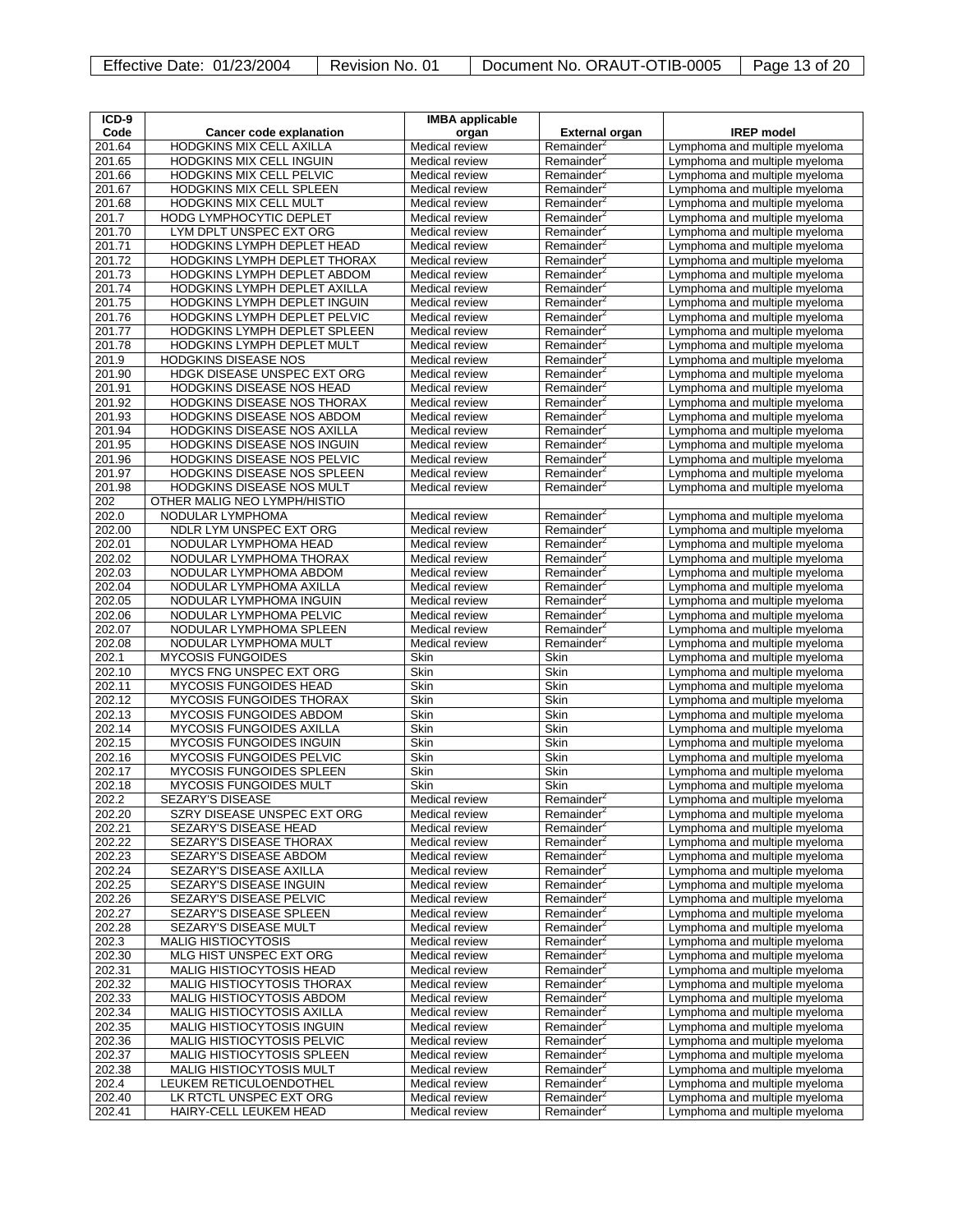|  | <b>Effective Date: 01/23/2004</b> |
|--|-----------------------------------|
|  |                                   |

| $ICD-9$          |                                                              | <b>IMBA</b> applicable           |                                                  |                                                                |
|------------------|--------------------------------------------------------------|----------------------------------|--------------------------------------------------|----------------------------------------------------------------|
| Code             | <b>Cancer code explanation</b>                               | organ                            | <b>External organ</b>                            | <b>IREP</b> model                                              |
| 202.42           | HAIRY-CELL LEUKEM THORAX                                     | Medical review                   | Remainder <sup>2</sup>                           | Lymphoma and multiple myeloma                                  |
| 202.43           | HAIRY-CELL LEUKEM ABDOM                                      | Medical review                   | Remainder <sup>2</sup>                           | Lymphoma and multiple myeloma                                  |
| 202.44           | HAIRY-CELL LEUKEM AXILLA                                     | Medical review                   | Remainder <sup>4</sup>                           | Lymphoma and multiple myeloma                                  |
| 202.45           | HAIRY-CELL LEUKEM INGUIN                                     | Medical review                   | Remainder <sup>2</sup>                           | Lymphoma and multiple myeloma                                  |
| 202.46           | HAIRY-CELL LEUKEM PELVIC                                     | Medical review                   | Remainder <sup>2</sup>                           | Lymphoma and multiple myeloma                                  |
| 202.47           | HAIRY-CELL LEUKEM SPLEEN                                     | Medical review                   | Remainder <sup>2</sup>                           | Lymphoma and multiple myeloma                                  |
| 202.48           | HAIRY-CELL LEUKEM MULT                                       | Medical review                   | Remainder <sup>2</sup>                           | Lymphoma and multiple myeloma                                  |
| 202.5            | LETTERER-SIWE DISEASE                                        | Medical review                   | Remainder <sup>2</sup>                           | Lymphoma and multiple myeloma                                  |
| 202.50           | LTR-SIWE UNSPEC EXT ORG                                      | Medical review                   | Remainder <sup>2</sup>                           | Lymphoma and multiple myeloma                                  |
| 202.51           | LETTERER-SIWE DISEASE HEAD                                   | Medical review                   | Remainder <sup>2</sup>                           | Lymphoma and multiple myeloma                                  |
| 202.52           | LETTERER-SIWE DISEASE THORAX                                 | Medical review                   | Remainder <sup>2</sup>                           | Lymphoma and multiple myeloma                                  |
| 202.53           | LETTERER-SIWE DISEASE ABDOM                                  | Medical review                   | Remainder <sup>2</sup>                           | Lymphoma and multiple myeloma                                  |
| 202.54<br>202.55 | LETTERER-SIWE DISEASE AXILLA<br>LETTERER-SIWE DISEASE INGUIN | Medical review                   | Remainder <sup>2</sup>                           | Lymphoma and multiple myeloma                                  |
|                  |                                                              | Medical review                   | Remainder <sup>2</sup>                           | Lymphoma and multiple myeloma                                  |
| 202.56<br>202.57 | LETTERER-SIWE DISEASE PELVIC<br>LETTERER-SIWE DISEASE SPLEEN | Medical review<br>Medical review | Remainder <sup>2</sup>                           | Lymphoma and multiple myeloma                                  |
| 202.58           | LETTERER-SIWE DISEASE MULT                                   | Medical review                   | Remainder <sup>2</sup><br>Remainder <sup>2</sup> | Lymphoma and multiple myeloma                                  |
| 202.6            | <b>MALIG MAST CELL TUMORS</b>                                | Medical review                   | Remainder <sup>2</sup>                           | Lymphoma and multiple myeloma<br>Lymphoma and multiple myeloma |
| 202.60           | MALIG MAST UNSPEC EXT ORG                                    | Medical review                   | Remainder <sup>2</sup>                           | Lymphoma and multiple myeloma                                  |
| 202.61           | MALIG MASTOCYTOSIS HEAD                                      | Medical review                   | Remainder <sup>2</sup>                           | Lymphoma and multiple myeloma                                  |
| 202.62           | <b>MALIG MASTOCYTOSIS THORAX</b>                             | Medical review                   | Remainder <sup>2</sup>                           | Lymphoma and multiple myeloma                                  |
| 202.63           | <b>MALIG MASTOCYTOSIS ABDOM</b>                              | Medical review                   | Remainder <sup>2</sup>                           | Lymphoma and multiple myeloma                                  |
| 202.64           | MALIG MASTOCYTOSIS AXILLA                                    | Medical review                   | Remainder <sup>2</sup>                           | Lymphoma and multiple myeloma                                  |
| 202.65           | <b>MALIG MASTOCYTOSIS INGUIN</b>                             | Medical review                   | Remainder <sup>2</sup>                           | Lymphoma and multiple myeloma                                  |
| 202.66           | MALIG MASTOCYTOSIS PELVIC                                    | Medical review                   | Remainder <sup>2</sup>                           | Lymphoma and multiple myeloma                                  |
| 202.67           | MALIG MASTOCYTOSIS SPLEEN                                    | Medical review                   | Remainder <sup>2</sup>                           | Lymphoma and multiple myeloma                                  |
| 202.68           | MALIG MASTOCYTOSIS MULT                                      | Medical review                   | Remainder <sup>2</sup>                           | Lymphoma and multiple myeloma                                  |
| 202.8            | <b>LYMPHOMAS NEC</b>                                         | Medical review                   | Remainder <sup>2</sup>                           | Lymphoma and multiple myeloma                                  |
| 202.80           | OTHER LYMP UNSPEC EXT ORG                                    | Medical review                   | Remainder <sup>2</sup>                           | Lymphoma and multiple myeloma                                  |
| 202.81           | <b>LYMPHOMAS NEC HEAD</b>                                    | Medical review                   | Remainder <sup>2</sup>                           | Lymphoma and multiple myeloma                                  |
| 202.82           | LYMPHOMAS NEC THORAX                                         | Medical review                   | Remainder <sup>2</sup>                           | Lymphoma and multiple myeloma                                  |
| 202.83           | LYMPHOMAS NEC ABDOM                                          | Medical review                   | Remainder <sup>2</sup>                           | Lymphoma and multiple myeloma                                  |
| 202.84           | <b>LYMPHOMAS NEC AXILLA</b>                                  | Medical review                   | Remainder <sup>2</sup>                           | Lymphoma and multiple myeloma                                  |
| 202.85           | <b>LYMPHOMAS NEC INGUIN</b>                                  | Medical review                   | Remainder <sup>2</sup>                           | Lymphoma and multiple myeloma                                  |
| 202.86           | LYMPHOMAS NEC PELVIC                                         | Medical review                   | Remainder <sup>2</sup>                           | Lymphoma and multiple myeloma                                  |
| 202.87           | <b>LYMPHOMAS NEC SPLEEN</b>                                  | Medical review                   | Remainder <sup>2</sup>                           | Lymphoma and multiple myeloma                                  |
| 202.88           | <b>LYMPHOMAS NEC MULT</b>                                    | Medical review                   | Remainder <sup>2</sup>                           | Lymphoma and multiple myeloma                                  |
| 202.9            | MALIG NEO LYM/HIST TIS NEC                                   | Medical review                   | Remainder <sup>2</sup>                           | Lymphoma and multiple myeloma                                  |
| 202.90           | UNSPEC LYM UNSPEC EXT ORG                                    | Medical review                   | Remainder <sup>2</sup>                           | Lymphoma and multiple myeloma                                  |
| 202.91<br>202.92 | LYMPHOID MALIG NEC HEAD<br><b>LYMPHOID MALIG NEC THORAX</b>  | Medical review<br>Medical review | Remainder <sup>4</sup><br>Remainder <sup>2</sup> | Lymphoma and multiple myeloma                                  |
| 202.93           | LYMPHOID MALIG NEC ABDOM                                     | Medical review                   | Remainder <sup>2</sup>                           | Lymphoma and multiple myeloma<br>Lymphoma and multiple myeloma |
| 202.94           | LYMPHOID MALIG NEC AXILLA                                    | Medical review                   | Remainder <sup>2</sup>                           | Lymphoma and multiple myeloma                                  |
| 202.95           | LYMPHOID MALIG NEC INGUIN                                    | Medical review                   | Remainder <sup>2</sup>                           | Lymphoma and multiple myeloma                                  |
| 202.96           | LYMPHOID MALIG NEC PELVIC                                    | Medical review                   | Remainder <sup>2</sup>                           | Lymphoma and multiple myeloma                                  |
| 202.97           | LYMPHOID MALIG NEC SPLEEN                                    | Medical review                   | Remainder <sup>2</sup>                           | Lymphoma and multiple myeloma                                  |
| 202.98           | <b>LYMPHOID MALIG NEC MULT</b>                               | Medical review                   | Remainder <sup>2</sup>                           | Lymphoma and multiple myeloma                                  |
| 203              | MULTIPLE MYELOMA ET AL                                       |                                  |                                                  |                                                                |
| 203.0            | MULTIPLE MYELOMA                                             | Red Bone Marrow                  | Red Bone Marrow                                  | Lymphoma and multiple myeloma                                  |
| 203.00           | MULT MYELM W/O REMISSION                                     | <b>Red Bone Marrow</b>           | <b>Red Bone Marrow</b>                           | Lymphoma and multiple myeloma                                  |
| 203.01           | MULT MYELM W/REMISSION                                       | Red Bone Marrow                  | <b>Red Bone Marrow</b>                           | Lymphoma and multiple myeloma                                  |
| 203.1            | PLASMA CELL LEUKEMIA                                         | <b>Red Bone Marrow</b>           | <b>Red Bone Marrow</b>                           | Lymphoma and multiple myeloma                                  |
| 203.10           | PLSM CELL LEUK W/O REMISSON                                  | Red Bone Marrow                  | Red Bone Marrow                                  | Lymphoma and multiple myeloma                                  |
| 203.11           | PLSM CELL LEUK W/REMISS                                      | Red Bone Marrow                  | Red Bone Marrow                                  | Lymphoma and multiple myeloma                                  |
| 203.8            | IMMUNOPROLIFERAT NEOPLASM NEC                                | Medical review                   | <b>Red Bone Marrow</b>                           | Lymphoma and multiple myeloma                                  |
| 203.80           | OTHER IMNPRFL NPL W/O REMISS                                 | Medical review                   | <b>Red Bone Marrow</b>                           | Lymphoma and multiple myeloma                                  |
| 203.81           | OTHER IMNPRFL NPL W/REMISS                                   | Medical review                   | <b>Red Bone Marrow</b>                           | Lymphoma and multiple myeloma                                  |
| 204              | LYMPHOID LEUKEMIA                                            |                                  |                                                  |                                                                |
| 204.0            | ACUTE LYMPHOID LEUKEMIA                                      | Medical review                   | Red Bone Marrow                                  | Acute lymphoid leukemia                                        |
| 204.00           | <b>ACT LYM LEUK W/O REMISS</b>                               | Medical review                   | Red Bone Marrow                                  | Acute lymphoid leukemia                                        |
| 204.01           | <b>ACT LYM LEUK W/REMISS</b>                                 | Medical review                   | <b>Red Bone Marrow</b>                           | Acute lymphoid leukemia                                        |
| 204.1            | CHRONIC LYMPHOID LEUKEMIA                                    | NA                               | NA                                               | NA <sup>4</sup>                                                |
| 204.10           | CHRONIC LYM LEUK W/O REMISS                                  | <b>NA</b>                        | <b>NA</b>                                        | NA <sup>4</sup><br>NA <sup>4</sup>                             |
| 204.11<br>204.2  | CHRONIC LYM LEUK W/REMISS<br>SUBACUTE LYMPHOID LEUKEMIA      | <b>NA</b>                        | <b>NA</b><br>Red Bone Marrow                     | Leukemia, less CLL                                             |
| 204.20           | SBAC LYM LEUK W/O REMISS                                     | Medical review<br>Medical review | <b>Red Bone Marrow</b>                           | Leukemia, less CLL                                             |
| 204.21           | SBAC LYM LEUK W/REMISS                                       | Medical review                   | <b>Red Bone Marrow</b>                           | Leukemia, less CLL                                             |
| 204.8            | LYMPHOID LEUKEMIA NEC                                        | Medical review                   | <b>Red Bone Marrow</b>                           | Leukemia, less CLL                                             |
| 204.80           | OTHER LYM LEUK W/O REMISS                                    | Medical review                   | <b>Red Bone Marrow</b>                           | Leukemia, less CLL                                             |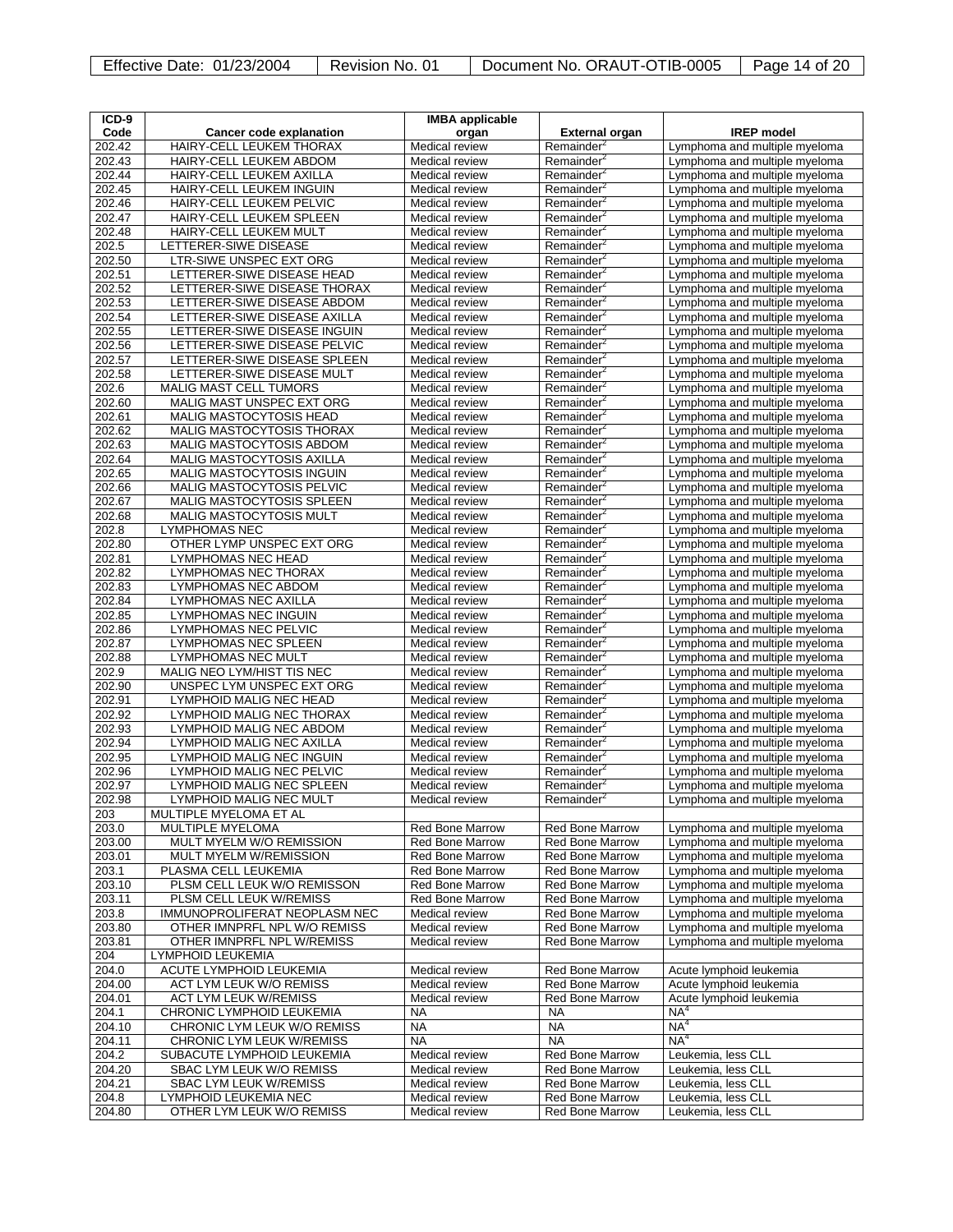| ICD-9           |                                                             | <b>IMBA</b> applicable                           |                                                  |                                          |
|-----------------|-------------------------------------------------------------|--------------------------------------------------|--------------------------------------------------|------------------------------------------|
| Code            | Cancer code explanation                                     | organ                                            | <b>External organ</b>                            | <b>IREP</b> model                        |
| 204.81          | OTHER LYM LEUK W/REMISS                                     | Medical review                                   | <b>Red Bone Marrow</b>                           | Leukemia, less CLL                       |
| 204.9           | LYMPHOID LEUKEMIA NOS                                       | Medical review                                   | <b>Red Bone Marrow</b>                           | Acute lymphoid leukemia                  |
| 204.90          | UNS LYM LEUK W/O REMISS                                     | Medical review                                   | Red Bone Marrow                                  | Acute lymphoid leukemia                  |
| 204.91          | UNS LYM LEUK W/REMISS                                       | Medical review                                   | <b>Red Bone Marrow</b>                           | Acute lymphoid leukemia                  |
| 205             | <b>MYELOID LEUKEMIA</b>                                     |                                                  |                                                  |                                          |
| 205.0           | <b>ACUTE MYELOID LEUKEMIA</b>                               | <b>Red Bone Marrow</b>                           | <b>Red Bone Marrow</b>                           | Leukemia, less CLL AND                   |
|                 |                                                             |                                                  |                                                  | Acute myeloid leukemia                   |
| 205.00          | <b>ACT MYL LEUK W/O REMISS</b>                              | <b>Red Bone Marrow</b>                           | Red Bone Marrow                                  | Leukemia, less CLL AND                   |
|                 |                                                             |                                                  |                                                  | Acute myeloid leukemia                   |
| 205.01          | <b>ACT MYL LEUK W/REMISS</b>                                | <b>Red Bone Marrow</b>                           | <b>Red Bone Marrow</b>                           | Leukemia, less CLL AND                   |
|                 |                                                             |                                                  |                                                  | Acute myeloid leukemia                   |
| 205.1           | CHRONIC MYELOID LEUKEMIA                                    | <b>Red Bone Marrow</b>                           | <b>Red Bone Marrow</b>                           | Leukemia, less CLL AND                   |
|                 |                                                             |                                                  |                                                  | Chronic myeloid leukemia                 |
| 205.10          | CHRONIC MYL LEUK W/O REMISS                                 | <b>Red Bone Marrow</b>                           | <b>Red Bone Marrow</b>                           | Leukemia, less CLL AND                   |
|                 |                                                             |                                                  |                                                  | Chronic myeloid leukemia                 |
| 205.11          | <b>CHRONIC MYL LEUK W/REMISS</b>                            | <b>Red Bone Marrow</b>                           | <b>Red Bone Marrow</b>                           | Leukemia, less CLL AND                   |
|                 |                                                             |                                                  |                                                  | Chronic myeloid leukemia                 |
| 205.2           | SUBACUT MYELOID LEUKEMIA                                    | Red Bone Marrow                                  | <b>Red Bone Marrow</b>                           | Leukemia, less CLL                       |
| 205.20          | SBAC MYL LEUK W/O REMISS                                    | <b>Red Bone Marrow</b>                           | <b>Red Bone Marrow</b>                           | Leukemia, less CLL                       |
| 205.21          | SBAC MYL LEUK W/REMISS                                      | <b>Red Bone Marrow</b>                           | <b>Red Bone Marrow</b>                           | Leukemia, less CLL                       |
| 205.3           | <b>MYELOID SARCOMA</b>                                      | <b>Red Bone Marrow</b>                           | <b>Red Bone Marrow</b>                           | Leukemia, less CLL                       |
| 205.30          | MYL SRCOMA W/O REMISS                                       | <b>Red Bone Marrow</b>                           | <b>Red Bone Marrow</b>                           | Leukemia, less CLL                       |
| 205.31          | <b>MYL SRCOMA W/REMISS</b>                                  | <b>Red Bone Marrow</b>                           | <b>Red Bone Marrow</b>                           | Leukemia, less CLL                       |
| 205.8           | <b>MYELOID LEUKEMIA NEC</b>                                 | <b>Red Bone Marrow</b>                           | <b>Red Bone Marrow</b>                           | Leukemia, less CLL                       |
| 205.80          | OTHER MYL LEUK W/O REMISS                                   | <b>Red Bone Marrow</b>                           | <b>Red Bone Marrow</b>                           | Leukemia, less CLL                       |
| 205.81          | OTHER MYL LEUK W/REMISS                                     | <b>Red Bone Marrow</b>                           | <b>Red Bone Marrow</b>                           | Leukemia, less CLL                       |
| 205.9           | <b>MYELOID LEUKEMIA NOS</b>                                 | <b>Red Bone Marrow</b>                           | <b>Red Bone Marrow</b>                           | Leukemia. less CLL AND                   |
|                 |                                                             |                                                  |                                                  | Acute myeloid leukemia                   |
| 205.90          | UNS MYL LEUK W/O REMISS                                     | <b>Red Bone Marrow</b>                           | <b>Red Bone Marrow</b>                           | Leukemia. less CLL AND                   |
|                 |                                                             |                                                  |                                                  | Acute myeloid leukemia                   |
| 205.91          | UNS MYL LEUK W/REMISS                                       | <b>Red Bone Marrow</b>                           | <b>Red Bone Marrow</b>                           | Leukemia, less CLL AND                   |
|                 |                                                             |                                                  |                                                  | Acute myeloid leukemia                   |
| 206             | MONOCYTIC LEUKEMIA                                          |                                                  |                                                  |                                          |
| 206.0<br>206.00 | ACUTE MONOCYTIC LEUKEMIA<br><b>ACT MONO LEUK W/O REMISS</b> | Red Bone Marrow<br><b>Red Bone Marrow</b>        | <b>Red Bone Marrow</b><br>Red Bone Marrow        | Leukemia, less CLL<br>Leukemia, less CLL |
|                 |                                                             |                                                  |                                                  |                                          |
| 206.01<br>206.1 | <b>ACT MONO LEUK W/REMISS</b><br>CHRONIC MONOCYTIC LEUKEMIA | <b>Red Bone Marrow</b><br><b>Red Bone Marrow</b> | <b>Red Bone Marrow</b><br><b>Red Bone Marrow</b> | Leukemia, less CLL<br>Leukemia, less CLL |
| 206.10          | CHRONIC MONO LEUK W/O REMISS                                | <b>Red Bone Marrow</b>                           | <b>Red Bone Marrow</b>                           | Leukemia, less CLL                       |
| 206.11          | CHRONIC MONO LEUK W/REMISS                                  | Red Bone Marrow                                  | Red Bone Marrow                                  | Leukemia, less CLL                       |
| 206.2           | SUBAC MONOCYTIC LEUKEMIA                                    | <b>Red Bone Marrow</b>                           | <b>Red Bone Marrow</b>                           | Leukemia, less CLL                       |
| 206.20          | SBACUTE MONO LEUK W/O REMISS                                | <b>Red Bone Marrow</b>                           | <b>Red Bone Marrow</b>                           | Leukemia, less CLL                       |
| 206.21          | <b>SBACUTE MONO LEUK W/REMISS</b>                           | <b>Red Bone Marrow</b>                           | <b>Red Bone Marrow</b>                           | Leukemia, less CLL                       |
| 206.8           | MONOCYTIC LEUKEMIA NEC                                      | <b>Red Bone Marrow</b>                           | <b>Red Bone Marrow</b>                           | Leukemia, less CLL                       |
| 206.80          | OTHER MONO LEUK W/O REMISS                                  | <b>Red Bone Marrow</b>                           | <b>Red Bone Marrow</b>                           | Leukemia, less CLL                       |
| 206.81          | OTHER MONO LEUK W/REMISS                                    | <b>Red Bone Marrow</b>                           | <b>Red Bone Marrow</b>                           | Leukemia, less CLL                       |
| 206.9           | MONOCYTIC LEUKEMIA NOS                                      | <b>Red Bone Marrow</b>                           | <b>Red Bone Marrow</b>                           | Leukemia, less CLL                       |
| 206.90          | UNS MONO LEUK W/O REMISS                                    | <b>Red Bone Marrow</b>                           | <b>Red Bone Marrow</b>                           | Leukemia, less CLL                       |
| 206.91          | <b>UNS MONO LEUK W/REMISS</b>                               | <b>Red Bone Marrow</b>                           | <b>Red Bone Marrow</b>                           | Leukemia, less CLL                       |
| 207             | OTHER SPECIFIED LEUKEMIA                                    |                                                  |                                                  |                                          |
| 207.0           | <b>ACUTE ERYTHREMIA</b>                                     | Red Bone Marrow                                  | <b>Red Bone Marrow</b>                           | Leukemia, less CLL                       |
| 207.00          | <b>ACT ERTH/ERYLK W/O REMISS</b>                            | <b>Red Bone Marrow</b>                           | <b>Red Bone Marrow</b>                           | Leukemia, less CLL                       |
| 207.01          | <b>ACT ERTH/ERYLK W/REMISS</b>                              | <b>Red Bone Marrow</b>                           | <b>Red Bone Marrow</b>                           | Leukemia, less CLL                       |
| 207.1           | <b>CHRONIC ERYTHREMIA</b>                                   | <b>Red Bone Marrow</b>                           | <b>Red Bone Marrow</b>                           | Leukemia, less CLL                       |
| 207.10          | CHRONIC ERYTHRM W/O REMISION                                | Red Bone Marrow                                  | <b>Red Bone Marrow</b>                           | Leukemia, less CLL                       |
| 207.11          | CHRONIC ERYTHRM W/REMISION                                  | <b>Red Bone Marrow</b>                           | <b>Red Bone Marrow</b>                           | Leukemia, less CLL                       |
| 207.2           | MEGAKARYOCYTIC LEUKEMIA                                     | <b>Red Bone Marrow</b>                           | Red Bone Marrow                                  | Leukemia, less CLL                       |
| 207.20          | MGKRYCYT LEUK W/O REMISS                                    | <b>Red Bone Marrow</b>                           | <b>Red Bone Marrow</b>                           | Leukemia, less CLL                       |
| 207.21          | MGKRYCYT LEUK W/REMISS                                      | <b>Red Bone Marrow</b>                           | <b>Red Bone Marrow</b>                           | Leukemia, less CLL                       |
| 207.8           | SPECIFIED LEUKEMIA NEC                                      | <b>Red Bone Marrow</b>                           | <b>Red Bone Marrow</b>                           | Leukemia, less CLL                       |
| 207.80          | OTHER SPF LEUK W/O REMISS                                   | <b>Red Bone Marrow</b>                           | <b>Red Bone Marrow</b>                           | Leukemia, less CLL                       |
| 207.81          | OTHER SPF LEUK W/REMSION                                    | <b>Red Bone Marrow</b>                           | <b>Red Bone Marrow</b>                           | Leukemia, less CLL                       |
| 208             | LEUKEMIA-UNSPECIF CELL                                      |                                                  |                                                  |                                          |
| 208.0           | ACT LEUK UNS CL W/O REMISS                                  | <b>Red Bone Marrow</b>                           | <b>Red Bone Marrow</b>                           | Leukemia, less CLL AND                   |
|                 |                                                             |                                                  |                                                  | Acute lymphoid leukemia AND              |
|                 |                                                             |                                                  |                                                  | Acute myeloid leukemia                   |
| 208.00          | ACT LEUK UNS CL W/O REMISS                                  | <b>Red Bone Marrow</b>                           | <b>Red Bone Marrow</b>                           | Leukemia, less CLL AND                   |
|                 |                                                             |                                                  |                                                  | Acute lymphoid leukemia AND              |
|                 |                                                             |                                                  |                                                  | Acute myeloid leukemia                   |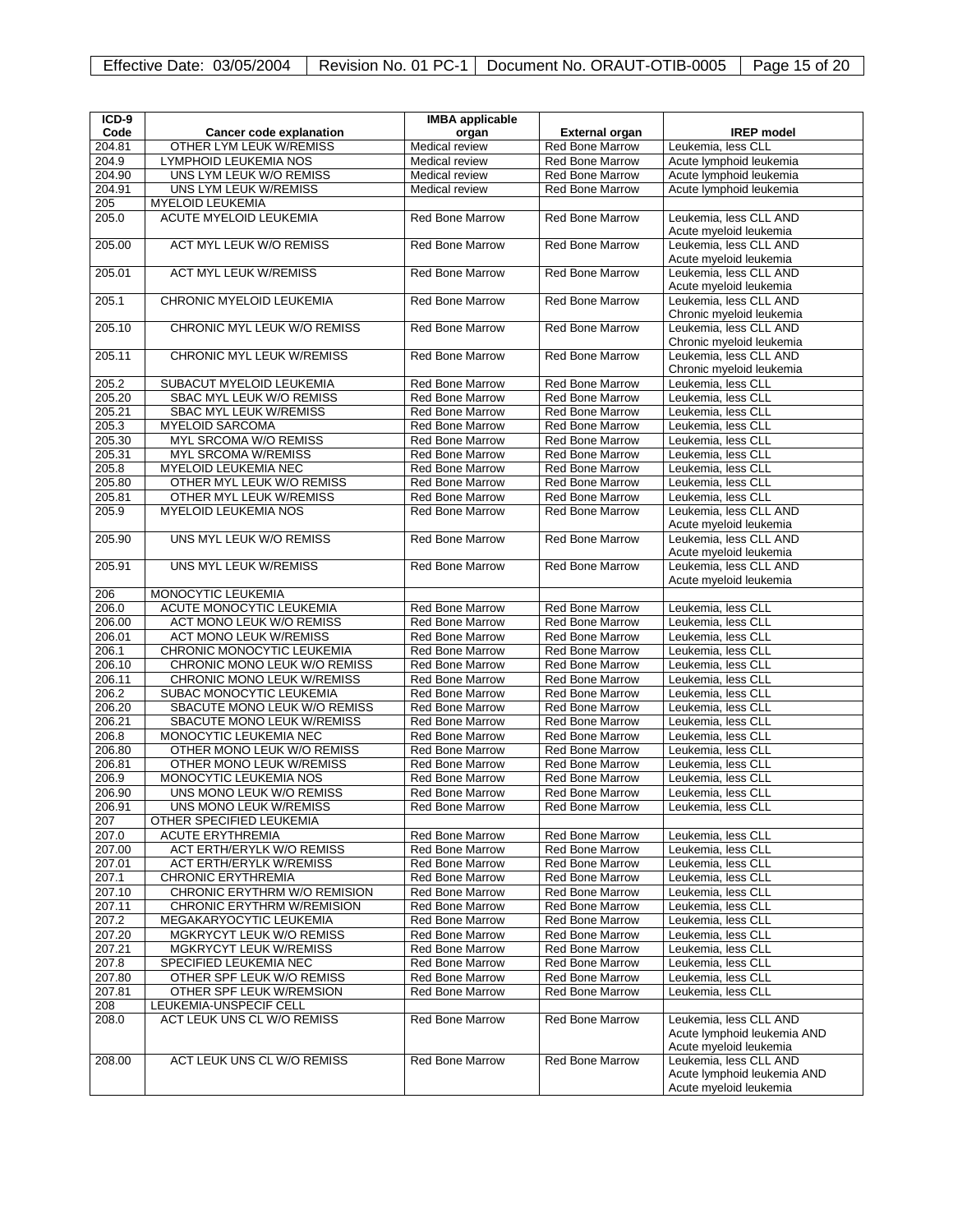| $ICD-9$        |                                                  | <b>IMBA</b> applicable      |                            |                                                                                                                 |
|----------------|--------------------------------------------------|-----------------------------|----------------------------|-----------------------------------------------------------------------------------------------------------------|
| Code           | Cancer code explanation                          | organ                       | <b>External organ</b>      | <b>IREP</b> model                                                                                               |
| 208.01         | <b>ACT LEUK UNS CL W/REMISS</b>                  | <b>Red Bone Marrow</b>      | <b>Red Bone Marrow</b>     | Leukemia, less CLL AND<br>Acute lymphoid leukemia AND<br>Acute myeloid leukemia                                 |
| 208.1          | <b>CHRONIC LEUKEMIA NOS</b>                      | <b>Red Bone Marrow</b>      | <b>Red Bone Marrow</b>     | Leukemia, less CLL AND<br>Chronic myeloid leukemia                                                              |
| 208.10         | CHRONIC LEUK UNS CL W/O REMISS                   | <b>Red Bone Marrow</b>      | <b>Red Bone Marrow</b>     | Leukemia, less CLL AND<br>Chronic myeloid leukemia                                                              |
| 208.11         | CHRONIC LEUK UNS CL W/REMISS                     | <b>Red Bone Marrow</b>      | <b>Red Bone Marrow</b>     | Leukemia, less CLL AND<br>Chronic myeloid leukemia                                                              |
| 208.2          | SUBACUTE LEUKEMIA NOS                            | Red Bone Marrow             | Red Bone Marrow            | Leukemia, less CLL                                                                                              |
| 208.20         | SUBACUTE LEUKEMIA UNS CL W/O<br><b>REMISSION</b> | <b>Red Bone Marrow</b>      | <b>Red Bone Marrow</b>     | Leukemia, less CLL                                                                                              |
| 208.21         | SUBACUTE LEUKEMIA UNS CL<br><b>W/REMISSION</b>   | <b>Red Bone Marrow</b>      | <b>Red Bone Marrow</b>     | Leukemia, less CLL                                                                                              |
| 208.8          | LEUKEMIA-UNSPEC CELL NEC                         | <b>Red Bone Marrow</b>      | <b>Red Bone Marrow</b>     | Leukemia, less CLL                                                                                              |
| 208.80         | OTHER LEUK UNS CL W/O REMISSION                  | <b>Red Bone Marrow</b>      | <b>Red Bone Marrow</b>     | Leukemia, less CLL                                                                                              |
| 208.81         | OTHER LEUK UNS CL W/REMISSION                    | <b>Red Bone Marrow</b>      | <b>Red Bone Marrow</b>     | Leukemia, less CLL                                                                                              |
| 208.9          | LEUKEMIA-UNSPEC CELL NOS                         | <b>Red Bone Marrow</b>      | <b>Red Bone Marrow</b>     | Leukemia, less CLL AND<br>Acute lymphoid leukemia AND<br>Acute myeloid leukemia AND<br>Chronic myeloid leukemia |
| 208.90         | OTHER LEUK NOS W/O REMISSION                     | <b>Red Bone Marrow</b>      | <b>Red Bone Marrow</b>     | Leukemia, less CLL AND<br>Acute lymphoid leukemia AND<br>Acute myeloid leukemia AND<br>Chronic myeloid leukemia |
| 208.91         | OTHER LEUK NOS W/REMISSION                       | <b>Red Bone Marrow</b>      | <b>Red Bone Marrow</b>     | Leukemia, less CLL AND<br>Acute lymphoid leukemia AND<br>Acute myeloid leukemia AND<br>Chronic myeloid leukemia |
| 230            | CA IN SITU DIGESTIVE ORG                         |                             |                            |                                                                                                                 |
| 230.0          | CA IN SITU ORAL CAV/PHAR                         | Highest non-met<br>org/tiss | Thyroid                    | Oral cav. and pharynx                                                                                           |
| 230.1          | CA IN SITU ESOPHAGUS                             | Esophagus                   | Esophagus                  | Esophagus                                                                                                       |
| 230.2          | <b>CA IN SITU STOMACH</b>                        | Stomach                     | Stomach                    | Stomach                                                                                                         |
| 230.3          | CA IN SITU COLON                                 | Colon                       | Colon                      | Colon                                                                                                           |
| 230.4          | <b>CA IN SITU RECTUM</b>                         | LLI                         | Colon                      | Rectum                                                                                                          |
| 230.5          | CA IN SITU ANAL CANAL                            | LLI                         | Colon                      | Rectum                                                                                                          |
| 230.6          | CA IN SITU ANUS NOS                              | LLI                         | Colon                      | Rectum                                                                                                          |
| 230.7          | CA IN SITU BOWEL NEC/NOS                         | Colon                       | Colon                      | All digestive                                                                                                   |
| 230.8          | CA IN SITU LIVER/BILIARY                         | Liver                       | Liver                      | Liver                                                                                                           |
| 230.9          | CA IN SITU GI NEC/NOS                            | Highest non-met<br>org/tiss | Remainder <sup>2</sup>     | All digestive                                                                                                   |
| 231            | CA IN SITU RESPIRATORY                           |                             |                            |                                                                                                                 |
| 231.0          | CA IN SITU LARYNX                                | ET2                         | Esophagus                  | Other respiratory                                                                                               |
| 231.1          | CA IN SITU TRACHEA                               | <b>BB</b>                   | Thyroid                    | Lung                                                                                                            |
| 231.2          | CA IN SITU BRONCHUS/LUNG                         | Lung                        | Lung                       | Lung                                                                                                            |
| 231.8          | CA IN SITU RESP SYS NEC                          | Medical review              | Medical review             | Other respiratory                                                                                               |
| 231.9          | CA IN SITU RESP SYS NOS                          | Lung                        | Lung                       | Other respiratory                                                                                               |
| 232            | CARCINOMA IN SITU SKIN                           |                             |                            |                                                                                                                 |
| 232.0          | <b>CA IN SITU SKIN LIP</b>                       | Skin                        | Skin                       | Malignant melanoma AND<br>Non-melanoma skin-Squamous cell <sup>5</sup>                                          |
| 232.1<br>232.2 | <b>CA IN SITU EYELID</b><br>CA IN SITU SKIN EAR  | <b>Skin</b><br><b>Skin</b>  | <b>Skin</b><br><b>Skin</b> | Malignant melanoma AND<br>Non-melanoma skin-Squamous cell <sup>5</sup><br>Malignant melanoma AND                |
| 232.3          | CA IN SITU SKIN FACE NEC                         | <b>Skin</b>                 | <b>Skin</b>                | Non-melanoma skin-Squamous cell <sup>5</sup><br>Malignant melanoma AND                                          |
| 232.4          | CA IN SITU SCALP                                 | Skin                        | <b>Skin</b>                | Non-melanoma skin-Squamous cell <sup>5</sup><br>Malignant melanoma AND                                          |
| 232.5          | CA IN SITU SKIN TRUNK                            | Skin                        | <b>Skin</b>                | Non-melanoma skin-Squamous cell <sup>5</sup><br>Malignant melanoma AND                                          |
| 232.6          | CA IN SITU SKIN ARM                              | Skin                        | <b>Skin</b>                | Non-melanoma skin-Squamous cell <sup>5</sup><br>Malignant melanoma AND                                          |
| 232.7          | CA IN SITU SKIN LEG                              | <b>Skin</b>                 | Skin                       | Non-melanoma skin-Squamous cell <sup>5</sup><br>Malignant melanoma AND                                          |
| 232.8          | CA IN SITU SKIN NEC                              | Skin                        | Skin                       | Non-melanoma skin-Squamous cell <sup>5</sup><br>Malignant melanoma AND                                          |
| 232.9          | CA IN SITU SKIN NOS                              | Skin                        | Skin                       | Non-melanoma skin-Squamous cell <sup>5</sup><br>Malignant melanoma AND                                          |
|                |                                                  |                             |                            | Non-melanoma skin-Squamous cell <sup>5</sup>                                                                    |
| 233            | CA IN SITU BREAST/GU                             |                             |                            |                                                                                                                 |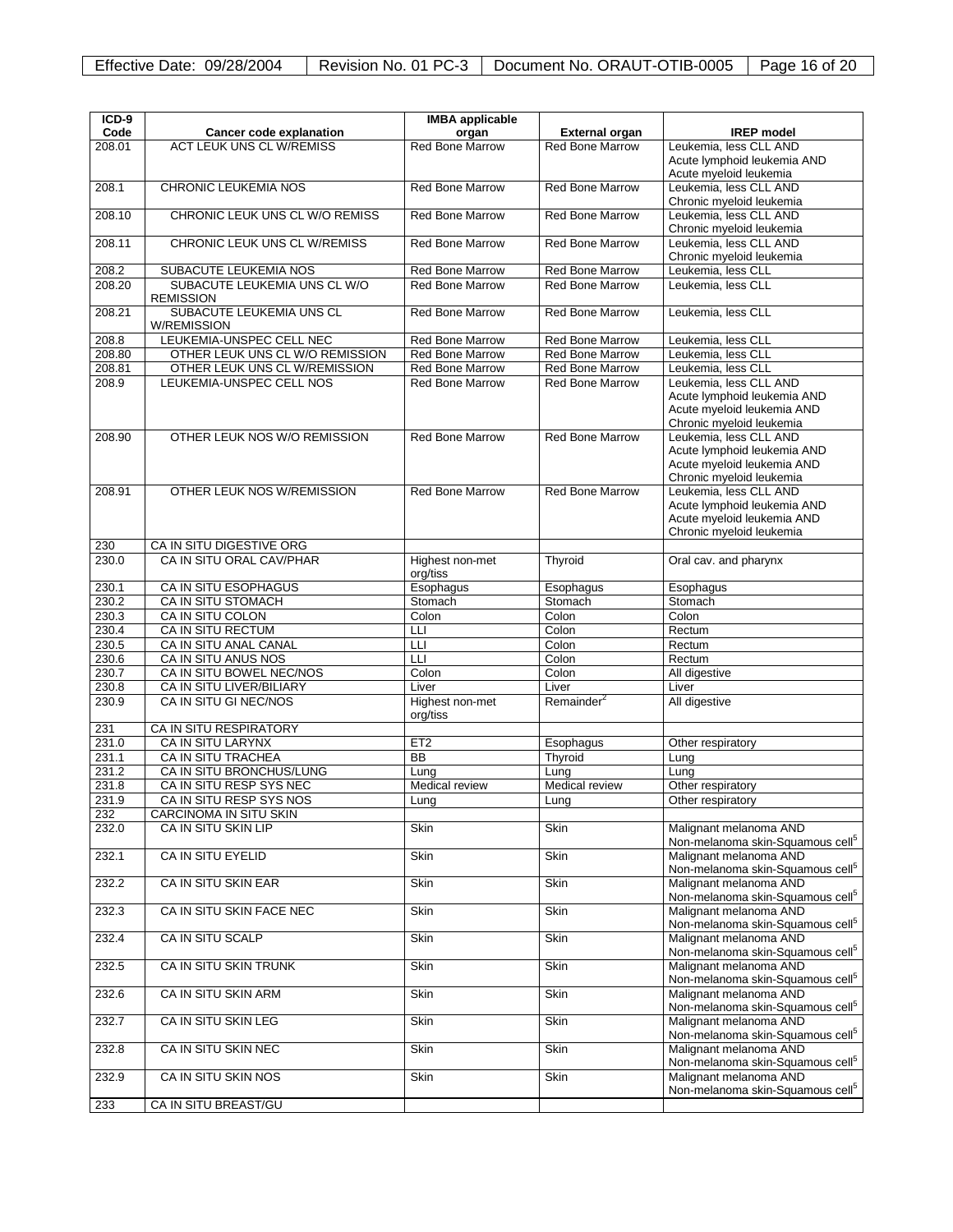| 233.0  | <b>CA IN SITU BREAST</b>                     | <b>Breast</b>               | <b>Breast</b>                      | <b>Breast</b>                      |
|--------|----------------------------------------------|-----------------------------|------------------------------------|------------------------------------|
| 233.1  | CA IN SITU CERVIX UTERI                      | <b>Uterus</b>               | <b>Uterus</b>                      | Female genitalia less ovary        |
| 233.2  | CA IN SITU UTERUS NEC                        | <b>Uterus</b>               | <b>Uterus</b>                      | Female genitalia less ovary        |
| 233.3  | CA IN SITU FEM GEN NEC                       | <b>Uterus</b>               | <b>Uterus</b>                      | Female genitalia less ovary AND    |
| 233.4  | CA IN SITU PROSTATE                          | Highest non-met<br>org/tiss | <b>Testes</b>                      | Ovary<br>All male genitalia        |
| 233.5  | CA IN SITU PENIS                             | <b>Testes</b>               | Testes                             | All male genitalia                 |
| 233.6  | CA IN SITU MALE GEN NEC                      | <b>Testes</b>               | <b>Testes</b>                      | All male genitalia                 |
| 233.7  | CA IN SITU BLADDER                           | <b>Bladder</b>              | <b>Bladder</b>                     | <b>Bladder</b>                     |
| 233.9  | CA IN SITU URINARY NEC                       | Medical review              | Liver                              | Urinary organs less bladder        |
| 234    | CA IN SITU NEC/NOS                           |                             |                                    |                                    |
| 234.0  |                                              |                             |                                    |                                    |
| 234.8  | CA IN SITU EYE<br>CA IN SITU NEC             | Brain                       | Eye Lens<br>Remainder <sup>2</sup> | Eye<br>Other and ill-defined sites |
|        |                                              | Highest non-met<br>org/tiss |                                    |                                    |
| 234.9  | CA IN SITU NOS                               | Highest non-met<br>org/tiss | Remainder <sup>2</sup>             | Other and ill-defined sites        |
| 235    | UNCERT BEHAV NEOPLASM GI/RESP                |                             |                                    |                                    |
| 235.0  | UNCERT BEHAV NEOPLASM SALIVARY               | Highest non-met<br>org/tiss | Thyroid/Remainder <sup>1</sup>     | Oral cav. and pharynx              |
| 235.1  | UNCERT BEHAV NEOPLASM ORAL/PHAR              | Highest non-met<br>org/tiss | Thyroid/Remainder <sup>1</sup>     | Oral cav. and pharynx              |
| 235.2  | UNCERT BEHAV NEOPLASM INTESTINE<br>(stomach) | Stomach                     | Stomach                            | Stomach                            |
| 235.2  | UNCERT BEHAV NEOPLASM INTESTINE<br>(colon)   | Colon                       | Colon                              | Colon                              |
| 235.2  | UNCERT BEHAV NEOPLASM INTESTINE              | LLI                         | Colon                              | Rectum                             |
| 235.3  | (rectum)<br>UNCERT BEHAV NEOPLASM LIVER      | Liver                       | Liver                              | Liver                              |
| 235.4  | UNCERT BEHAV NEOPLASM<br><b>PERITONEUM</b>   | Highest non-met<br>org/tiss | Colon                              | All digestive                      |
| 235.5  | UNCERT BEHAV NEOPLASM GI NEC                 | Colon                       | Colon                              | All digestive                      |
| 235.6  | UNCERT BEHAV NEOPLASM LARYNX                 | ET2                         | Esophagus                          | Other respiratory                  |
| 235.7  | UNCERT BEHAV NEOPLASM LUNG                   | Lung                        | Lung                               | Lung                               |
| 235.8  | UNCERT BEHAV NEOPLASM PLEURA                 | Medical review              | Lung                               | Other respiratory                  |
| 235.9  | UNCERT BEHAV NEOPLASM RESP NEC               | Medical review              | Lung                               | Other respiratory                  |
| 236    | UNCERT BEHAV NEOPLASM GU                     |                             |                                    |                                    |
|        |                                              |                             |                                    |                                    |
| 236.0  | UNCERT BEHAV NEOPLASM UTERUS                 | Uterus                      | Uterus                             | Female genitalia, less ovary       |
| 236.1  | UNCERT BEHAV NEOPLASM PLACENTA               | <b>Uterus</b>               | <b>Uterus</b>                      | Female genitalia, less ovary       |
| 236.2  | UNCERT BEHAV NEOPLASM OVARY                  | Ovaries                     | Ovaries                            | Ovary                              |
| 236.3  | UNCERT BEHAV NEOPLASM FEMALE NEC             | Medical review              | <b>Uterus</b>                      | Female genitalia, less ovary       |
| 236.4  | UNCERT BEHAV NEOPLASM TESTIS                 | <b>Testes</b>               | <b>Testes</b>                      | All male genitalia                 |
| 236.5  | UNCERT BEHAV NEOPLASM PROSTATE               | Highest non-met<br>org/tiss | <b>Testes</b>                      | All male genitalia                 |
| 236.6  | UNCERT BEHAV NEOPLASM MALE NEC               | <b>Testes</b>               | <b>Testes</b>                      | All male genitalia                 |
| 236.7  | UNCERT BEHAV NEOPLASM BLADDER                | <b>Bladder</b>              | Bladder                            | <b>Bladder</b>                     |
| 236.9  | UNCERT BEHAV NEOPLASM OTHER<br><b>URINAR</b> | Medical review              | Liver                              | Urinary organs less bladder        |
| 236.90 | UNCERT BEHAV NEOPLASM URINAR<br><b>NOS</b>   | Medical review              | Liver                              | Urinary organs less bladder        |
| 236.91 | UNCERT BEHAV NEOPLASM KIDNEY                 | Medical review              | Liver                              | Urinary organs less bladder        |
| 236.99 | UNCERT BEHAV NEOPLASM URINAR<br><b>NEC</b>   | Medical review              | Liver                              | Urinary organs less bladder        |
| 237    | UNCER NEOPLASM ENDOCRINE/NERV                |                             |                                    |                                    |
| 237.0  | UNCERT BEHAV NEOPLASM PITUITARY              | Brain                       | Thyroid/Remainder <sup>1</sup>     | Thyroid                            |
| 237.1  | UNCERT BEHAV NEOPLASM PINEAL                 | Brain                       | Thyroid/Remainder <sup>1</sup>     | Thyroid                            |
| 237.2  | UNCERT BEHAV NEOPLASM ADRENAL                | Adrenal                     | Liver                              | Urinary organs less bladder        |
| 237.3  | UNCERT BEHAV NEOPLASM PARAGANG               | Brain                       | Thyroid/Remainder <sup>1</sup>     | Nervous system                     |
| 237.4  | UNCER NEOPLASM ENDOCRINE NEC                 | Medical review              | Remainder <sup>2</sup>             | Thyroid                            |
| 237.5  | UNCERT BEH NEOPLASM BRAIN/SPINAL             | Brain                       | Thyroid/Remainder                  | Nervous system                     |
| 237.6  | UNCERT BEHAV NEOPLASM MENINGES               | <b>Brain</b>                | Thyroid/Remainder <sup>1</sup>     | Nervous system                     |
| 237.7  | <b>NEUROFIBROMATOSIS</b>                     | Medical review              | Remainder <sup>2</sup>             | Nervous system                     |
| 237.70 | NEUROFIBROMATOSIS NOS                        | Medical review              | Remainder <sup>2</sup>             |                                    |
|        |                                              |                             |                                    | Nervous system                     |
| 237.71 | NEUROFIBROMATOSIS TYPE I                     | Medical review              | Remainder <sup>2</sup>             | Nervous system                     |
| 237.72 | NEUROFIBROMATOSIS TYP II                     | Medical review              | Remainder <sup>2</sup>             | Nervous system                     |
| 237.9  | UNCERT BEH NEOPLASM NERV SYS<br><b>NEC</b>   | Medical review              | Remainder <sup>2</sup>             | Nervous system                     |
| 238    | UNCERT BEHAV NEOPLASM NEC/NOS                |                             |                                    |                                    |
| 238.0  | UNCERT BEHAV NEOPLASM BONE                   | Medical review              | Red Bone Marrow                    | Bone                               |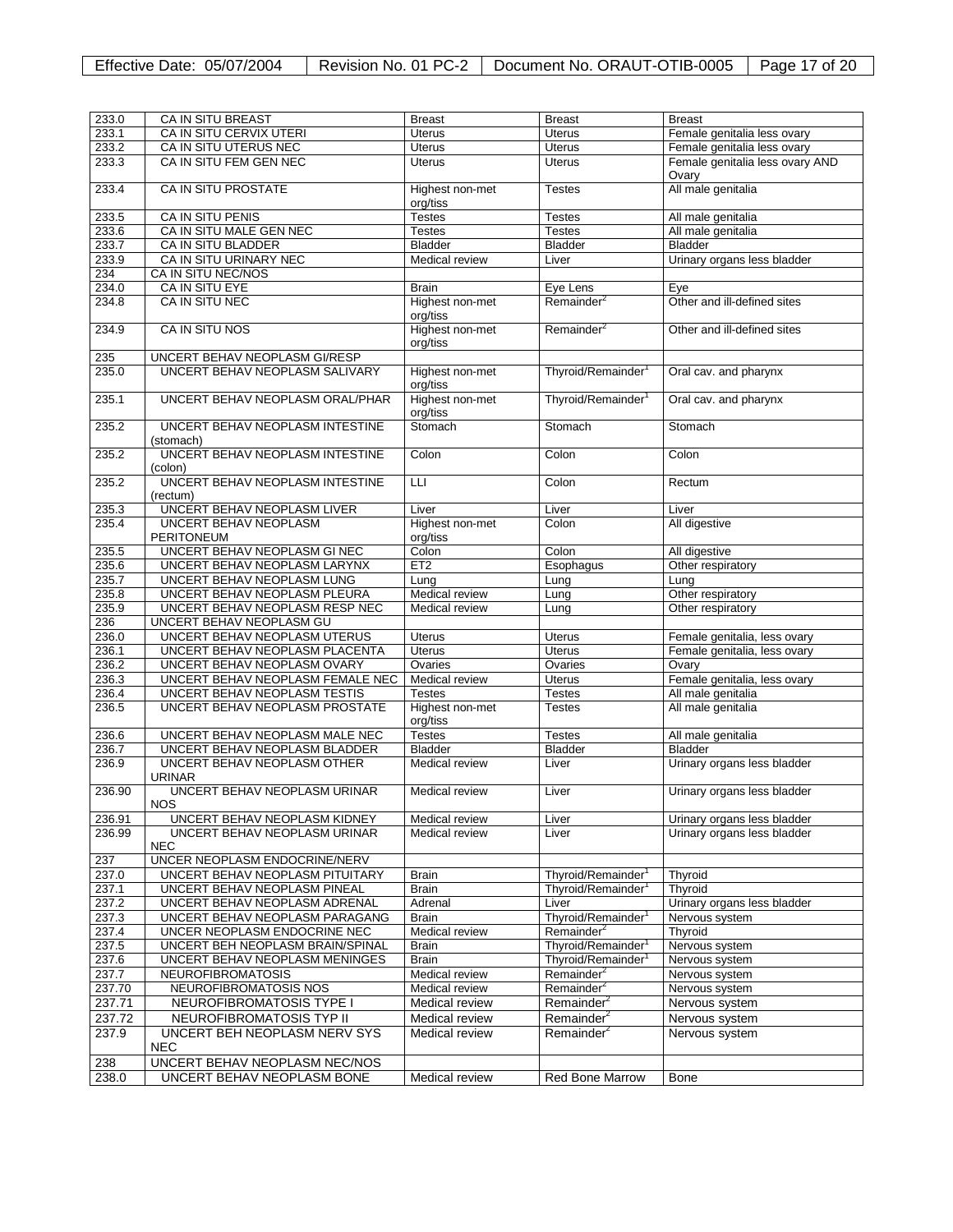| $ICD-9$<br><b>IMBA</b> applicable |                                   |                        |                                |                                 |  |
|-----------------------------------|-----------------------------------|------------------------|--------------------------------|---------------------------------|--|
| Code                              | <b>Cancer code explanation</b>    | organ                  | <b>External organ</b>          | <b>IREP</b> model               |  |
| 238.1                             | UNCERT BEHAV NEOPLASM SOFT TISSU  | Medical review         | Remainder <sup>2</sup>         | <b>Connective Tissue</b>        |  |
|                                   |                                   |                        |                                | Malignant melanoma AND          |  |
| 238.2                             | UNCERT BEHAV NEOPLASM SKIN        | Medical review         | Skin                           | non-melanoma skin-Basal cell    |  |
| 238.3                             | UNCERT BEHAV NEOPLASM BREAST      | Medical review         | <b>Breast</b>                  | <b>Breast</b>                   |  |
| 238.4                             | <b>POLYCYTHEMIA</b>               | <b>Red Bone Marrow</b> | <b>Red Bone Marrow</b>         | Bone                            |  |
| 238.5                             | <b>MASTOCYTOMA NOS</b>            | <b>Red Bone Marrow</b> | <b>Red Bone Marrow</b>         | Lymphoma and multiple myeloma   |  |
| 238.6                             | PLASMACYTOMA NOS                  | <b>Red Bone Marrow</b> | <b>Red Bone Marrow</b>         | Lymphoma and multiple myeloma   |  |
|                                   |                                   |                        |                                | Bone AND                        |  |
| 238.7                             | LYMPHOPROLIFERAT DISEASE NOS      | <b>Red Bone Marrow</b> | <b>Red Bone Marrow</b>         | Lymphoma and multiple myeloma   |  |
| 238.8                             | UNCERT BEHAVIOR NEOPLASM NEC      | Medical review         | Remainder <sup>2</sup>         | Other and ill-defined sites     |  |
| 238.9                             | UNCERT BEHAVIOR NEOPLASM NOS      | Medical review         | Remainder <sup>2</sup>         | Other and ill-defined sites     |  |
| 239                               | UNSPECIFIED NEOPLASM              |                        |                                |                                 |  |
| 239.0                             | DIGESTIVE NEOPLASM NOS            | Medical review         | Stomach                        | All digestive                   |  |
|                                   |                                   |                        |                                | Lung AND                        |  |
| 239.1                             | <b>RESPIRATORY NEOPLASM NOS</b>   | Medical review         | Lung                           | Other respiratory               |  |
| 239.2                             | BONE/SKIN NEOPLASM NOS (Bone)     | Medical review         | <b>Red Bone Marrow</b>         | Bone                            |  |
| 239.2                             | BONE/SKIN NEOPLASM NOS (Skin)     | <b>Medical review</b>  | skin                           | Non-melanoma skin-Basal cell    |  |
| 239.3                             | <b>BREAST NEOPLASM NOS</b>        | <b>Breast</b>          | <b>Breast</b>                  | <b>Breast</b>                   |  |
| 239.4                             | <b>BLADDER NEOPLASM NOS</b>       | <b>Bladder</b>         | <b>Bladder</b>                 | <b>Bladder</b>                  |  |
|                                   |                                   |                        |                                | Female genitalia less ovary AND |  |
|                                   |                                   |                        |                                | Ovary AND                       |  |
| 239.5                             | OTHER GU NEOPLASM NOS (Female)    | Medical review         | <b>Bladder</b>                 | All urinary organs              |  |
|                                   |                                   |                        |                                | All male genitalia AND          |  |
| 239.5                             | OTHER GU NEOPLASM NOS (Male)      | Medical review         | <b>Testes</b>                  | All urinary organs              |  |
| 239.6                             | <b>BRAIN NEOPLASM NOS</b>         | <b>Brain</b>           | Thyroid/Remainder <sup>1</sup> | Nervous system                  |  |
| 239.7                             | BRAIN/NERV NEOPLASM NOS           | Medical review         | Remainder <sup>2</sup>         | Nervous system                  |  |
|                                   |                                   |                        |                                | <b>Thyroid AND</b>              |  |
| 239.7                             | <b>ENDOCRINE NOS</b>              | Medical review         | Remainder <sup>2</sup>         | Other endocrine glands          |  |
|                                   |                                   |                        |                                |                                 |  |
| 239.8                             | NEOPLASM NOS, SITE NEC            | <b>Medical review</b>  | Remainder <sup>2</sup>         | Other and ill-defined sites     |  |
| 239.9                             | <b>NEOPLASM NOS</b>               | Medical review         | Remainder <sup>2</sup>         | Other and ill-defined sites     |  |
|                                   | DISORDERS OF PLASMA PROTEIN       |                        |                                |                                 |  |
| 273                               | <b>METABOLISM</b>                 |                        |                                |                                 |  |
| 273.3                             | WALDENSTROM'S MACROGLOBULINEMIA   | Red Bone Marrow        | <b>Red Bone Marrow</b>         | Lymphoma and multiple myeloma   |  |
| 289                               | OTHER SPECIFIED BLOOD DISORDER    |                        |                                |                                 |  |
|                                   | OTHER SPECIFIED DISEASES OF BLOOD |                        |                                |                                 |  |
| 289.8                             | AND BLOOD-FORMING ORGANS          | <b>Red Bone Marrow</b> | <b>Red Bone Marrow</b>         | <b>Bone</b>                     |  |

1 - See discussion in Section 4.3 2 - See discussion in Section 4.4

3 – For secondary cancers, doses are assessed for the likely primary cancer site(s), which are selected using guidance in Table 7 of the NIOSH-IREP Technical Documentation.

4 - 42 CFR 81.30 states this cancer is non-radiogenic for the purposes of EEOICPA and assigns zero probability of causation.

5 – For ICD-9 code 232, if the type of cancer is specified by DOL (Malignant melanoma or Non-melanoma skin-Squamous cell) use only the specified IREP model (note that Bowden's disease is another name for Squamous Cell Carcinoma in situ). If the cancer is not specified, run both IREP models as discussed in Section 4.6.

# **4.0 Discussion**

#### 4.1 Highest Non-metabolic organ

The dose estimate for a number of tissues is based on the highest non-metabolic organ dose, designated as "Highest non-met org/tiss" in the table. Metabolic organs are those that are specifically modeled by the ICRP for a particular element. The biokinetic models are based on the behavior of the particular element in the body, so the metabolic organs vary with the element of interest. The metabolic organs also include the gastrointestinal tract (ICRP 30) and, in the case of inhalation, the respiratory tract (ICRP 66).

For radionuclides that primarily emit alpha or beta radiation, the soft tissue compartment becomes the primary recipient of dose. This compartment contains all the organs not specifically accounted for in the metabolic model. This compartment accounts for the dose delivered by material actually deposited in that tissue. An additional source of exposure to the tissue is known as photon crossirradiation. This cross-irradiation is the exposure to a tissue from photons originating in other tissues.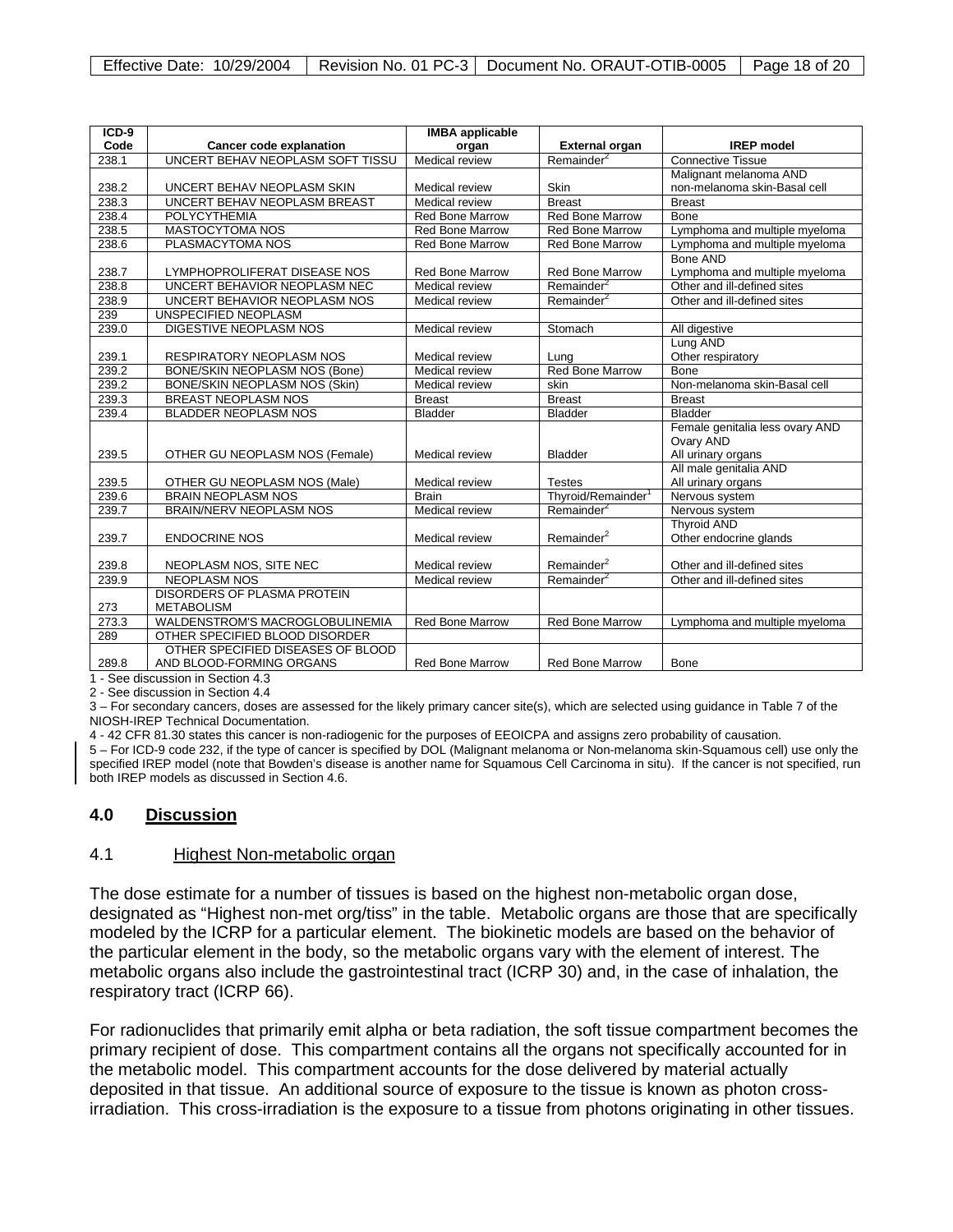| Effective Date: 01/23/2004 | Revision No. | Document No. ORAUT-OTIB-0005 | Page 19 of 20 |
|----------------------------|--------------|------------------------------|---------------|

When the energy emitted by a radionuclide is primarily alpha or beta radiation, the soft tissue compartment becomes the primary source of dose. Under this scenario most of the non-metabolic organs receive the same dose. For radionuclides where photon emissions are a major source of energy emitted, the non-metabolic organ doses can vary due to their relative proximity to the metabolic organs in which the radionuclides concentrate. IMBA calculates the dose from both means of irradiation and sums them. For many radionuclides (predominately alpha and beta emitters) this will cause only minor differences in doses to non-metabolic organs, so choosing the highest is a realistic assumption with only minor (if any) overestimation.

It is conceivable that a situation could arise where a photon emitting radionuclide causes a large difference in doses delivered to non-metabolic organs. In accordance with the Internal Dose Reconstruction Implementation Guideline, it is acceptable in these situations to base the dose on an organ that is not the highest non-metabolic organ. The choice in these cases should be based on the proximity of the model organ to the actual organ of interest.

# 4.2 Medical review

Due to the complexity of determining the appropriate organ/tissue for some ICD-9 code cancers, a medical review by an ORAU team physician is required to determine the organ/tissue to use in IMBA for those cancers. These cancers have been designated in the table as "Medical review." The ORAU team physician will recommend to the dose reconstructor the appropriate organ/tissue for dose estimation purposes.

#### 4.3 Thyroid/Remainder Selection for External Dose

For cancer sites where "Thyroid/Remainder" is listed for the external organ selection, there is no external dose model for the organ of interest and the organ is located in close proximity to the thyroid.. The thyroid has higher organ dose conversion factors than the remainder selection, thereby maximizing the dose. If a more realistic dose assessment is required rather than a maximizing dose assessment, then the remainder organ should be selected to calculate dose.

# 4.4 Remainder Selection for External Dose

When there are cancers of multiple organs or the cancer site are unknown, such as with lymphatic cancers, the remainder organ should be selected as the model to apply dose. However, if the organ location can be determined through the medical records or a medical review, then an organ in close physical proximity should be selected. The remainder selection provides a claimant favorable estimate of dose.

#### 4.5 Bladder

When the term "Bladder" is used in the table with no modifier, this represents the urinary bladder. When the organ of interest is the gallbladder, "Gallbladder" is specified clearly in the table above.

#### 4.6 Multiple IREP Models

When multiple IREP models are listed for a given cancer type, the IREP model(s) to be run is determined based upon the use of the words "OR" and "AND" in the IREP Model column.

For multiple IREP models listed that are connected by the word "OR", only the model that best fits the actual cancer type should be selected and run in IREP. For example, ICD-9 code 173.0 has listed